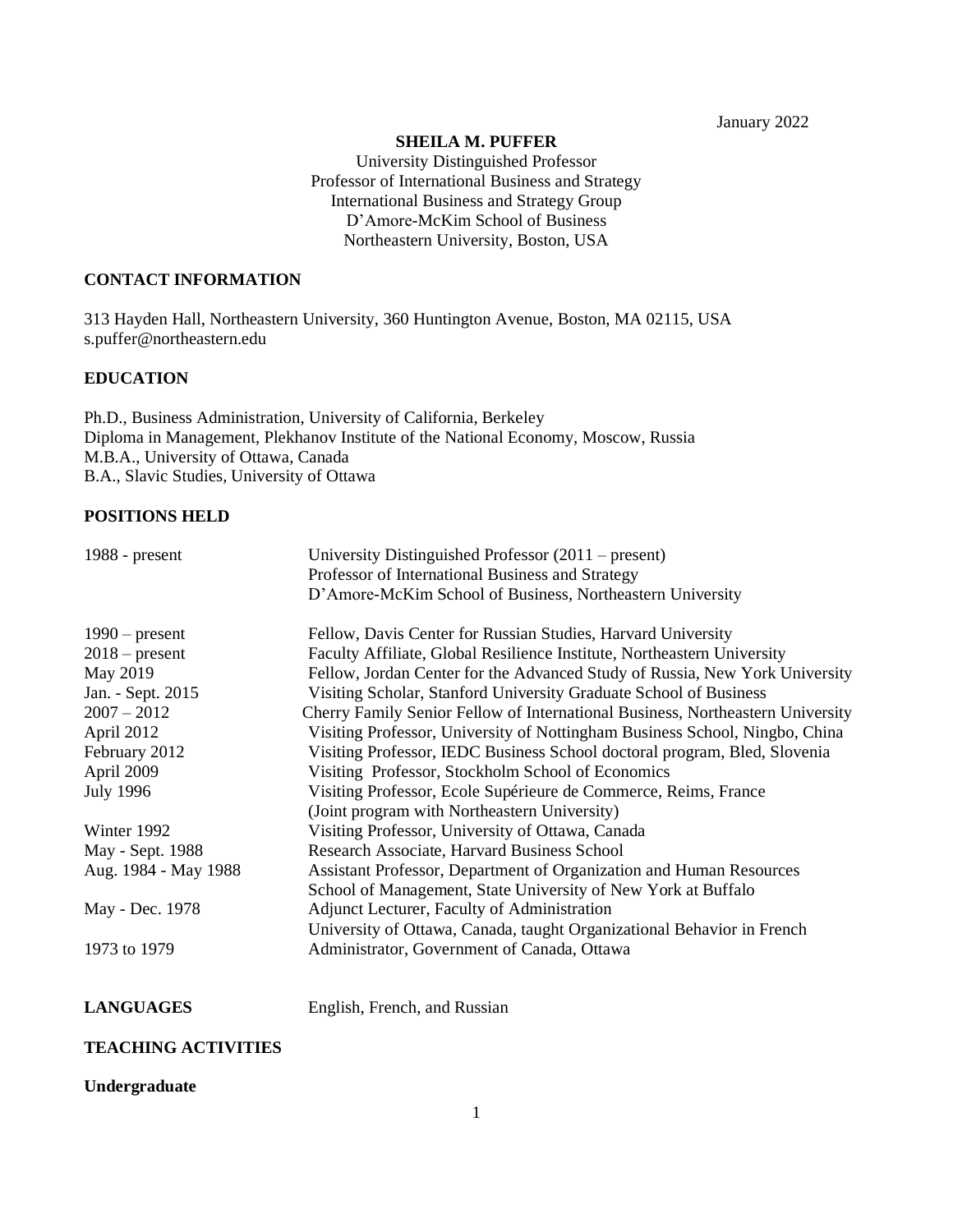INTB 1203, INTB 1201, Global Environment of International Business and Corporate Social Responsibility INB U310, Cross-Cultural Aspects of International Business HRM 1826, Cross-Cultural Management Through Literature, Honors Program MGT 4446, International Business MGT 1000, Introduction to the CBA MKT U401, Marketing Research HRM 4415, Leadership HRM 1433, Organizational Behavior Intensive MGT 1115, Introduction to Business HRM 1350, Developing Skills in Leading and Managing

#### **Graduate**

INTB – Skilled Migrants in the Innovation Economy INTB 6200, Managing the Global Enterprise BUSN 6335, Promoting Sustainable Practices at Work BUSN 3616, Natural Resource Multinationals CBA, Ethical Issues in the BRICs IFS, International Field Study in Russia – 10-day MBA business program, led the trip for five years CBA 3905, Cross-Cultural Management: Insights From Fiction and Practice CBA G233, Doing Business in Russia HRM 3815/3816, Organizational Behavior Intensive HRM 3945, Training and Development HRM 3760, Managing People in International Settings HRM 3760, Managing People in International Settings, NU-ESC Reims program MKT 3931, Marketing Research

#### **Management Development and Executive Education**

Moscow State University Executive MBA Program at Northeastern – Faculty director and instructor 2008-2013 High-Technology MBA Program – Statistical and Nonstatistical Methods for Marketing High-Technology Products and Services Executive MBA Program - Risks and Opportunities of Doing Business in Russia; Management Across Cultures Through Literature EG&G Program 2000 - International Human Resources Management Programs for various organizations including New York State Power Authority, Merchants Mutual Insurance, Winchester Hospital

#### **PUBLICATIONS**

#### **Books and Manuals**

- 14. Puffer, Sheila M., McCarthy, Daniel J., and Satinsky, Daniel M. 2018. *[Hammer &](http://www.cambridge.org/9781316641262) Silicon: The Soviet Diaspora in the US Innovation Economy - [Immigration, Innovation, Institutions, Imprinting, and Identity](http://www.cambridge.org/9781316641262)*. Cambridge, UK: Cambridge University Press, 411 pp. **Recipient of the Responsible Research in Management Award in August 2019 presented at the Academy of Management Meetings.**
- 13. McCarthy, Daniel J., Puffer, Sheila M., and Shekshnia, Stanislav V. (eds.) 2004. *[Corporate Governance in](https://www.e-elgar.com/shop/corporate-governance-in-russia)  [Russia](https://www.e-elgar.com/shop/corporate-governance-in-russia)*. Cheltenham, UK, and Northampton, US: Edward Elgar, 421 pp.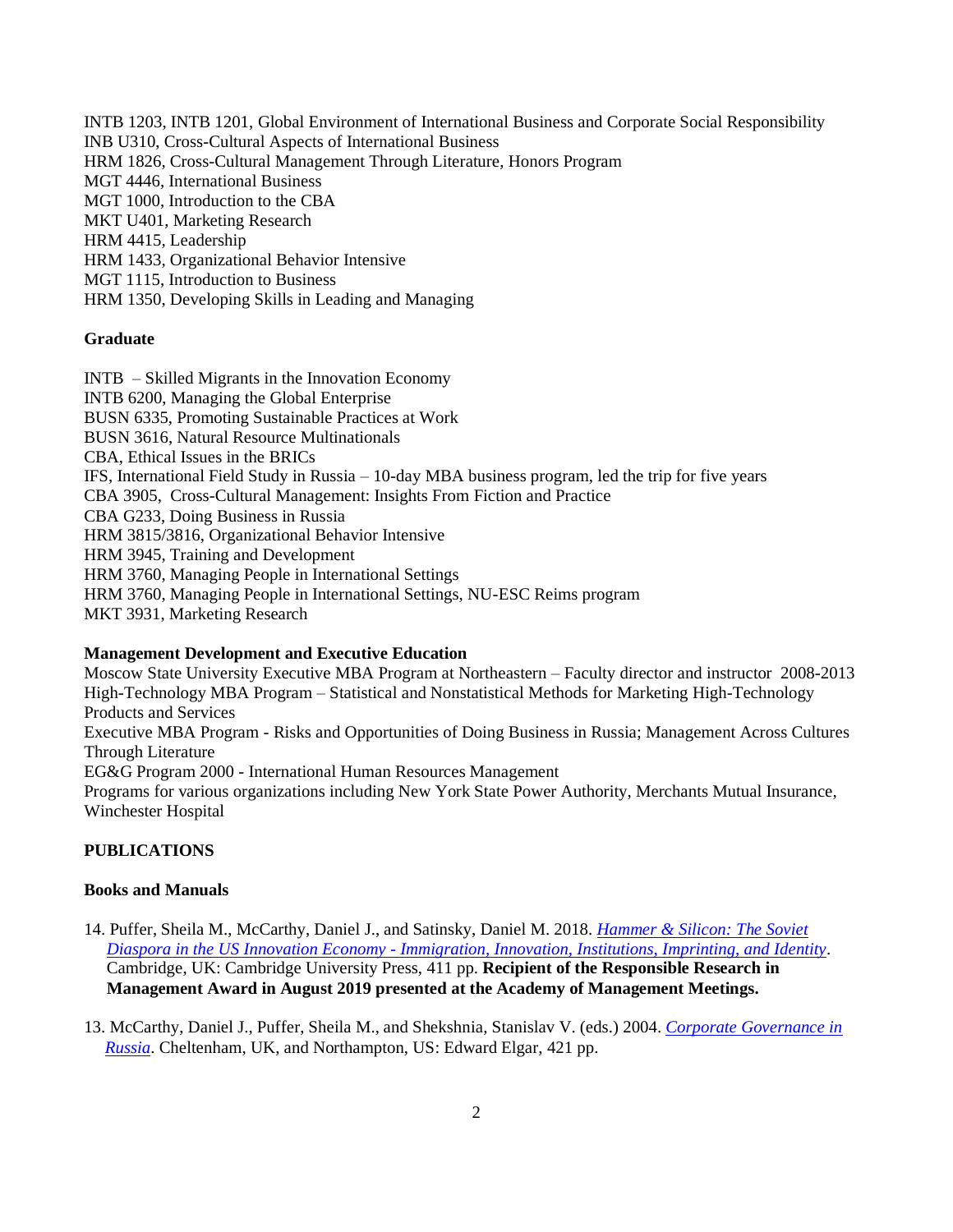- 12. Puffer, Sheila M. (ed.) 2004. *[International Management: Insights from Fiction and Practice](https://www.routledge.com/International-Management-Insights-from-Fiction-and-Practice-Insights/Puffer/p/book/9780765609717)*. Armonk, NY: M.E. Sharpe, 303 pp.
- 11. Puffer, Sheila M., McCarthy, Daniel J., and Naumov, Alexander I. 2000. *[The Russian Capitalist Experiment:](http://www.amazon.com/Russian-Capitalist-Experiment-Organizations-Entrepreneurships/dp/1858986338)  [From State-owned Organization to Entrepreneurships.](http://www.amazon.com/Russian-Capitalist-Experiment-Organizations-Entrepreneurships/dp/1858986338)* Cheltenham, UK, and Northampton, US: Edward Elgar, 296 pp.
- 10. Puffer, Sheila M. (ed.) 1996. *[Management Across Cultures: Insights from Fiction and Practice](http://www.amazon.com/Management-Across-Cultures-Insights-Practice/dp/1557866732)*. Cambridge, MA: Blackwell, 380 pp.
- 9. Puffer, Sheila M., and Associates. 1996. *[Business and Management in Russia.](http://www.amazon.com/Business-Management-Russia-Sheila-Puffer/dp/1858983614)* Cheltenham, UK: Edward Elgar, 335 pp.

8. Marcic, Dorothy, and Puffer, Sheila M. (eds.) 1994. *[Management International: Cases, Excercises, and](https://www.amazon.com/Management-International-Cases-Exercises-Readings/dp/0314028285)  [Readings.](https://www.amazon.com/Management-International-Cases-Exercises-Readings/dp/0314028285)* St. Paul, MN: West, 460 pp.

- 7. Marcic, Dorothy, and Puffer, Sheila M. (eds.) 1994. *[Instructor's Manual to Accompany Management](https://www.amazon.co.uk/INSTRUCTORS-ACCOMPANY-MANAGEMENT-INTERNATIONAL-EXERCISES/dp/B00711A90W)  [International: Cases, Exercises, and Readings.](https://www.amazon.co.uk/INSTRUCTORS-ACCOMPANY-MANAGEMENT-INTERNATIONAL-EXERCISES/dp/B00711A90W)* St. Paul, MN: West, 264 pp.
- 6. Puffer, Sheila M. (ed.) 1992*. [The Russian Management Revolution: Preparing Managers for the Market](http://www.amazon.com/Russian-Management-Revolution-Preparing-Managers-ebook/dp/B01H5L2A0E)  [Economy](http://www.amazon.com/Russian-Management-Revolution-Preparing-Managers-ebook/dp/B01H5L2A0E)*. Armonk, NY: M.E. Sharpe, 290 pp.
- Chapters 17, 18, and 19 translated in I.V. Shiriaeva, and E.M. Razina (eds.), *Obuchenie Menedzhmentu*: *Konkretnye Situatsii*. Moscow: Association for Management Development and Moscow State University, 1995, pp. 31-36.
- 5. Puffer, Sheila M. (ed.) 1991. *[Managerial Insights from Literature](http://www.amazon.com/Managerial-Insights-Literature-Sheila-Puffer/dp/0534924816)*. Boston, MA: PWS-Kent, 334 pp.
- 4. Puffer, Sheila M. 1991. *Instructor's Manual to Accompany Managerial Insights From Literature*. Boston, MA: PWS-Kent, 163 pp.
- 3. Meindl, James R., Cardy, Robert L., and Puffer, Sheila M. (eds.) 1991. *[Advances in Information Processing in](http://www.amazon.com/Information-Processing-Organizations-ORGANIZATIONAL-INFORMATION/dp/1559380128)  [Organizations](http://www.amazon.com/Information-Processing-Organizations-ORGANIZATIONAL-INFORMATION/dp/1559380128)*. Volume 4. Greenwich, CT: JAI Press, 275 pp.
- 2. Lawrence, P.R., Vlachoutsicos, C.A., Faminsky, I., Brakov, E., Puffer, S., Walton, E., Naumov, A., and Ozira, V. 1990. *[Behind the Factory Walls: Decision Making in Soviet and US Enterprises](https://books.google.com/books/about/Behind_the_factory_walls.html?id=T8exAAAAIAAJ)*. Boston: Harvard Business School Press, 352 pp.
- Published in Russian as *Mozhno li Upravliat' Predpriiatiem Vmeste? (Can We Manage Enterprises Together?)* 1990, Moscow, USSR: Vneshtorgizdat, 294 pp.
- My contributions to *Behind the Factory Walls* were also used extensively in Lawrence, P., and Vlachoutsicos, C., Managerial decision making, published in James L. Hecht (ed.), 1991. *Rubles and Dollars: Strategies for Doing Business in the Soviet Union.* New York: HarperCollins. Also in Vlachoutsicos, C. and Lawrence, P., 1990. What we don't know about Soviet management. *Harvard Business Review,* November-December, pp. 50 763.

1. Cardy, Robert L., Puffer, Sheila M., and Newman, Jerry M. (eds.) 1989. *[Advances in Information Processing in](https://www.abebooks.com/9780892326891/Advances-Information-Processing-Organizations-Cross-Functional-0892326891/plp)  [Organizations: The Cross-Functional Linkage of Basic and Applied Research](https://www.abebooks.com/9780892326891/Advances-Information-Processing-Organizations-Cross-Functional-0892326891/plp)*. Volume 3. Greenwich, CT: JAI Press, 285 pp.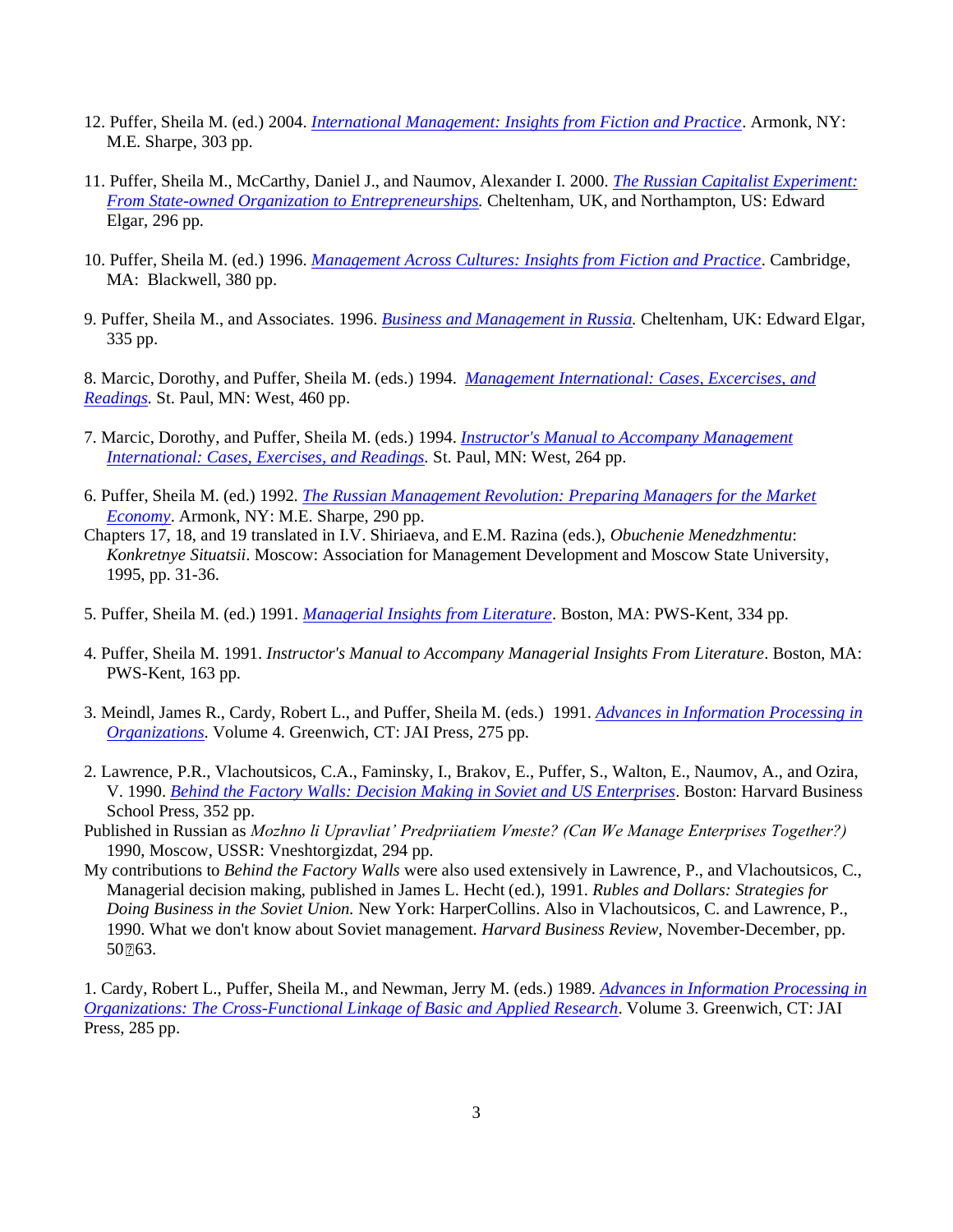#### **Book Chapters**

45. Horak, Sven, McCarthy, Daniel J., and Puffer, Sheila M. In press. Networking in a global context: Ethical dilemmas In B. Horak (ed.), *Informal Networks in International Business*. Emerald. Forthcoming, 2022.

- 44.Puffer, Sheila M., and McCarthy, Daniel J. 2020. Foreword. In Bryan Christiansen and Tihana Škrinjarić (eds.), *Handbook of Research on Applied AI for International Business and Marketing Applications.* Hershey, PA: IGI Global Press.
- 43. Puffer, Sheila M., and McCarthy, Daniel J. 2020. Economic growth, institutions, and corruption in emerging economies. In Darek Klonowski (ed.), *[Entrepreneurial Finance in Emerging Markets: Exploring Tools,](https://www.palgrave.com/gp/book/9783030462192#aboutBook)  [Techniques, and Innovative Technologies.](https://www.palgrave.com/gp/book/9783030462192#aboutBook)* New York: Palgrave Macmillan, pp. 29-42.
- 42. Puffer, Sheila M., and Roth, Alexandra. 2019. Die Kulturelle Seite von M & As Deutsche und russische Firmen. (The cultural side of M&As: German and Russian firms.) In Sonja Sackman (ed.), *[Compliance bei](https://shop.schaeffer-poeschel.de/prod/compliance-bei-m-a-transaktionen)  [M&A-Transaktionen: Ein Best-Practice-Guide zur Konzeption einer erfolgreichen Compliance-DD und einer](https://shop.schaeffer-poeschel.de/prod/compliance-bei-m-a-transaktionen)  [gelungen kulturellen Integration](https://shop.schaeffer-poeschel.de/prod/compliance-bei-m-a-transaktionen)* . Stuttgart: Schäffer-Poeschel. Published in German.
- 41. Puffer, Sheila M., McCarthy, Daniel J., May, Ruth C., Shirokova, Galina V., and Panibratov, Andrei. 2018. Managing emerging markets in Russia. In Klaus Meyer and Robert Grosse (eds.), *[Oxford Handbook on](https://global.oup.com/academic/product/the-oxford-handbook-of-management-in-emerging-markets-9780190683948?prevSortField=8&sortField=8&start=60&resultsPerPage=20&type=listing&prevNumResPerPage=20&lang=en&cc=us)  [Managing in Emerging Markets](https://global.oup.com/academic/product/the-oxford-handbook-of-management-in-emerging-markets-9780190683948?prevSortField=8&sortField=8&start=60&resultsPerPage=20&type=listing&prevNumResPerPage=20&lang=en&cc=us)*. Oxford, UK: Oxford University Press.
- 40. Wesley, David, and Puffer, Sheila M. 2018. The end of sand: Confronting one of the greatest environmental challenges of the new millennium. In Gülşah Koç and Bryan Christiansen (eds.), *[Reusable and Sustainable](https://www.igi-global.com/book/reusable-sustainable-building-materials-modern/201930)  [Materials in Modern Architecture](https://www.igi-global.com/book/reusable-sustainable-building-materials-modern/201930)*, Hershey, PA: IGI Global Press, pp. 1-27. **Selected by the editors as the lead chapter in the volume.**
- 39. Puffer, Sheila M., and McCarthy, Daniel J. 2018. History of the USSR and CIS. In Oxana Karnaukhova, Alexandra Udovikina, and Bryan Christiansen (eds.), *[Economic and Geopolitical Perspectives of the](https://www.igi-global.com/book/economic-geopolitical-perspectives-commonwealth-independent/180163)  [Commonwealth of Independent States and Eurasia](https://www.igi-global.com/book/economic-geopolitical-perspectives-commonwealth-independent/180163)*. Hershey, PA: IGI Global Press, pp. 1-18. **Selected by the editors as the lead chapter in the volume.**
- 38. McCarthy, Daniel J., and Puffer, Sheila M. 2018. Favors in a global economy: Conclusion to chapter 1. In Alena Ledeneva (ed.), *[The Global Encyclopedia of the Informal Economy.](https://www.uclpress.co.uk/products/86227)* London: University College London Press.
- 37. Puffer, Sheila M., McCarthy, Daniel J., Gryaznova, Anna, and Boltrukevich, Vyatcheslav. 2015. The evolution of Russian business education: Developing a cross-cultural perspective. In *[The Routledge](https://www.routledge.com/The-Routledge-Companion-to-Cross-Cultural-Management-1st-Edition/Holden-Michailova-Tietze/p/book/9780415858687)  [Companion to Cross-cultural Management.](https://www.routledge.com/The-Routledge-Companion-to-Cross-Cultural-Management-1st-Edition/Holden-Michailova-Tietze/p/book/9780415858687)* New York: Routledge, pp. 228-237.
- 36. Puffer, Sheila M., and McCarthy, Daniel J. 2014. Institutional theory. In Cary L. Cooper, (ed.), *[Wiley](https://www.wiley.com/en-us/Wiley+Encyclopedia+of+Management%2C+3rd+Edition-p-9781119972518)  [Encyclopedia of Management](https://www.wiley.com/en-us/Wiley+Encyclopedia+of+Management%2C+3rd+Edition-p-9781119972518)*. 3rd ed., Volume 6, New York: Wiley, pp. 1-5.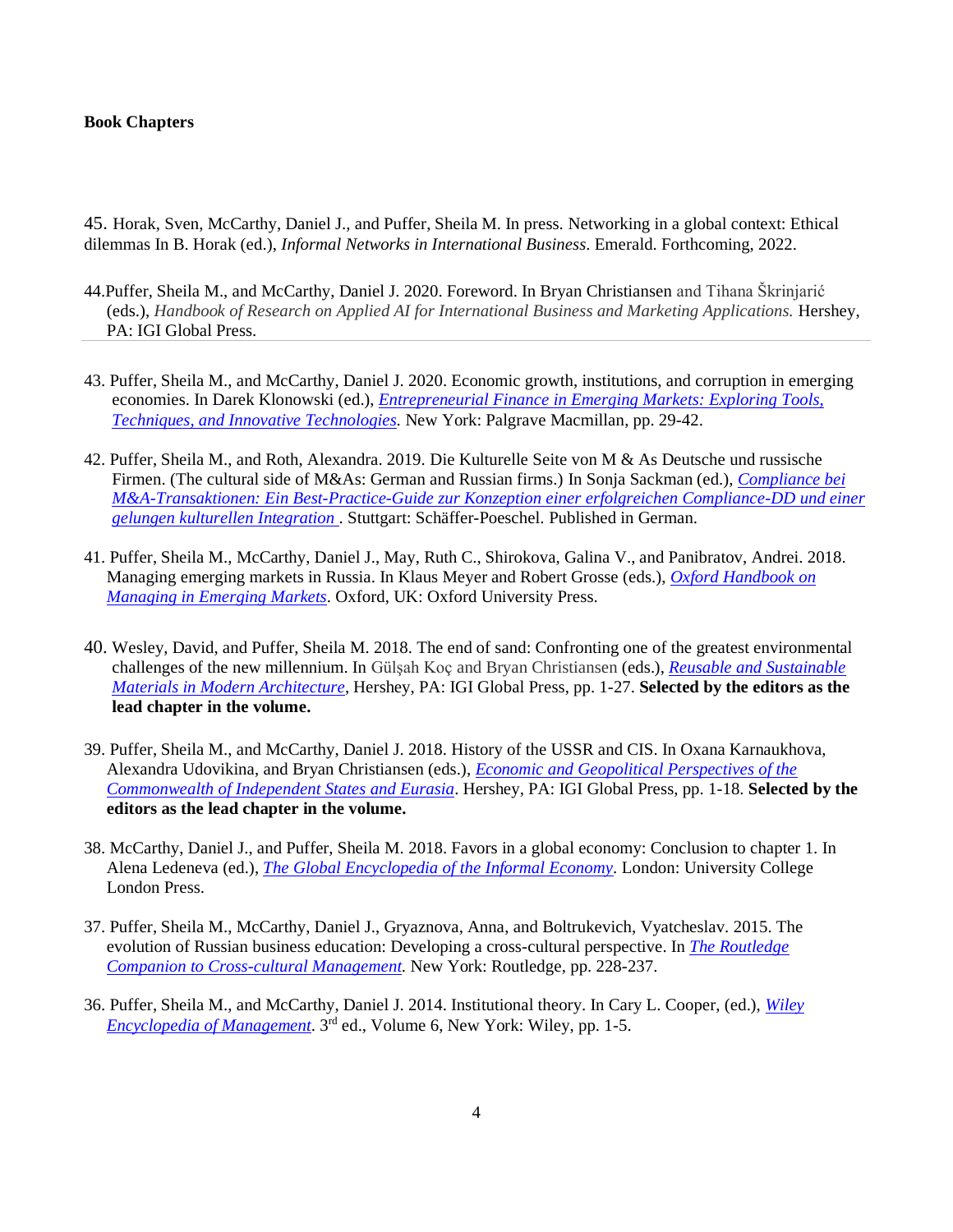- 35. Korotov, Konstantin, Puffer, Sheila M., McCarthy, Daniel J., and Vaiman, Vlad. 2013. Global careers: The Russian experience. In Yehuda Baruch and Christina Rise (eds.), *Global Careers: Critical Perspectives*. New York: Routledge, pp. 185-204.
- 34. McCarthy, Daniel J., and Puffer, Sheila M. 2012. Wikimart: Building a Russian version of Amazon. In M.W. Peng, *[Global Strategy](https://www.cengage.com/c/global-business-4e-peng/)*, 3rd ed. Also published in M.W. Peng, *Global Business*, 3rd ed. Independence, KY: Cengage.
- 33. Puffer, Sheila M., and McCarthy, Daniel J. 2012. Corporate governance and initial public offerings in Russia. In Alessandro Zattoni and William Judge (eds.), *[Corporate Governance and Initial Public Offerings](https://www.cambridge.org/core/books/corporate-governance-and-initial-public-offerings/E745DDED935E380FAEB997A4739249CE)*. Cambridge: Cambridge University Press, pp. 354-377.
- 32. McCarthy, Daniel J., Puffer, Sheila M., and Vikhanski, Oleg S. 2009. Russian multinationals: Natural resource champions. In Ravi Ramamurti and Jitendra Singh (eds.), *[Emerging Multinationals in Emerging](https://www.cambridge.org/core/books/emerging-multinationals-in-emerging-markets/7C6003E94F0255184E528311AE654970)  [Markets](https://www.cambridge.org/core/books/emerging-multinationals-in-emerging-markets/7C6003E94F0255184E528311AE654970)*. Cambridge: Cambridge University Press, pp. 167-199.
- 31. Shekshnia, Stanislav V., Puffer, Sheila M., and McCarthy, Daniel J. 2009. Cultural mythology and global leadership in Russia. In Eric H. Kessler and Diana J. Wong-MingJi (eds.), *[Cultural Mythology and](https://www.e-elgar.com/shop/cultural-mythology-and-global-leadership)  [Leadership](https://www.e-elgar.com/shop/cultural-mythology-and-global-leadership)*. Cheltenham, UK, and Northampton, MA: Edward Elgar, pp. 325-342.
- 30. Naumov, Alexander I., Petrovskaya, Irina A., and Puffer, Sheila M. 2008. Biocad: Innovation in the Russian biotechnology industry. In Ruta Aidis and Friederike Welter (eds.), *[Innovation and Entrepreneurship:](https://www.amazon.com/Innovation-Entrepreneurship-Successful-Start-ups-Businesses/dp/1845429737)  Successful Start-ups [and Businesses in Emerging Economies.](https://www.amazon.com/Innovation-Entrepreneurship-Successful-Start-ups-Businesses/dp/1845429737)* Cheltenham, UK: Edward Elgar, pp. 8-28.
- 29. Shekshnia, Stanislav V., McCarthy, Daniel J., and Puffer, Sheila M. 2007. Leadership development in Russia. In Tatjana Lidokhover, et al. (eds.), *[Human Resources Management in Russia](https://www.amazon.in/Books-Tatjana-Lidokhover/s?rh=n%3A976389031%2Cp_27%3ATatjana+Lidokhover)*. Aldershot, UK: Ashgate, pp. 43-64.
- 28. Puffer, Sheila M., and McCarthy, Daniel J. 2007. Economic system, post-Soviet. In Tatiana Smorodinskaya, Karen Evans-Romaine, and Helena Goscilo, (eds.), *[Encyclopedia of Contemporary Russian Culture](https://www.taylorfrancis.com/books/9780203825570)*. New York: Routledge, pp. 160-162.
- 27. Puffer, Sheila M., Quick, James Campbell, and McCarthy, Daniel J. 2006. Reviewing for scholarly practitioner journals. In Yehuda Baruch, Sherry E. Sullivan, and Hazlon N. Schepmyer (eds.), *[Winning](https://www.palgrave.com/us/book/9781403992239)  [Reviews: A Guide for Evaluating Scholarly Writing.](https://www.palgrave.com/us/book/9781403992239)* London: Palgrave, pp. 173-195.
- 26. McCarthy, Daniel J., and Puffer, Sheila M. 2006. The tortuous trail toward corporate governance in Russia. In Subhash C. Jain (ed.), *[Emerging Economies and the Transformation of International Business: Brazil, Russia,](https://www.e-elgar.com/shop/emerging-economies-and-the-transformation-of-international-business)  [India and](https://www.e-elgar.com/shop/emerging-economies-and-the-transformation-of-international-business) China (BRICs)*. Cheltenham, UK: Edward Elgar, pp. 206-228.
- 25. Puffer, Sheila M. 2005. Russia. In Susan Cartwright (ed.), *[The Blackwell Encyclopedic Dictionary of Human](https://www.abebooks.co.uk/9781557869432/Blackwell-Encyclopedic-Dictionary-Human-Resource-155786943X/plp)  [Resource Management](https://www.abebooks.co.uk/9781557869432/Blackwell-Encyclopedic-Dictionary-Human-Resource-155786943X/plp)*. Oxford: Blackwell.
- 24. McCarthy, Daniel J., and Puffer, Sheila M. 2005. Ilim Pulp: Corporate governance battles in Russia. In M.W. Peng (ed.), *[Global Strategy](https://www.cengage.com/c/global-business-4e-peng/)*. Cincinnati, OH: Thomson-Southwestern, pp. 21-27. Condensed version of Ilim Pulp battles a corporate takeover. In McCarthy, Daniel J., Puffer, Sheila M., and Shekshnia, Stanislav, V. (eds.) *[Corporate Governance in Russia](https://www.e-elgar.com/shop/corporate-governance-in-russia)*. Cheltenham, UK: Edward Elgar. See books above.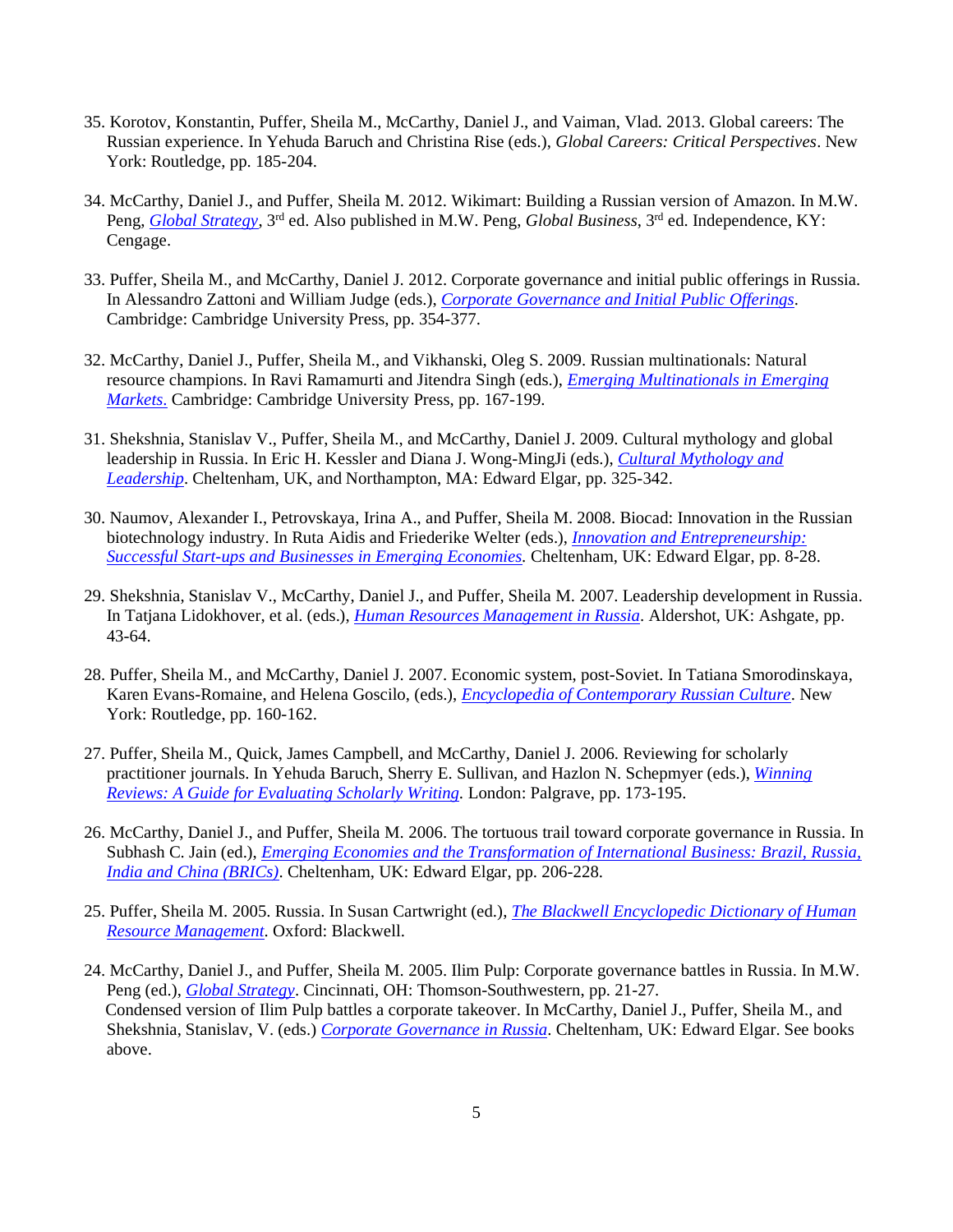- 23. Ageev, Alexander, Googins, Bradley, Karpuhina, Elena, Marshall, Katherine, Post, James, Puffer, Sheila, and Tuuli, Irina. 2004. The ethics of political economy: A roundtable discussion. In A.M. Olson, D.M. Steiner, and I.S. Tuuli (eds.), *[Educating for Democracy:](https://rowman.com/ISBN/9780742535404/Educating-for-Democracy-Paideia-in-an-Age-of-Uncertainty)* Paideia *in an Age of Uncertainty*. Lanham, MD: Rowman & Littlefield, pp. 265-300 (Puffer on pp. 279-281).
- 22. McCarthy, Daniel J., and Puffer, Sheila M. 2004. Gaining legitimacy: Management's challenge in developing and transitioning economies. In H.W. Lane, M.L. Maznevski, M.E. Mendenhall, and J. McNett (eds.), *[The](https://www.wiley.com/en-us/The+Blackwell+Handbook+of+Global+Management:+A+Guide+to+Managing+Complexity-p-9780631231936)  [Blackwell Handbook of Global Management: A Guide to Managing Complexity.](https://www.wiley.com/en-us/The+Blackwell+Handbook+of+Global+Management:+A+Guide+to+Managing+Complexity-p-9780631231936)* Oxford: Blackwell, pp. 423- 441.
- 21. Puffer, Sheila M., and McCarthy, Daniel J. 2003. Establishing a new appraisal system. In Stanislav V. Shekshnia (ed.), *[Kak Eto Skazat' Po Russkii](https://www.koob.ru/shekshnya/kak_eto_skazat)*, Moscow: Zhurnal Upravlenie Personalom, pp. 137-142. Published in Russian.
- 20. Puffer, Sheila M., McCarthy, Daniel J., and Naumov, Alexander I. 2002. Strategic evolution of a technological entrepreneurship in Russia's transitional economy. In Konstantin Theile and Ciaran O hOgartaigh (eds.), *[New Enterprise Development.](https://www.shaker.de/de/content/catalogue/index.asp?lang=de&ID=8&ISBN=978-3-8322-0953-7&search=yes)* Aachen, Germany: Shaker Verlag.
- 19. McCarthy, D.J., and Puffer, S.M. 2002. The role of knowledge creation and transfer in a high-technology MBA programme. In Konstantin Theile and Ciaran O hOgartaigh (eds.), *[New Enterprise Development.](https://www.shaker.de/de/content/catalogue/index.asp?lang=de&ID=8&ISBN=978-3-8322-0953-7&search=yes)*  Aachen, Germany: Shaker Verlag.
- 18. Shekshnia, S.V., Puffer, S.M., and McCarthy, D.J. 2002. Labour relations in the Russian fast-food industry. In Tony Royle and Brian Towers (eds.), *[Labour Relations in the Global Fast-Food Industry](https://www.routledge.com/Labour-Relations-in-the-Global-Fast-Food-Industry/Royle-Towers/p/book/9780415221672)*. London: Routledge, pp. 117-135.
- 17. Puffer, Sheila M. 2001. Management in Russia. In Malcolm Warner (ed.), *[International Encyclopedia of](https://www.cengage.co.uk/books/9781861521613/) [Business and Management.](https://www.cengage.co.uk/books/9781861521613/)* Second edition. London, England: Thomson Learning, pp. 5676-5682. Also published in an online version.
- 16. Puffer, Sheila M. 2000.Management in Russia. In Malcolm Warner (ed.), *[IEBM Regional Encyclopedia of](https://books.google.com/books/about/Regional_Encyclopedia_of_Business_and_Ma.html?id=UF-6MgEACAAJ) [Business and Management.](https://books.google.com/books/about/Regional_Encyclopedia_of_Business_and_Ma.html?id=UF-6MgEACAAJ)* London, England: International Thomson Business Press, pp. 329-336.
- 15. McCarthy, Daniel J., and Puffer, Sheila M. 1999. The trend toward pragmatism in management education: The influence of globalization and other key factors on programs in North America, Europe, and Russia. In Konstantin Theile and Ciaran O hOgartaigh (eds.), *[International Business Education: Partnership, Patterns and Prospects](https://www.amazon.com/International-Business-Education-Partnership-Prospects/dp/1860761577)  [for the 21](https://www.amazon.com/International-Business-Education-Partnership-Prospects/dp/1860761577)st Century.* Dublin: Oak Tree Press, pp. 65-86.
- 14. McCarthy, Daniel J., and Puffer, Sheila M. 1998. Changes ahead for Russian management education: Reflections from the American experience. In Ralph Berndt (ed.), *[Unternehmen im Wandel \(Change](https://www.springer.com/de/book/9783540640721)  Management*). Schriftenreihe der Graduate School of Business Administration Zurich. Yearbook 5. Berlin: Springer, pp. 101-115.

Adapted version of The road ahead for Russian management education. See articles*.*

- 13. Puffer, S.M. Russia. 1997. In Susan Cartwright (ed.), *[The Blackwell Encyclopedic Dictionary of Human](https://www.abebooks.co.uk/9781557869432/Blackwell-Encyclopedic-Dictionary-Human-Resource-155786943X/plp)  [Resource Management](https://www.abebooks.co.uk/9781557869432/Blackwell-Encyclopedic-Dictionary-Human-Resource-155786943X/plp)*. Oxford: Blackwell.
- 12. McCarthy, Daniel J., Puffer, Sheila M., and Weihrich, Heinz. 1996. Contributions to management practice by European and North American Management Education Programs. In Ralph Berndt (ed.), *[Global Management.](https://www.springer.com/de/book/9783642647154#otherversion=9783642611469)*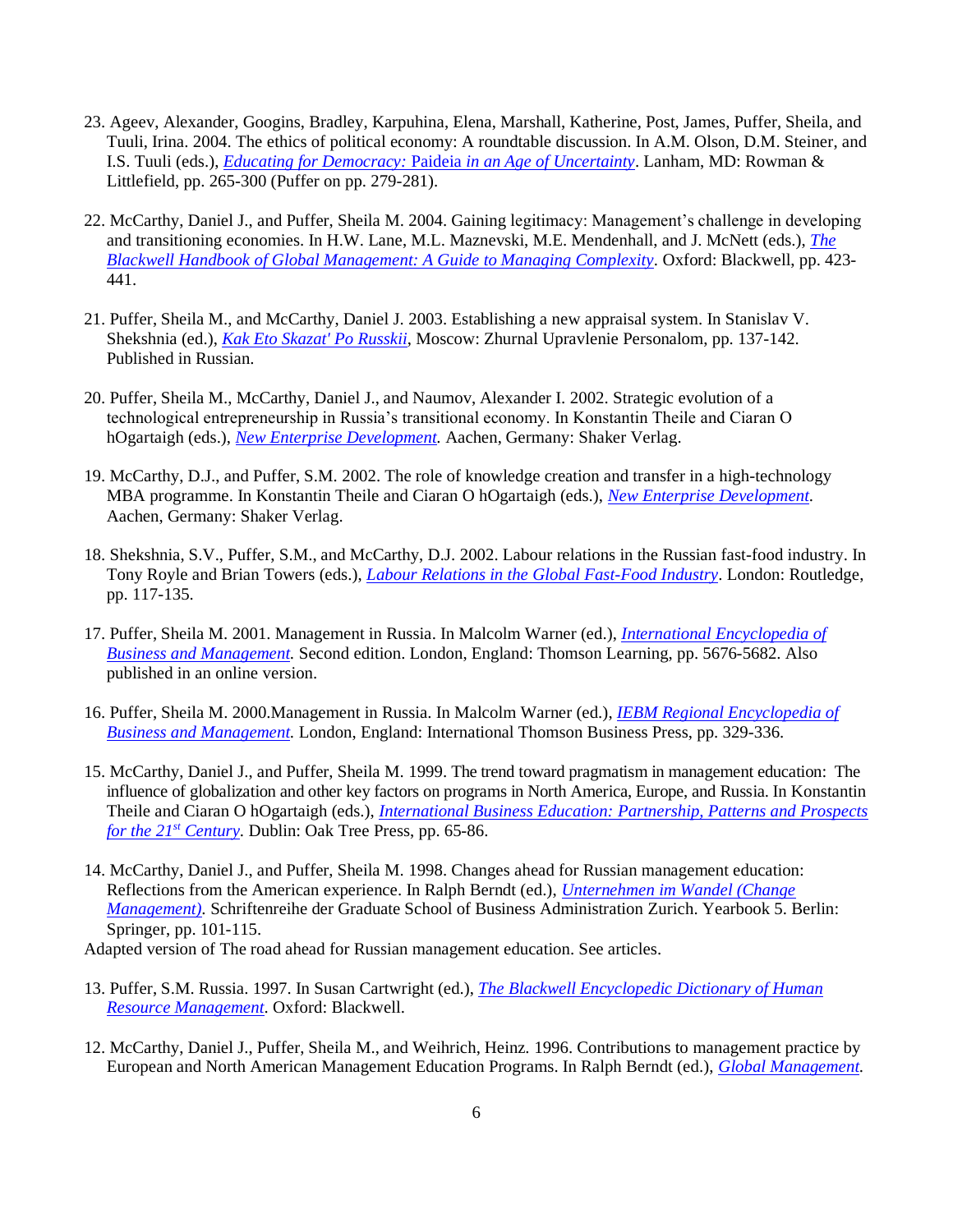Schriftenreihe der Graduate School of Business Administration Zurich. Yearbook 3. Berlin: Springer-Verlag, pp. 3-18.

- 11. Puffer, Sheila M. 1996. Introduction. In Gayle R. Teicher and Alan D. Weinberger (eds.), *[White Paper to](https://libertypublishinghouse.com/shop/english-language/white-paper-to-reform-business-education-in-russia/)  [Reform Business Education in Russia.](https://libertypublishinghouse.com/shop/english-language/white-paper-to-reform-business-education-in-russia/)* New York: Liberty Publishing House, pp. 28-43. Published in English and Russian bilingual format.
- 10. Puffer, Sheila M. Business school professor: A "real" job that doesn't seem like work. In Blaize Horner Reich and Dianne Cyr (eds.), *[Scaling the Ivory Tower: Stories from Women in Business School Faculties](https://www.abc-clio.com/ABC-CLIOCorporate/product.aspx?pc=D7762C)*. Westport, CT: Greenwood Press, Quorum Books, 1996, pp. 89-104.
- 9. Puffer, Sheila M. 1996. Management in Russia. In Malcolm Warner (ed.), *[International Encyclopedia of](https://www.cengage.co.uk/books/9781861521613/) [Business and Management.](https://www.cengage.co.uk/books/9781861521613/)* London, England: Routledge, Vol. 3, pp. 3015-3020.
- 8. Puffer, Sheila M. 1996. Management education in Russia. In Malcolm Warner (ed.), *[International](https://www.cengage.co.uk/books/9781861521613/)  [Encyclopedia of Business and Management.](https://www.cengage.co.uk/books/9781861521613/)* London, England: Routledge, Vol. 3, pp. 2831-2838.
- 7. Naumov, Alexander I., and Puffer, Sheila M. 1995. *Liderstvo* (Leadership). In Oleg S. Vikhanski and Alexander I. Naumov, *Menedzhment: Chelovek, Organizatsiia, Struktura, i Protsess* (Management: People, Organization, Structure, and Process). Volume 2. Moscow: Moscow State University Press, pp. 366-415. Published in Russian.
- 6. Puffer, Sheila M. 1994. Education for management in a new economy. In Anthony Jones (ed.), *[Education and](https://catalogue.nla.gov.au/Record/1998763)  [Society in the New Russia.](https://catalogue.nla.gov.au/Record/1998763)* Armonk, NY: M.E. Sharpe, pp. 171-196. (Expanded version of The booming business of management education in Russia, see articles.)
- 5. Zhuplev, Anatoly V., and Puffer, Sheila M. 1994. Valentina on the verge: A case of a Russian woman's career choice. In Dorothy Marcic and Sheila M. Puffer (eds.), *[Management International: Cases, Excercises and](https://www.amazon.com/Management-International-Cases-Exercises-Readings/dp/0314028285)  [Readings](https://www.amazon.com/Management-International-Cases-Exercises-Readings/dp/0314028285)*. St Paul, MN: West, pp.196-201.
- 4. Puffer, Sheila M. 1994. Women managers in the former USSR: A case of "Too much equality?" In Nancy J. Adler and Dafna N. Izraeli (eds.), *[Competitive Frontiers: Women Managers in a Global Economy.](https://www.amazon.com/Competitive-Frontiers-Managers-Global-Economy/dp/1557865108)* Cambridge, MA: Blackwell, pp. 263-285.
- Adapted version published in *Women in Management Review*, 1993, 8 (7), pp. 3-18. Recipient of best paper award for 1993 by the journal's publisher, MCB Press.
- Abridged version published in Dorothy Marcic and Sheila M. Puffer. 1994. *Management International: Cases, Exercises and Readings. St. Paul, MN: West, pp. 202214.*
- 3. Puffer, Sheila M. 1993. Three factors affecting reward allocations in the former USSR: An empirical study. In James B. Shaw, Paul S. Kirkbride, and Kendrith M. Rowland (eds.), *[Research in Personnel and Human](https://www.abebooks.com/9781559387200/ReInternational%20Handbook%20of%20Participation%20in%20Organizations.%20Volume%20IIIsearch-Personnel-Human-Resources-Management-1559387203/plp)  [Resources Management: International Supplement](https://www.abebooks.com/9781559387200/ReInternational%20Handbook%20of%20Participation%20in%20Organizations.%20Volume%20IIIsearch-Personnel-Human-Resources-Management-1559387203/plp)*. Volume 3 Greenwich, CT: JAI Press, pp. 279-298.
- 2. McCarthy, Daniel J., and Puffer, Sheila M. 1993. Managerial participation in decision making in the USSR. In Eliezer Rosenstein and William M. Lafferty (eds.), *[International Handbook of Participation in Organizations.](International%20Handbook%20of%20Participation%20in%20Organizations)* Volume III. London: Oxford University Press, pp. 227-242.
- 1. Puffer, Sheila M. 1993. The four Cs of the Russian manager. In Robert W. McGee (ed.), *Problems and Opportunities of Economic Development in Eastern Europe.* Lewiston, NY: The Edwin Mellen Press, pp. 37- 40.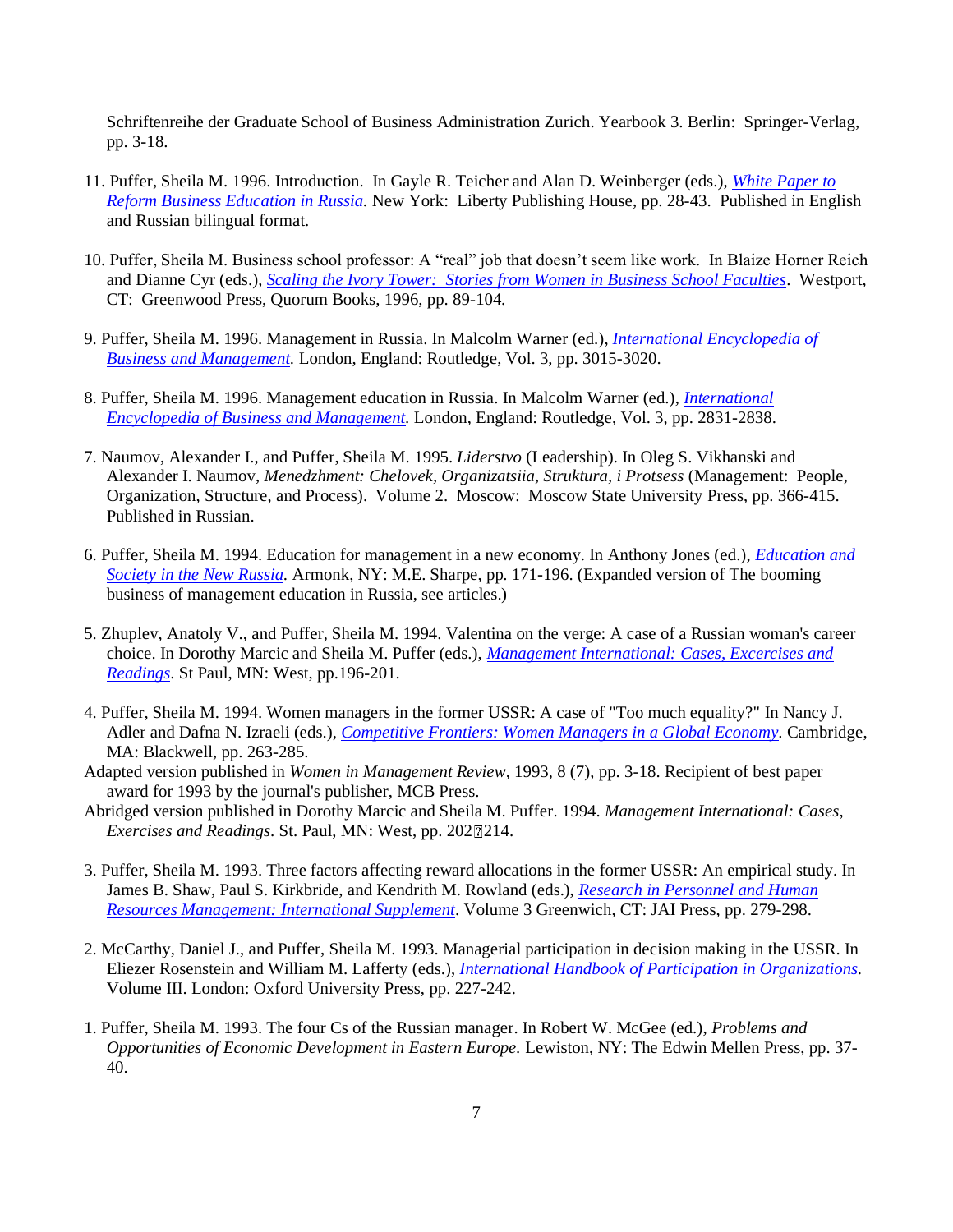#### **Edited Journal Issues**

- 8. Puffer, Sheila M., and McCarthy, Daniel J. (guest eds.) 2016. Special Issue. Issues and Decisions in International Management: An Integrated Multi-level View. *[Journal of Leadership and Organizational](https://journals.sagepub.com/toc/jlob/23/2)  [Studies](https://journals.sagepub.com/toc/jlob/23/2)*, 23(2).
- 7. Michailova, Snejina, McCarthy, Daniel J., and Puffer, Sheila M. (guest eds.) 2013. Special Issue: Russia: As Solid as a BRIC? *[Critical Perspectives on International Business](https://www.emerald.com/insight/publication/issn/1742-2043/vol/9/iss/1/2)*, 9(1/2).
- 6. Puffer, Sheila M., and McCarthy, Daniel J., and Peng, Mike W. (guest eds.) 2013. Special Issue: Managing Favors in a Global Economy. *[Asia Pacific Journal of Management](https://link.springer.com/journal/10490/volumes-and-issues/30-2)*, Vol. 30 (2).
- 5. Puffer, Sheila M., and McCarthy, Daniel J. (guest eds.) 2005. Special Issue: Management Challenges in the New Europe. *[Organizational Dynamics](https://www.journals.elsevier.com/organizational-dynamics/special-issues)*, Vol. 34 (3).
- 4. Puffer, Sheila M., and McCarthy, Daniel J. (guest eds.) 2003.Special Issue: Corporate Governance in Transitioning Economies. *[Journal of World Business](https://www.sciencedirect.com/journal/journal-of-world-business/vol/38/issue/4)*, 38 (4).
- 3. Puffer, Sheila M., McCarthy, Daniel J., and Naumov, Alexander I. (guest eds.) 1998. Special Issue: Russia, Central and Eastern Europe. *[European Management Journal](https://www.journals.elsevier.com/european-management-journal/special-issues)*, August, 16 (4). Includes Editorial and Overview: Business and Management Issues, pp. 373-377.
- 2. Puffer, Sheila M. (guest ed. and translation ed.) 1991. Management Education, Part I: The Status of Management Education in the USSR. Special issue of *[Soviet Education](https://www.tandfonline.com/doi/abs/10.2753/RES1060-939333113)*, November, 33 (11). Includes Introduction, pp. 3-11.
- 1. Puffer, Sheila M. (guest ed. and translation ed.) 1991. Management Education, Part II: New Methods in Soviet Management Education. Special issue of *Soviet Education,* December, 33 (12). Includes Introduction, pp. 3-7.

#### **Articles in Refereed Journals**

- 88. McCarthy, Daniel J., and Puffer, Sheila M. The co-evolution of informal networks, institutions, and corruption in Russia: From an economy of favors to an economy of greed. *European Journal of International Management*. In press.
- 87. Puffer, Sheila M., Wesley, David, Dau, Luis Alfonso, and Moore, Elizabeth M. 2021. The 4 Cs of MNE strategic responses to global governance. In Joyce Osland, Mark Mendenhall, B. Sebastien Reiche, and Betina Szkudlarek, (eds.), *Advances in Global Leadership,* Vol 13. Bingley, UK: Emerald, pp. 85-104.
- 86. Puffer, Sheila M., Wesley, David, Dau, Luis Alfonso, and Moore, Elizabeth M. 2020. Responsible global leadership in downstream and upstream supply chains: A typology of archetypes of strategic responses to CSR pressures. In Milda Zilinskaite, Mark E. Mendenhall, Günter K. Stahl, and Rachel Clapp-Smith (eds.), *Responsible Global Leadership: Dilemmas, Paradoxes, and Opportunities. Advances in Global Leadership*, Vol. 12. New York: Routledge, pp. 80-100.
- 85. Berger, Ron, Herstein, Ram, McCarthy, Daniel J., and Puffer, Sheila M. 2019. Doing favors in the Arab world. *[International Journal of Emerging Markets](https://www.emerald.com/insight/content/doi/10.1108/IJOEM-06-2018-0292/full/html)*, 14(5), 916-943. **Recipient of 2020 Emerald Publishing Literati Excellence Award.**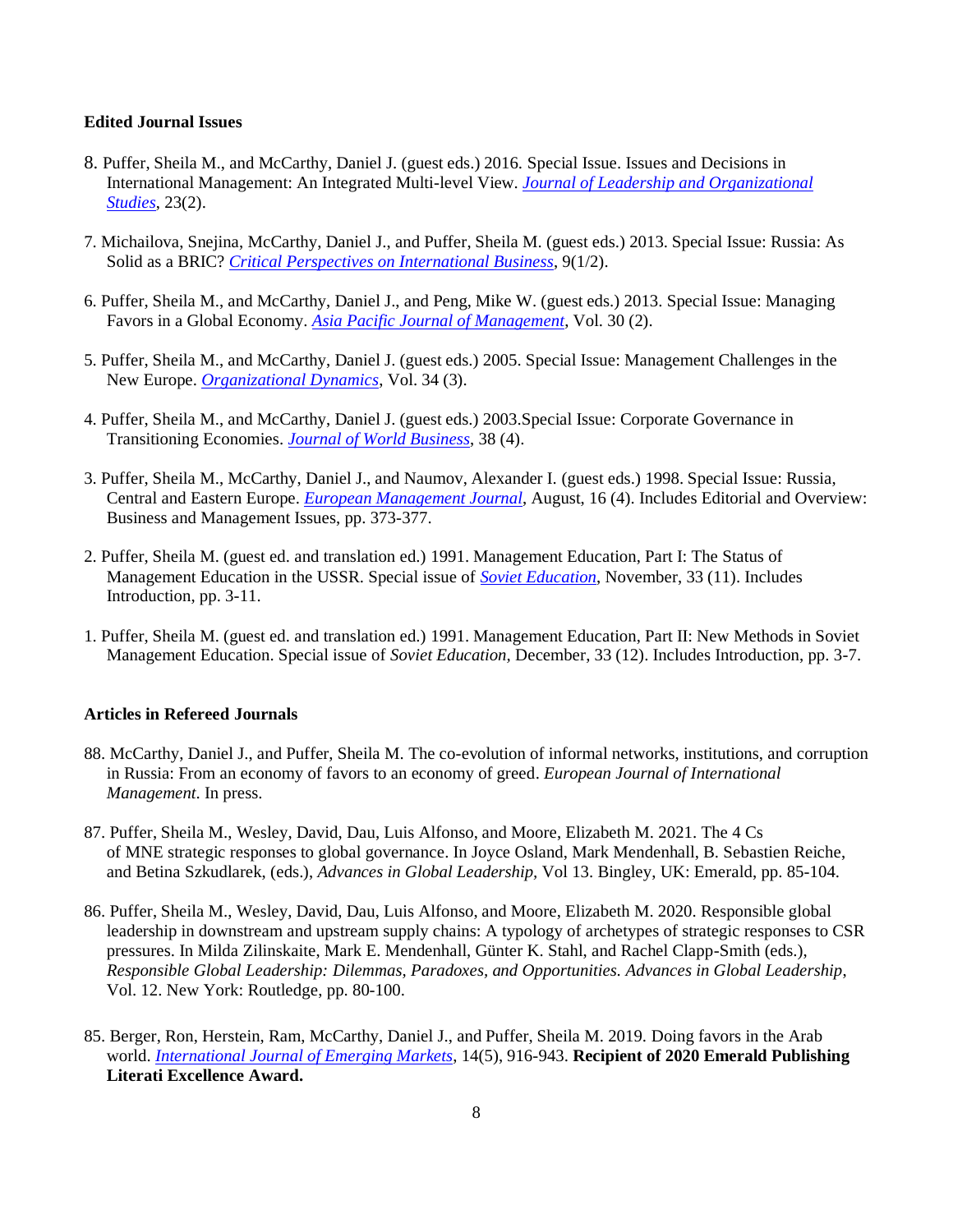- 84. McCarthy, Daniel J., Puffer, Sheila M., and Satinsky, Daniel M. 2019. Does Russia have a role in the evolving global economy? *[Cross Cultural and Strategic Management](https://www.emerald.com/insight/content/doi/10.1108/CCSM-10-2018-0164/full/html)*, 26(2), 265-289.
- 83. Karhunen, Paivi, Kosonen, Riitta, McCarthy, Daniel J., and Puffer, Sheila M. 2018. The darker side of social networks in transforming economies: Corrupt exchange in Chinese guanxi and Russian blat/svyazi. *[Management and Organization Review](https://www.cambridge.org/core/journals/management-and-organization-review/article/darker-side-of-social-networks-in-transforming-economies-corrupt-exchange-in-chinese-guanxi-and-russian-blatsvyazi/F6069CF70F70A3D32A09ACB3CA4574AD)*, 14(2), 395-419.
- 82. McCarthy, Daniel J., Puffer, Sheila M., and Lamin, Anna. 2018. Entrepreneurial orientation in a hostile and turbulent environment: Risk and innovativeness among successful Russian entrepreneurs. *[European Journal of](https://www.inderscienceonline.com/doi/abs/10.1504/EJIM.2018.089033)  [International Management](https://www.inderscienceonline.com/doi/abs/10.1504/EJIM.2018.089033)*, 12(1/2), 191-221. **Recipient of 2018 Best Paper Award by Inderscience Publishers in January 2021.**
- 81. Banalieva, Elitsa R., Puffer, Sheila M., McCarthy, Daniel J., and Vaiman, Vlad. 2018. The impact of communist imprint prevalence on the risk-taking propensity of successful Russian entrepreneurs. *[European](https://www.researchgate.net/publication/319639786_The_impact_of_communist_imprint_prevalence_on_the_risk-taking_propensity_of_successful_Russian_entrepreneurs)  [Journal of International Management](https://www.researchgate.net/publication/319639786_The_impact_of_communist_imprint_prevalence_on_the_risk-taking_propensity_of_successful_Russian_entrepreneurs)*, 12(1/2), 158-190.
- 80. Bogatyreva, Karina, Beliaeva, Tatiana, Shirokova, Galina V., and Puffer, Sheila M. 2017. As different as chalk and cheese? The relationship between entrepreneurial orientation and SMEs' growth: Evidence from Russia and Finland. *[Journal of East-West Business](https://www.tandfonline.com/doi/full/10.1080/10669868.2017.1345819?scroll=top&needAccess=true)*, 23(4), 337-366.
- 79. Judge, William Q., M.A. Witt, T. Talaulicar, J. Chen, K. Lewellyn, H. Wei Hu, J. Gabrielsson, J. Rivas, S. Puffer, D. Shukla, F. Lopez-Iturriaga, E. Adegvite, Y. Fassin, S. Yamak, S. Fainshmidt, H. Van Ees. 2017. Does board independence influence financial performance in IPO firms? The moderating role of the national business system. *[Journal of World Business](https://www.researchgate.net/publication/319307243_Does_Board_Independence_Influence_Financial_Performance_in_IPO_Firms_The_Moderating_Role_of_the_National_Business_System)*, 52(5), 628-639.
- 78. Puffer, Sheila M., and McCarthy, Daniel J. 2016. Issues and decisions in international management: An integrated multi-level view. *[Journal of Leadership and Organizational Studies](https://journals.sagepub.com/doi/full/10.1177/1548051816633069)*, 23(2): 113-115.
- 77. McCarthy, Daniel J., and Puffer, Sheila M. 2016. Institutional voids in an emerging economy: From problem to opportunity. *[Journal of Leadership and Organizational Studies](https://journals.sagepub.com/doi/abs/10.1177/1548051816633070)* , 23(2): 208-219.
- 76. Shirokova, Galina, Bogatyreva, Karina, Belyaeva, Tatiana, and Puffer, Sheila M. 2016. Entrepreneurial orientation and firm performance in different environmental settings: Contingency and configurational approaches. *[Journal of Small Business and Enterprise Development](Journal%20of%20Small%20Business%20and%20Enterprise%20Development/)* , 23(3), 703-727.
- 75. Stahl, Guenter, Miska, Christof, Puffer, Sheila M., and McCarthy, Daniel J. 2016. Responsible global leadership in emerging markets. In *[Advances in Global Leadership](https://www.researchgate.net/publication/306035370_Responsible_Global_Leadership_in_Emerging_Markets)* , Joyce Osland, Ming Li, and Mark Mendenhall (eds.), Vol. 9, pp. 77-104, Bingley, UK: Emerald Group Publishing.
- 74. Puffer, Sheila M., McCarthy, Daniel J., and Jaeger, Alfred M. 2016. Institution building and institutional voids: Can Poland's experience inform Russia and Brazil? *[International Journal of Emerging Markets](https://www.emerald.com/insight/content/doi/10.1108/IJoEM-02-2015-0027/full/html)*, 11(1), 18-41. **Selected by the journal's editorial team as the Outstanding Paper in the 2017 Emerald Literati Network Awards for Excellence.**
- 73. Judge, William Q., M.A. Witt, A. Zattoni, T. Talaulicar, J. Chen, K. Lewellyn, H. Wei Hu, D. Shukla, R.G. Bell, J. Gabrielsson, F. Lopez, S. Yamak, Y. Fassin, D. McCarthy, J. Rivas, S. Fainshmidt and H. Van Ees. 2015. Corporate governance and IPO underpricing in a cross-national sample: A knowledge-based view. *[Strategic Management Journal](https://onlinelibrary.wiley.com/doi/abs/10.1002/smj.2275) ,* 36(9), 1174-1185. (contributed equally with D. McCarthy, but only one author per country contribution was permitted to be listed)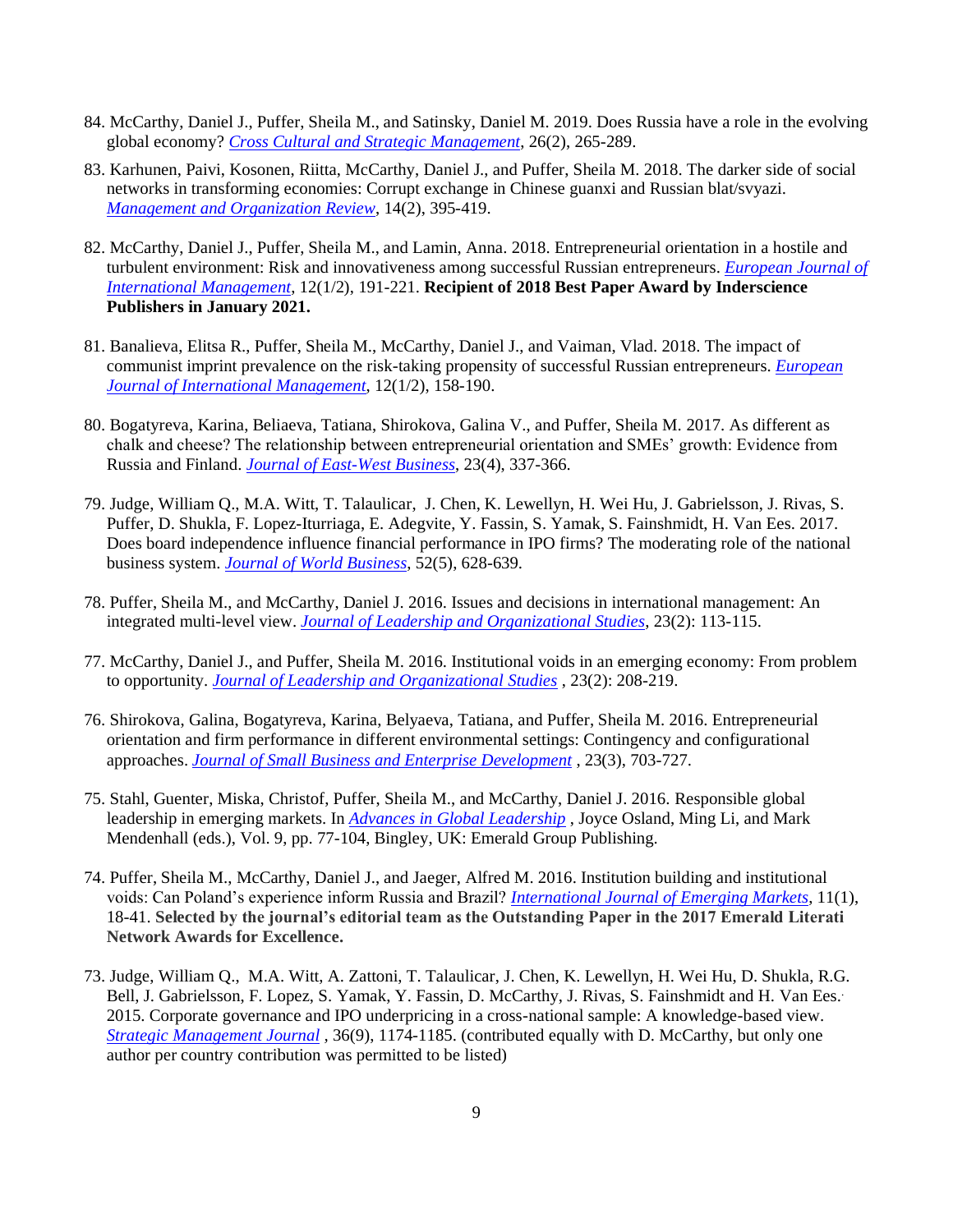- 72. McCarthy, Daniel J., Puffer, Sheila M., Graham, Loren R., and Satinsky, Daniel. 2014. Emerging innovation in emerging economies: Can institutional reforms help Russia break through its historical barriers? *[Thunderbird International Business Review](https://onlinelibrary.wiley.com/doi/abs/10.1002/tie.21619)*, 56(3), 243-260.
- 71. McCarthy, Daniel J., Puffer, Sheila M., and Michailova, Snejina. 2013. A critical view of Russia's IPO market: A sign of success or a reason for caution? *[Critical Perspectives on International Business](https://www.researchgate.net/publication/263413956_A_critical_view_of_Russia)*, 9(1/2), 226- 242.
- 70. Michailova, Snejina, McCarthy, Daniel J., and Puffer, Sheila M. 2013. Russia: As solid as a BRIC? *[Critical](https://www.researchgate.net/publication/263413937_Russia_as_solid_as_a_BRIC)  [Perspectives on International Business](https://www.researchgate.net/publication/263413937_Russia_as_solid_as_a_BRIC)*, 9(1/2), 5-18.
- 69. McCarthy, Daniel J., and Puffer, Sheila M. 2013. Business and management in Russia: A review of the post-Soviet literature and future research directions. *[European Journal of International Management](https://www.researchgate.net/publication/264822719_Business_and_management_in_Russia_A_review_of_the_post-Soviet_literature_and_future_research_directions)*, 7(1), 74-111.
- 68. Puffer, Sheila M., McCarthy, Daniel J., Jaeger, Alfred M., and Dunlap, Denise. 2013. The use of favors by emerging market managers: Facilitator or inhibitor of international expansion? *[Asia Pacific Journal of](https://ideas.repec.org/a/kap/asiapa/v30y2013i2p327-349.html)  [Management](https://ideas.repec.org/a/kap/asiapa/v30y2013i2p327-349.html)*, 30(2), 327-349.
- 67. Puffer, Sheila M., McCarthy, Daniel J., and Peng, Mike W. 2013. Managing favors in a global economy. *[Asia](https://www.researchgate.net/publication/257518602_Managing_favors_in_a_global_economy)  [Pacific Journal of Management](https://www.researchgate.net/publication/257518602_Managing_favors_in_a_global_economy)*, 30(2), 321-326.
- 66. McCarthy, Daniel J., Puffer, Sheila M., Dunlap, Denise R., & Jaeger, Alfred M. 2012. A stakeholder approach to the ethicality of BRIC-firm managers' use of favors. *[Journal of Business Ethics](https://ideas.repec.org/a/kap/jbuset/v109y2012i1p27-38.html)*, 109, 27-38.
- 65. May, Ruth C., Stewart, Wayne H. Jr., Puffer, Sheila M., McCarthy, Daniel J., and Ledgerwood, Donna E. 2011. Predictors of individual knowledge acquisition commitment in a post-Soviet setting. *[Management](https://link.springer.com/article/10.1007/s11575-011-0092-1)  [International Review](https://link.springer.com/article/10.1007/s11575-011-0092-1)*, 51(5), 697-728.
- 64. Puffer, Sheila M., and McCarthy, Daniel J. 2011.Two decades of Russian business and management research: An institutional theory perspective. *[Academy of Management Perspectives](https://www.jstor.org/stable/23045063)*, 25(2), 21-36.
- 63. Puffer, Sheila M., and Banalieva, Elitsa R. 2010. From iconic business leader to Russian icon museum founder: Bridging business and the arts across cultures. *[Thunderbird International Business Review](https://onlinelibrary.wiley.com/doi/abs/10.1002/tie.20383)*, 52(6), 617-631.
- 62. McCarthy, Daniel J., Puffer, Sheila M., and Darda, Sergei V. 2010. Convergence in entrepreneurial leadership style: Evidence from Russia. *[California Management Review](https://cmr.berkeley.edu/search/articleDetail.aspx?article=5574)*, 52(4), 48-72. Available from Harvard Case Services (www.hbsp.com)
- 61. Puffer, Sheila M., McCarthy, Daniel J., and Boisot, Max. 2010. Entrepreneurship in Russia and China: The impact of formal institutional voids. *[Entrepreneurship: Theory and Practice](https://journals.sagepub.com/doi/10.1111/j.1540-6520.2009.00353.x)*, 34(3), 441-467.
- 60. Stewart, Wayne H. Jr., May, Ruth C., McCarthy, Daniel J., and Puffer, Sheila M. 2009. A test of the measurement validity of the resistance to change scale in Russia and Ukraine. *[Journal of Applied Behavioral](http://citeseerx.ist.psu.edu/viewdoc/download?doi=10.1.1.1004.3437&rep=rep1&type=pdf)  [Science](http://citeseerx.ist.psu.edu/viewdoc/download?doi=10.1.1.1004.3437&rep=rep1&type=pdf)*, 45(4), 468-489.
- 59. Stewart, Wayne H. Jr., May, Ruth C., McCarthy, Daniel J., and Puffer, Sheila M. 2009. Practicing caution in cross-national measurement validation: A response to Oreg's commentary. *[Journal of Applied Behavioral](https://journals.sagepub.com/doi/pdf/10.1177/0021886309344951)  [Science](https://journals.sagepub.com/doi/pdf/10.1177/0021886309344951)*, 45(4), 494-497.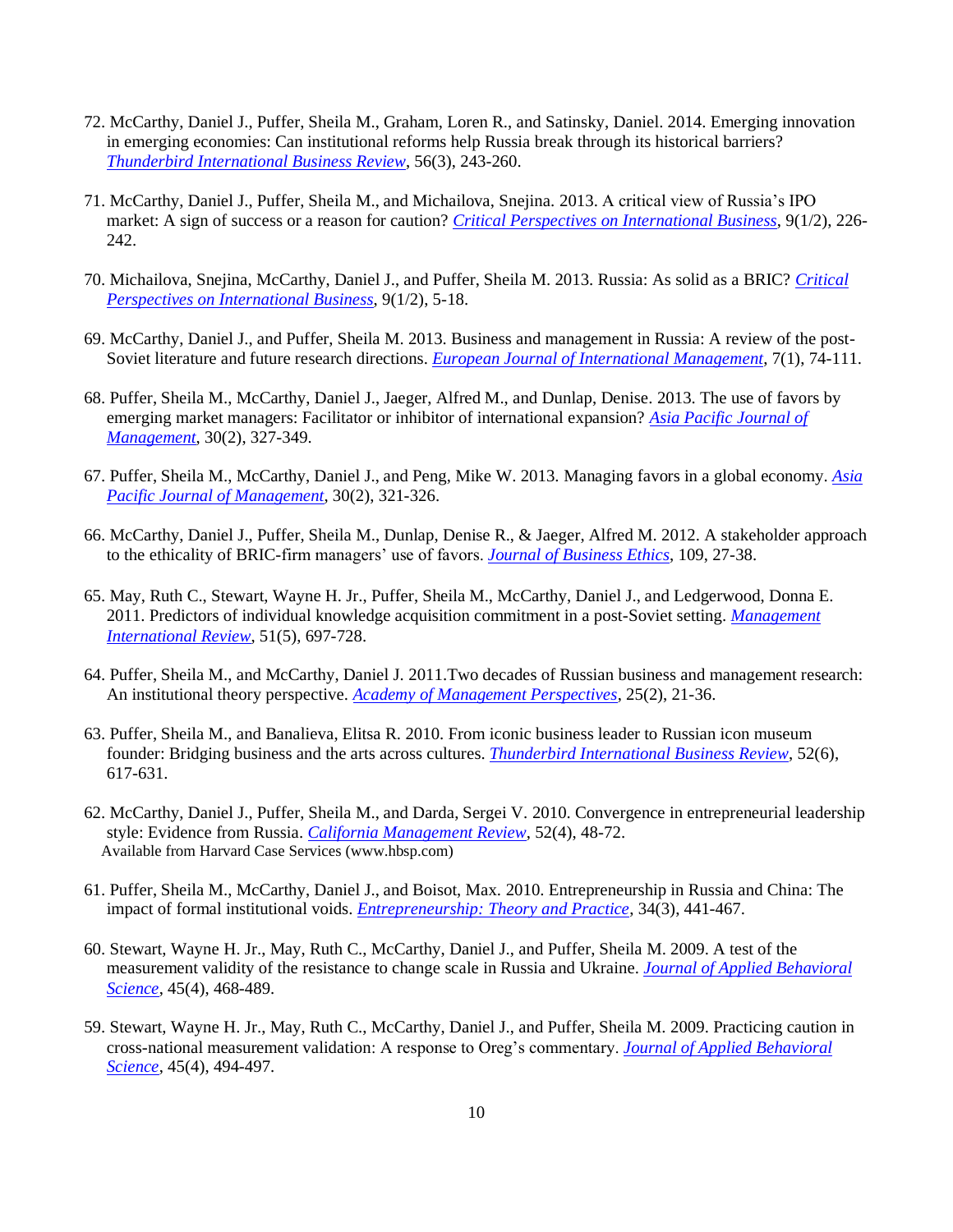- 58. Puffer, Sheila M., and McCarthy, Daniel J. 2008. Ethical turnarounds and transformational leadership: A global imperative for corporate social responsibility. *[Thunderbird International Business Review,](https://onlinelibrary.wiley.com/doi/abs/10.1002/tie.20214)* 50(5), 303- 314. Reprinted in M. Mendenhall, G. Oddou, and G. Stahl (eds.), Readings and Cases in International Human Resource Management, 5<sup>th</sup> ed. New York: Routledge, 2010.
- 57. McCarthy, Daniel J., Puffer, Sheila M., May, Ruth C., Ledgerwood, Donna E., and Stewart, Wayne H., Jr. 2008. Overcoming resistance to change in Russian organizations: The legacy of transactional leadership. *[Organizational Dynamics,](https://www.academia.edu/34134624/Overcoming_Resistance_to_Change_in_Russian_Organizations)* 37(3), 221-235.
- 56. McCarthy, Daniel J., and Puffer, Sheila M. 2008. Corporate governance as a foundation for corporate social responsibility in transitioning economies: The Russian experience. *[Thunderbird International Business](https://www.researchgate.net/publication/229486267_Corporate_governance_as_a_foundation_for_corporate_social_responsibility_in_transitioning_economies_The_Russian_experience)  [Review](https://www.researchgate.net/publication/229486267_Corporate_governance_as_a_foundation_for_corporate_social_responsibility_in_transitioning_economies_The_Russian_experience)*, 50(4), 231-243.
- 55. Puffer, Sheila M. 2008. EJIM's journey to becoming a top scholarly practitioner journal. *[European Journal of](https://www.inderscienceonline.com/doi/abs/10.1504/EJIM.2008.017764)  [International Management](https://www.inderscienceonline.com/doi/abs/10.1504/EJIM.2008.017764)*, 2(2), 119-121.
- 54. McCarthy, Daniel J., and Puffer, Sheila M. 2008. Interpreting the ethicality of corporate governance decisions in Russia: Utilizing integrative social contracts theory to evaluate the relevance of agency theory norms. *[Academy of Management Review](https://journals.aom.org/doi/abs/10.5465/amr.2008.27745006)*, 33(1), 11-31. Published in Russian as ИНТЕРПРЕТАЦИЯ ЭТИЧНОСТИ РЕШЕНИЙ В КОРПОРАТИВНОМ УПРАВЛЕНИИ В РОССИИ: ИСПОЛЬЗОВАНИЕ ИНТЕГРАЛЬНОЙ ТЕОРИИ СОЦИАЛЬНЫХ КОНТРАКТОВ ДЛЯ ОЦЕНКИ ПРИМЕНИМОСТИ НОРМ ТЕОРИИ АГЕНТСКИХ ОТНОШЕНИЙ. 2009. Moscow State University Management Journal, 1(1), 60-98.
- 53. Puffer, Sheila M., and McCarthy, Daniel J. 2007. Does Asian management research need more selfconfidence? Reflections from Russia. *[Asia Pacific Journal of Management](https://www.researchgate.net/publication/5143691_Does_Asian_management_research_need_more_self-confidence_Reflections_from_Russia)*, 2007, 24(4), 509-517.
- 52. Puffer, Sheila M., and McCarthy, Daniel J. 2007. Can Russia's state-managed, network capitalism be competitive?: Institutional pull versus institutional push. *[Journal of World Business](https://www.sciencedirect.com/science/article/abs/pii/S1090951606000496)*, 42(1), 1-13.
- 51. Puffer, Sheila M., McCarthy, Daniel J., and Wilson, Jeanne W. 2007. Emerging capitalism in Russia and China: Implications for Europe. *[European Journal of International Management](https://www.researchgate.net/publication/247835163_Emerging_capitalism_in_Russia_and_China_implications_for_Europe)*. 1(1&2), 146-165.
- 50. Puffer, Sheila M., and McCarthy, Daniel J. 2005. Management challenges in the New Europe. *[Organizational](https://www.researchgate.net/publication/251503896_Management_Challenges_in_the_New_Europe)  [Dynamics](https://www.researchgate.net/publication/251503896_Management_Challenges_in_the_New_Europe)*, 34(3), 197-200.
- 49. McCarthy, Daniel J., Puffer, Sheila M., Vikhanski, Oleg S., and Naumov, Alexander I. 2005. Russian managers in the New Europe: Need for a new management style. *[Organizational Dynamics](https://www.researchgate.net/publication/256923806_Russian_Managers_in_the_New_Europe_Need_for_a_New_Management_Style)*, 34(3), 231-246.
- 48. May, Ruth C., Puffer, Sheila M., and McCarthy, Daniel J. 2005. Transferring management knowledge to Russia: A culturally-based approach. *[The Academy of Management Executive](https://www.jstor.org/stable/4166172)*, 19(2), 24-35. Reprinted in *Competing in Emerging Markets: Cases and Readings*, H. Merchant (ed.). 2008. New York: Routledge.
- 47. Puffer, Sheila M. 2004. Retrospective on Rosabeth Moss Kanter's *Men and Women of the Corporation* and *The Change Masters*. *[The Academy of Management Executive](https://www.jstor.org/stable/4166065)*, 18(2), 92-111.
- 46. McCarthy, Daniel J., and Puffer, Sheila M. 2003. Corporate governance in Russia: A framework for analysis. *[Journal of World Business](https://www.researchgate.net/publication/222266246_Corporate_governance_in_Russia_A_framework_for_analysis)*, 38(4), 397-415.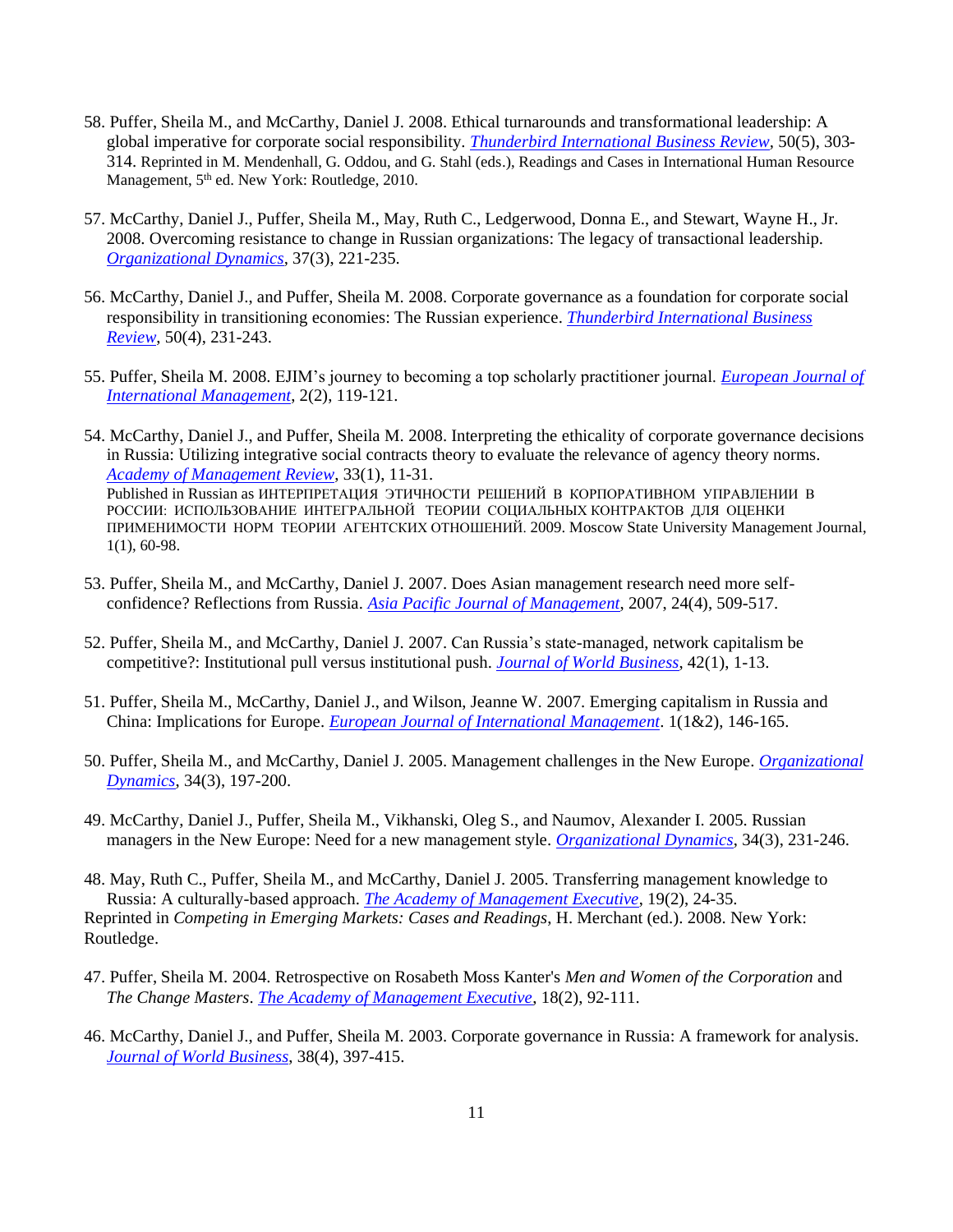- 45. Puffer, Sheila M., and McCarthy, Daniel J. 2003. The emergence of corporate governance in Russia. *[Journal](https://www.sciencedirect.com/science/article/abs/pii/S1090951603000506)  [of World Business](https://www.sciencedirect.com/science/article/abs/pii/S1090951603000506)*, 38(4), 284-298.
- 44. McCarthy, Daniel J., and Puffer, Sheila M. 2002. Corporate governance in Russia: Towards a European, U.S. or Russian model? *[European Management Journal](https://www.sciencedirect.com/science/article/abs/pii/S0263237302001147)*, 20(6), December, 630-640.
- 43. McCarthy, Daniel J., and Puffer, Sheila M. 2002. Russia's corporate governance scorecard in the Enron era. *[Organizational Dynamics](https://www.sciencedirect.com/science/article/abs/pii/S0090261602000694)*, 31(1), 19-34.
- Reprinted in Thomas Clarke (ed.). 2004. *Corporate Governance*. London: Routledge, Vol. 3 (European Corporate Governance), Chapter 45, 375-392.
- 42. Puffer, Sheila M., and McCarthy, Daniel J. 2001. Navigating the hostile maze: A framework for Russian entrepreneurship. *[The Academy of Management Executive](https://www.jstor.org/stable/4165783)*, 15(4), 24-36. Also posted on www.effectuation.org.
- 41. McCarthy, Daniel J., Puffer, Sheila M., and Naumov, Alexander I. 2000. Russia's retreat to statization and the implications for business. *[Journal of World Business](https://www.sciencedirect.com/science/article/abs/pii/S1090951600000389)*, 35(3), 256-274.
- Reprinted in Ram Mudambi (ed.). 2003. *Privatization and Globalization: The Changing Role of the State in Business.*  Cheltenham, UK: Edward Elgar.
- 40. Naumov, Alexander I., and Puffer, Sheila M. 2000. Measuring Russian culture using Hofstede's dimensions. *[Applied Psychology: An International Review](https://www.researchgate.net/publication/229930026_Measuring_Russian_Culture_using_Hofstede)*, 49(4), 709-718.
- 39. Puffer, Sheila M. 1999. Questionable business practices in Russia: Ethical guidelines from integrative social contracts theory. *[Journal of East-West Business](https://www.researchgate.net/publication/232858642_Questionable_Business_Practices_in_Russia)*, 5(4), 23-36.
- 38. Puffer, Sheila M., McCarthy, Daniel J., and Zhuplev, Anatoly V. 1998. Doing business in Russia: Lessons from early entrants. *[Thunderbird International Business Review](https://onlinelibrary.wiley.com/doi/abs/10.1002/tie.4270400504)* (formerly *The International Executive*), 40(5), 461-484.
- 37. Puffer, Sheila M., and McCarthy, Daniel J. 1998. The road ahead for Russian management education. *[Journal](https://www.researchgate.net/publication/232999614_The_Road_Ahead_for_Russian_Management_Education)  [of Teaching in International Business](https://www.researchgate.net/publication/232999614_The_Road_Ahead_for_Russian_Management_Education)*,10(1), 53-76.
- 36. Puffer, Sheila M., and McCarthy, Daniel J. 1997. Business ethics in a transforming economy: Applying the integrative social contracts theory to Russia. *[University of Pennsylvania Journal of Economic Law](https://scholarship.law.upenn.edu/cgi/viewcontent.cgi?article=1442&context=jil)*,18(4), 1281-1304.
- Also published as a chapter in Brij Nino Kumar and Horst Steinmann (eds.). 1998. *Ethics in International Management*. Berlin and New York: de Gruyter, 419-437.
- 35. McCarthy, Daniel J., and Puffer, Sheila M. 1997. Strategic investment flexibility for MNE success in Russia: Evolving beyond entry modes. *[Journal of World Business](https://www.sciencedirect.com/science/article/abs/pii/S1090951697900146)*, 32(4), 293-319.
- Also published as a chapter in Ralph Berndt (ed.). 2000. *Management Strategien*. Berlin: Springer-Verlag, 1999, 95-120.
- 34. McCarthy, Daniel J., Puffer, Sheila M., and Naumov, Alexander I. 1997. Olga Kirova: A Russian entrepreneur's quality leadership[. International Journal of Organizational Analysis](https://www.emerald.com/insight/content/doi/10.1108/eb028870/full/html) *International Journal of Organizational Analysis*, 5(3), 267-290.
- 33. McCarthy, Daniel J., Puffer, Sheila M., and Naumov, Alexander I. 1997. Partnering with Russia's new entrepreneurs: Software Tsarina Olga Kirova*[. European Management Journal](https://www.sciencedirect.com/science/article/abs/pii/S0263237397000480)*, 15(6), 648-657.
- Adapted version published as Ekauntek-Rossiia (Accounting-Russia) in A.I. Naumov (ed.). 1997. *Konkretnye Situatsii dlia Obucheniia Upravleniiu*. (Case Studies for Management Education). Moscow: Association of Management Development,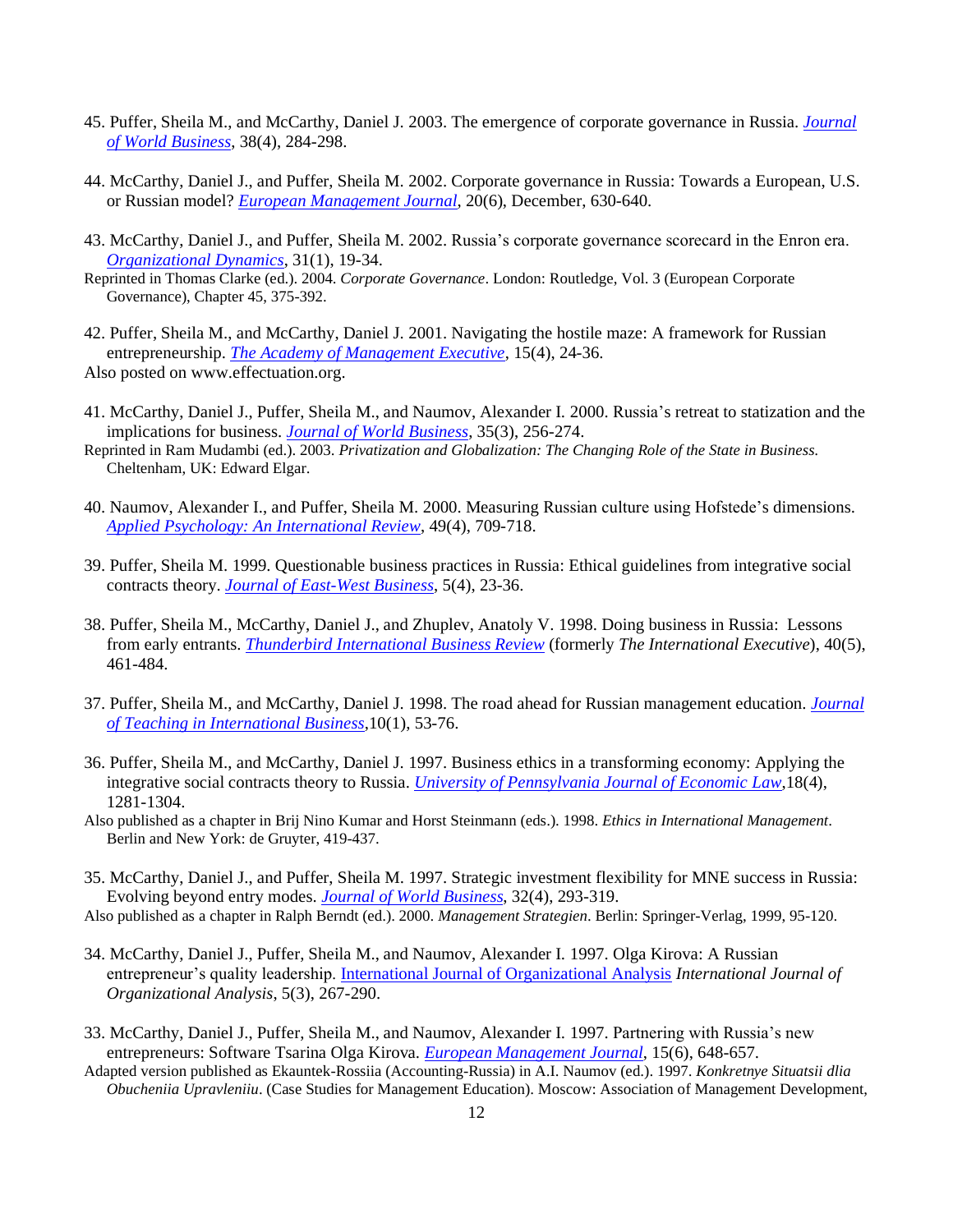pp. 54-69. Also in O.S. Vikhanskii and A.I. Naumov. 1998. *Praktikum po Kursu.* Moscow: Gardarika, pp. 221-239. Instructor's manual by A.I.Naumov published in A.I. Naumov (ed.) *Metodicheskoe Posobie po Prepodavaniiu Konkretnykh Situatsii,* 1997, pp. 80-84, and 1998, pp. 195-199.

Excerpt, Partnering with Russia's new entrepreneurs: Sterling Software USA and Olga Johnson CEO, Sterling Russia, published in *The Journal of Private Enterprise*, Fall 1997, 13 (1), 155-158.

- 32. Puffer, Sheila M., McCarthy, Daniel J., and Naumov, Alexander I. 1997. Russian managers' beliefs about work: Beyond the stereotypes. *[Journal of World Business](https://www.sciencedirect.com/science/article/abs/pii/S1090951697900110)* (formerly *Columbia Journal of World Business*), 32(3), 258-276.
- 31. Puffer, Sheila M. 1997. Soviet and American managers' reward allocations: A dependency approach. *[International Business Review](https://www.sciencedirect.com/science/article/abs/pii/S0969593197000164)*, 6(5), 453-476.
- 30. Puffer, Sheila M., McCarthy, Daniel J., and Zhuplev, Anatoly V. 1996. Meeting of the mindsets in a changing Russia. *[Business Horizons](https://www.sciencedirect.com/science/article/pii/S0007681396900373)*, November-December, 52-60.
- 29. Puffer, Sheila M., and Shekshnia, Stanislav V. 1996.The fit between Russian culture and compensation. *[The International Executive](https://onlinelibrary.wiley.com/doi/abs/10.1002/tie.5060380204)*, 38(2), 217-241.
- 28. Puffer, Sheila M., and McCarthy, Daniel J. 1996. A framework for leadership in a TQM context. *[Journal of](https://www.sciencedirect.com/science/article/abs/pii/S1084856896900085)  [Quality Management,](https://www.sciencedirect.com/science/article/abs/pii/S1084856896900085)* l(l), 109-130.

Translated as *Liderstvo v upravlenii kachestvom* in *Menedzhment* (Management), 1996, 3, 104-121.

- 27. McCarthy, Daniel J., and Puffer, Sheila M. 1995. "Diamonds and Rust" on Russia's road to privatization: The profits and pitfalls for Western managers*[. Columbia Journal of World Business](https://www.sciencedirect.com/science/article/abs/pii/0022542895900144)*, 30(3), 56-69.
- 26. Puffer, Sheila M., and McCarthy, Daniel J. 1995. Finding the common ground in Russian and American business ethics. *[California Management Review,](https://www.researchgate.net/publication/272589459_Finding_the_Common_Ground_in_Russian_and_American_Business_Ethics)* 37(2), 29-46. Available through Harvard Case Services [\(www.hbsp.com\)](http://www.hbsp.com/). Condensed version reprinted in *Russia Business Watch*, 1995, 3(3), 14-20, published by the U.S. - Russia Business Council, Washington.
- 25. Puffer, Sheila M., and Weintrop, Joseph B.1995. CEO and board leadership: The influence of organizational performance, board composition, and retirement on CEO successor origin. *[Leadership Quarterly](https://www.sciencedirect.com/science/article/pii/1048984395900047)*, 6(l), 49-68.
- 24. Puffer, Sheila M. 1995. Shedding the legacy of the Red Executive: Leadership in Russian enterprises. *[International Business Review](https://www.sciencedirect.com/science/article/abs/pii/096959319500003I)*, 4(2), 157-176.
- 23. Puffer, Sheila M., and Meindl, James R. 1995. Volunteers from corporations: Work cultures reflect values similar to the voluntary organization's. *[Nonprofit Management & Leadership](https://onlinelibrary.wiley.com/doi/abs/10.1002/nml.4130050404)*, 5(4), 359-375.
- 22. McCarthy, Daniel J., and Puffer, Sheila M. 1994. Russian state-owned enterprise managers view the transition to private enterprise. *Journal of Private Enterprise,* 10(l), 92-107.
- 21. Kozlova, Tatiana V., and Puffer, Sheila M. 1994. Public and private business schools in Russia: Problems and prospects. *[European Management Journal,](https://www.sciencedirect.com/science/article/abs/pii/0263237394900329)*12(4), 462-468.
- 20. Puffer, Sheila M., and Shekshnia, Stanislav V. 1994. Compensating local employees in post-communist Russia: In search of talent or just looking for a bargain? *[Compensation & Benefits Review,](https://journals.sagepub.com/doi/pdf/10.1177/088636879402600508)* 26(5), 35-43.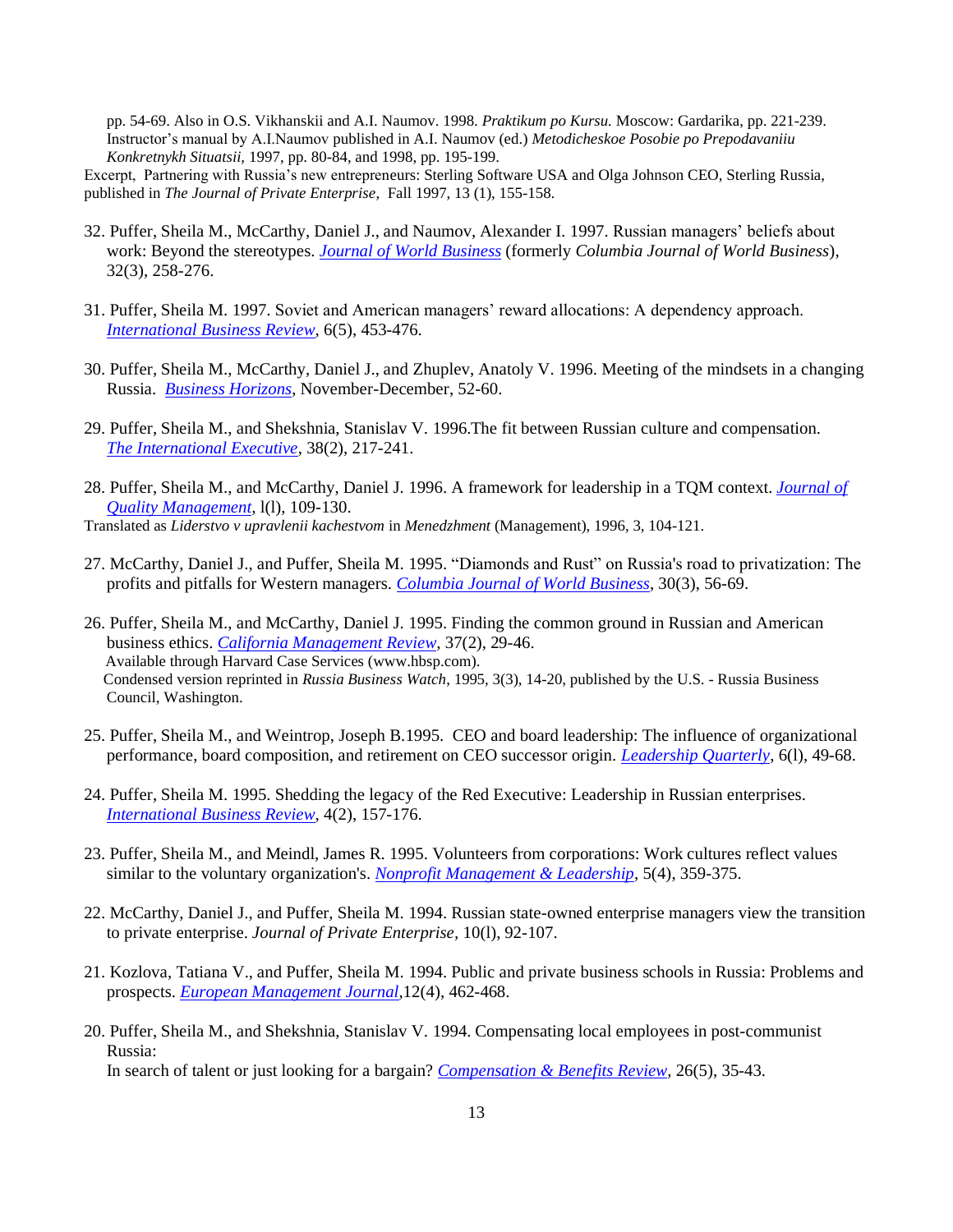- Condensed version translated by A. Gavrilenko as Oplata rabotnikov v sovmestnykh predpriiatiiakh i filialakh zarubezhnykh firm, *Menedzhment*, 1996, 1(2), 104-106.
- 19. Puffer, Sheila M. 1994. Understanding the bear: A portrait of Russian business leaders. *[The Academy of](https://journals.aom.org/doi/abs/10.5465/ame.1994.9411302386)  [Management Executive](https://journals.aom.org/doi/abs/10.5465/ame.1994.9411302386)*, 8(l), 41-54.
- Reprinted in H. Lane, J. DiStefano, and M. Maznevski (eds.). 1997. *International Management Behavior*, 3rd ed., Cambridge, MA: Blackwell, pp. 125-139.
- Reprinted in A.M. Francesco and B.A. Gold (eds.). 1998. *International Organizational Behavior: Text, Readings, Cases, and Skills*. Upper Saddle River, NJ: Prentice Hall Business Publishing.
- 18. Puffer, Sheila M. 1993. A riddle wrapped in an enigma: Demystifying Russian managerial motivation. *[European Management Journal,](https://www.sciencedirect.com/science/article/abs/pii/0263237393900116)*11(4), 473-480.
- Reprinted in R.M. Steers, L.W. Porter, and G.A. Bigley (eds.). 1996. *Motivation and Leadership at Work*, 6th ed. New York: McGraw-Hill, pp. 469-480.
- 17. McCarthy, Daniel J., Puffer, Sheila M., and Simmonds, Peter J. 1993. Riding the Russian coaster: U.S. firms' recent experience and future plans in the former USSR. *[California Management Review](https://journals.sagepub.com/doi/10.2307/41165736)*, 36(1), 99-115.
- 16. Puffer, Sheila M. 1993. The booming business of management education in Russia. *[Journal of Management](https://www.emerald.com/insight/content/doi/10.1108/02621719310038962/full/html)  [Development](https://www.emerald.com/insight/content/doi/10.1108/02621719310038962/full/html)*, 12(5), 56-69.
- 15. Puffer, Sheila M., and McCarthy, Daniel J. 1993. Decision-making authority of American and Former Soviet managers: Not so different after all? *[The International Executive](https://journals.sagepub.com/doi/10.1177/105649269322002)*, 35(6), 497-512.
- 14. McCarthy, Daniel J., Puffer, Sheila M., and Shekshnia, Stanislav V. 1993. The resurgence of an entrepreneurial class in Russia. *[Journal of Management Inquiry,](https://journals.sagepub.com/doi/10.1177/105649269322002)* 2(2), 125-137.
- Abridged version published as Novye rossiiskie predprinimateli (The new Russian entrepreneurs), *Chelovek i Trud* (People and Labor), 1993, 4 , 112-116.
- 13. Vikhanski, Oleg S., and Puffer, Sheila M. 1993. Management education and employee training at Moscow McDonald's. *[European Management Journal](https://www.sciencedirect.com/science/article/abs/pii/026323739390030L)*, 11(1), 102-107.
- Reprinted in Dorothy Marcic and Sheila M. Puffer (eds.). 1994. *Management International: Cases, Readings and Exercises*. St Paul, MN: West, 1994, 151-158.
- Translated in I.V. Shiriaeva and E.M. Razina (eds.). 1995. *Obuchenie Menedzhmentu: Konkretnye Situatsii.* Moscow: Association for Management Development and Moscow State University, 75-84.
- 12. Puffer, Sheila M., and McCarthy, Daniel J. 1993. Soviet managers view organizational change in large state enterprises. *[Journal of Organizational Change Management,](https://www.emerald.com/insight/content/doi/10.1108/09534819310042605/full/html)* 6(3), 6-23.
- 11. McCarthy, Daniel J., and Puffer, Sheila M. 1992. Perestroika at the plant level: Managers' job attitudes and views of decision making in the former USSR. *[Columbia Journal of World Business,](https://go.gale.com/ps/anonymous?id=GALE%7CA12420737&sid=googleScholar&v=2.1&it=r&linkaccess=abs&issn=00225428&p=AONE&sw=w)* 27(l), 86-99.
- 10. Puffer, Sheila M., and Meindl, James R. 1992. The congruence of motives and incentives in a voluntary organization. *[Journal of Organizational Behavior,](https://www.jstor.org/stable/2488069)* 13, 425-434.
- 9. Puffer, Sheila M. 1991. Career professionals who volunteer: Should their motives be accepted or managed? *[Nonprofit Management & Leadership,](https://onlinelibrary.wiley.com/doi/abs/10.1002/nml.4130020203)* 2(2), 107-123.
- 8. Puffer, Sheila M., and Weintrop, Joseph B. 1991. Corporate performance and CEO turnover: The role of performance expectations. *[Administrative Science Quarterly](https://www.jstor.org/stable/2393427)*, 36, 1-19.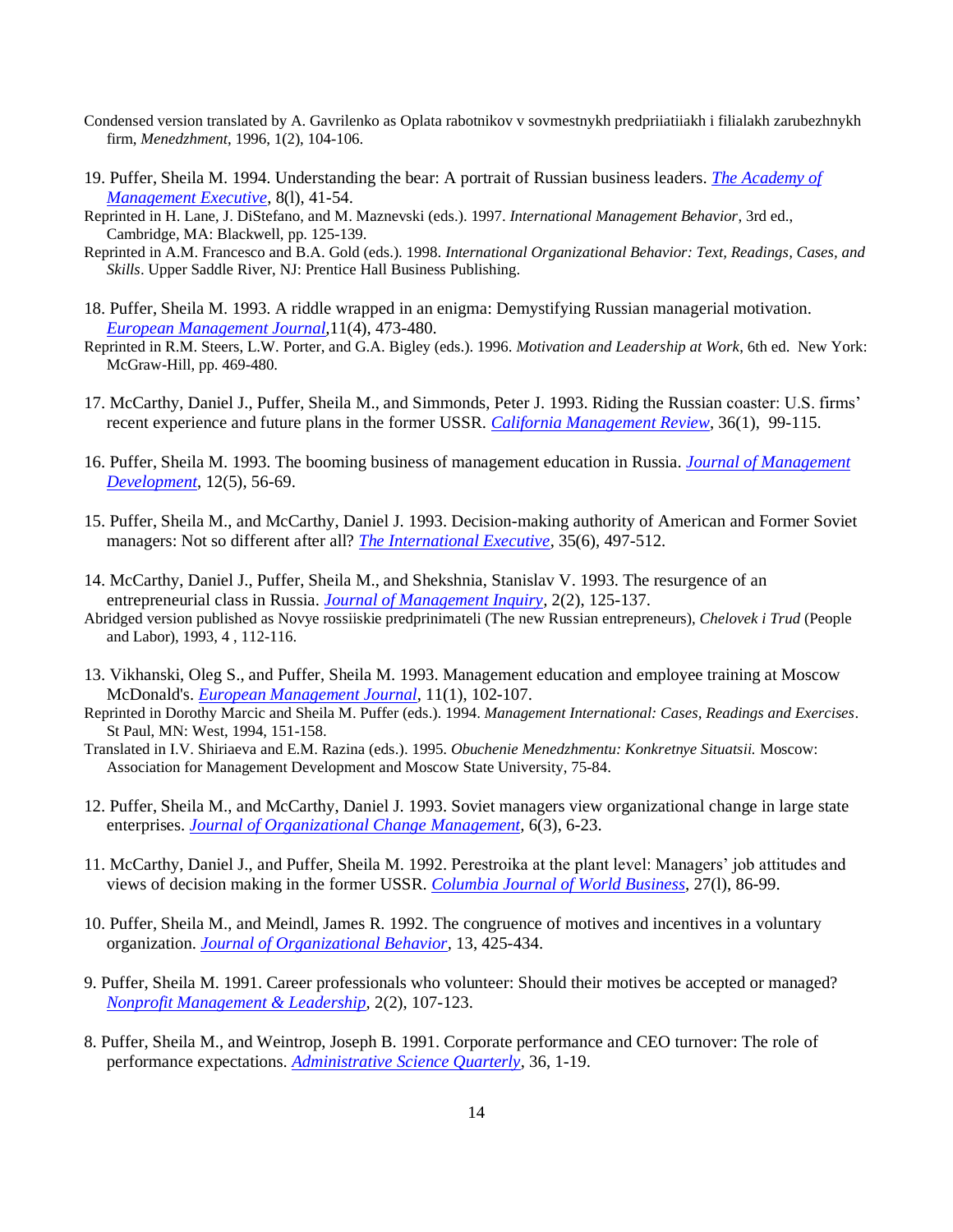- 7. Puffer, Sheila M. 1990. Attributions of charismatic leadership: The impact of decision style, outcome, and observer characteristics. *[Leadership Quarterly](https://www.sciencedirect.com/science/article/pii/104898439090019E)*, 1(3), 177-192.
- 6. Puffer, Sheila M. 1989. Task completion schedules: Determinants and consequences for performance. *[Human](https://journals.sagepub.com/doi/abs/10.1177/001872678904201005)  [Relations](https://journals.sagepub.com/doi/abs/10.1177/001872678904201005)*, 42, 937-955.
- 5. O'Reilly, Charles A., III, and Puffer, Sheila M. 1989. The impact of rewards and punishments in a social context: A laboratory and field experiment. *[Journal of Occupational Psychology,](https://www.researchgate.net/publication/230241431_The_impact_of_rewards_and_punishments_in_a_social_context_A_laboratory_and_field_experiment)* 62, 41-53.
- 4. Puffer, Sheila M., and Brakefield, James T. 1989. The role of task complexity as a moderator of the stress and coping process. *[Human Relations](https://journals.sagepub.com/doi/abs/10.1177/001872678904200301?journalCode=huma)*, 42(3), 199-217.
- 3. Puffer, Sheila M. 1987. Prosocial behavior, noncompliant behavior, and work performance among commission sales people. *[Journal of Abstract Psychology](https://psycnet.apa.org/record/1988-09304-001)*, 72, 615-621.
- 2. Staw, Barry M., McKechnie, Pamela I., and Puffer, Sheila M. 1983. The justification of organizational performance. *[Administrative Science Quarterly](https://www.jstor.org/stable/2393010)*, 28, 582-600.

1. Puffer, Sheila M. 1981. Inside a Soviet management institute. *[California Management Review](https://cmr.berkeley.edu/search/articleDetail.aspx?article=4362)*, 24, 90-96. Reprinted in A. Pablo Iannone (ed.). 1989. *Contemporary Moral Controversies in Business*. NY: Oxford University Press, 525-531.

#### **Cases**

- 6. Wesley, David, Wade, Belinda, and Puffer, Sheila M. 2018. Mining and corporate social responsibility: Scotbar Proprietary Limited. Ivey Business School at Western University: *[Ivey Case Publishing](https://www.iveycases.com/ProductView.aspx?id=96118)*. Includes teaching note. Selected as the focal case for the 15<sup>th</sup> Annual Ciber Case Challenge, an international competition of nine business schools, University of Connecticut School of Business, Storrs, CT, November 2018. Featured case on Ivey Case Services website, 2018.
- 5. Wesley, David, Puffer, Sheila M., and Faleye, Olubunmi. 2014. *[Nypro, Inc. \(A\): The employee stock ownership](https://www.iveycases.com/ProductView.aspx?id=67713)  [plan \(ESOP\)](https://www.iveycases.com/ProductView.aspx?id=67713)*; *[Nypro, Inc. \(B\): The Jabil Circuit Offer](https://www.iveycases.com/ProductView.aspx?id=67714)*; *[Nypro, Inc. \(C\): Nypro, A Jabil Company](https://www.iveycases.com/ProductView.aspx?id=67715)*. University of Western Ontario: Ivey Case Publishing. Includes teaching note.
- 4. Wesley, David, and Puffer, Sheila M. 2013. Mining and corporate social responsibility: BHP Billiton and the Tintaya dialogue. University of Western Ontario: *[Ivey Case Publishing](https://www.iveycases.com/ProductView.aspx?id=53823)*. Includes teaching note.
- 3. Wesley, David, and Puffer, Sheila M. 2013. Mining and corporate social responsibility: Newmont Mining Corporation. University of Western Ontario: *[Ivey Case Publishing](https://www.iveycases.com/ProductView.aspx?id=53843)*. Includes teaching note. Ivey best selling case, 2016.
- 2. McCarthy, Daniel J., and Puffer, Sheila M. 1997. Mikromashina of Moscow: Problems and opportunities of privatization. *Case Research Journal*, 17(4), 33-50. Includes instructor's manual.
- Adapted in B. Donnorummo, E.L. O'Malley, and G. Sabol (eds.). 1997. *Case Studies on Economic Transformation: Russia, Kazakhstan and Eastern Europe*. Pittsburgh, PA: University of Pittsburgh Center for Russian and East European Studies, pp. 213-234.
- Translated in A.I. Naumov (ed.). 1997. *Konkretnye Situatsii dlia Obucheniia Upravleniiu*. (Case Studies for Management Education). Moscow: Association for Management Development, pp. 115-136. Also in O.S. Vikhanskii and A.I.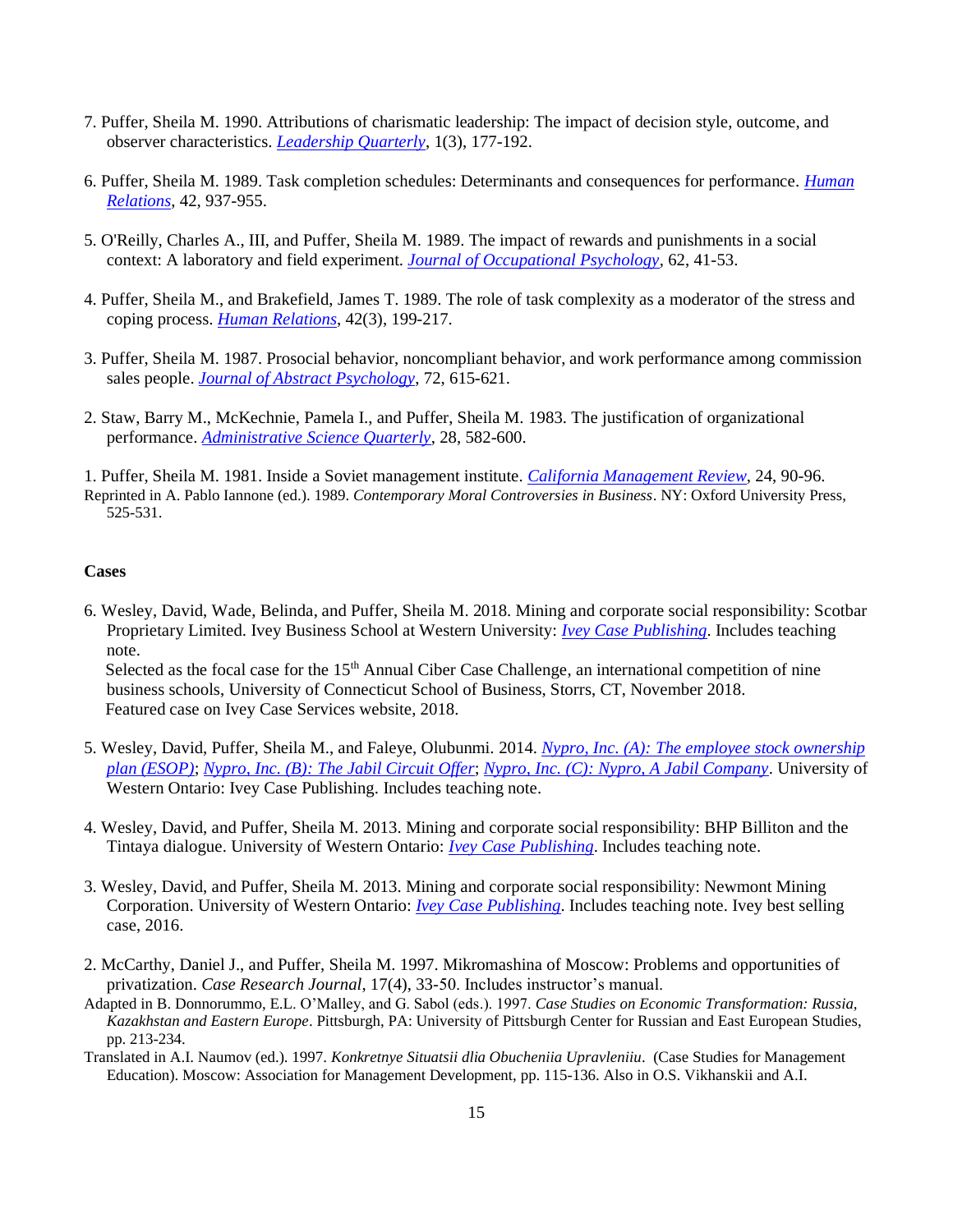Naumov. 1998. *Praktikum po Kursu.* Moscow: Gardarika, pp. 240-259. Instructor's manual translated in A.I. Naumov (ed.), *Metodicheskoe Posobie po Prepodavaniiu Konkretnykh Situatsii,* 1997, pp. 125-140, and 1998, pp. 148-164.

- Reprinted in Thomas L. Wheelen and J. David Hunger (eds.). 2000. *Strategic Management and Business Policy*. Seventh edition. Saddle River, NJ: Prentice Hall, pp. 30.1-30.15.
- 1. Shekshnia, Stanislav V., and Puffer, Sheila M. 1995. Rus Wane Equipment: Joint venture in Russia. And: Note on Russia's history and recent business environment. *Case Research Journal*, 15(3+4), 1-23. Instructor's manual also included.
- Translated in I.V. Shiriaeva, and E.M. Razina (eds.). 1995. *Obuchenie Menedzhmentu*: *Konkretnye Situatsii*. Moscow: Association for Management Development, pp. 31-36. Also in A.I. Naumov (ed.). 1997. *Konkretnye Situatsii dlia Obucheniia Upravleniiu*. (Case Studies for Management Education). Moscow: Association for Management Development, pp. 70-75.
- Reprinted in M. Mendenhall and G. Oddou (eds.). 1998. *Cases and Readings in Organizational Behavior*. Malden, MA: Blackwell, pp. 155-178.

Reprinted in D.C. Thomas (ed.). 2003. *International Management: Readings and Cases*. Thousand Oaks, CA: Sage.

# **Executive Interviews**

- 4. Puffer, Sheila M. 1999. Interview: Continental Airlines' CEO Gordon Bethune on teams and new product development. *[The Academy of Management Executive](https://www.jstor.org/stable/4165562)*, 13(3), 28-35.
- 3. Puffer, Sheila M. 1999. Interview: CompUSA's CEO James Halpin on technology, rewards, and commitment. *[The Academy of Management Executive](https://www.jstor.org/stable/4165537)*,13(2), 29-36.
- 2. Puffer, Sheila M. 1999. Interview: Mikhail Gorbachev on globalization. *[The Academy of Management](https://journals.aom.org/doi/10.5465/ame.1999.1567269)  [Executive](https://journals.aom.org/doi/10.5465/ame.1999.1567269)*, 13(1), 8-14.
- 1. Puffer, Sheila M. 1999. Academy speech and interview: Intel's Andrew Grove on competitiveness. *[The](https://journals.aom.org/doi/abs/10.5465/ame.1999.1567273?related-urls=yesl13%2F1%2F15c13%2F1%2F15c13%2F1%2F15)  [Academy of Management Executive](https://journals.aom.org/doi/abs/10.5465/ame.1999.1567273?related-urls=yesl13%2F1%2F15c13%2F1%2F15c13%2F1%2F15)*, 13(1), 15-24.

#### **Editorially Refereed and Invited Publications**

- 15. Puffer, Sheila M. 2019. Foreword to the book by Oksana Kim, *[The Development and Challenges of Russian](https://www.amazon.com/Development-Challenges-Russian-Corporate-Governance/dp/383821287)  [Corporate Governance I](https://www.amazon.com/Development-Challenges-Russian-Corporate-Governance/dp/383821287)*. Stuttgart, Germany: Ibidem, and New York: Columbia University Press.
- 14. Puffer, Sheila M., and McCarthy, Daniel J. 2018. Government dictates the way in Russian business. *[Baltic](https://www.utu.fi/sites/default/files/media/drupal/BRE_4_2018.pdf)  [Rim Economies](https://www.utu.fi/sites/default/files/media/drupal/BRE_4_2018.pdf)*, December, p. 38. Expert article 2470. www.utu.fi/pei
- 13. Puffer, Sheila M. 2012. La entrada de Rusia en la OMC es buena para países como España. (Russia's entry into the WTO is good for countries like Spain). *La Gaceta de los Negocios*, Madrid, Spain, January 18, p. 20.
- 12. McCarthy, Daniel J., and Puffer, Sheila M. 2004. Korporativnoe upravlenie: Poisk modeli (Corporate governance: In search of a model). *[Ekonomicheskie Strategii \(Economic Strategies\).](https://www.amazon.com/Corporate-Governance-Russia-Sheila-Puffer/dp/1843762056)* Moscow, 2, 2-6. Published in Russian.
- 11. Puffer, Sheila M. 2001. V Rossii voznikaet osobyi stil' russkogo menedzhmenta. (A distinctive style of management is developing in Russia.) *Upravlenie Personalom* (*Personnel Management)*, 10(64), 6-10. Interviewed by Stanislav V. Shekshnia. Published in Russian. Lead article, which was also featured on the cover.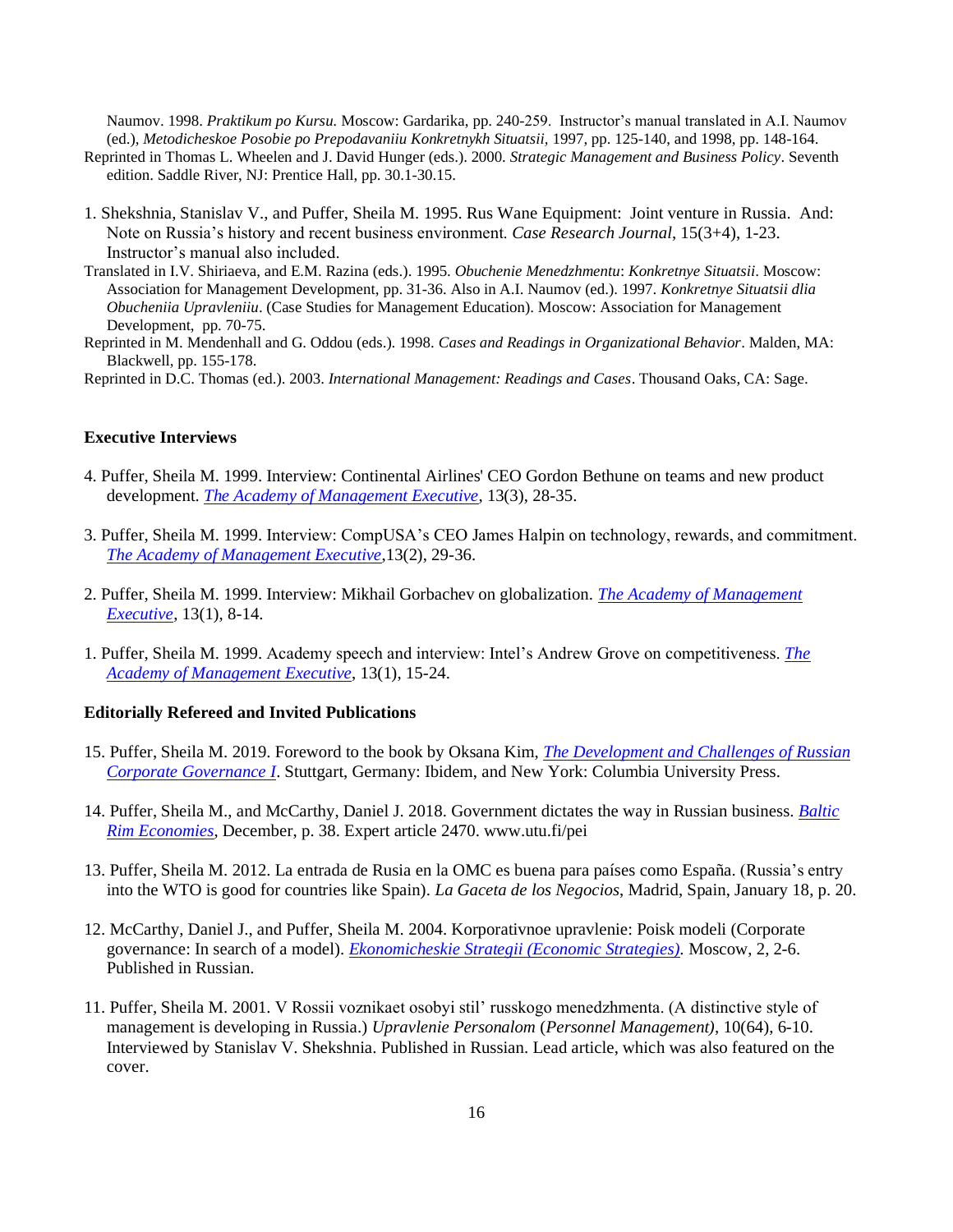- 10. Puffer, Sheila M. 1999. Editorial: Teams. *Journal for East European Management Studies*, 4(2), 271-272.
- 9. Puffer, Sheila M., and Ekaterinoslavskii, Iuri I. Rus Build: Joint venture. 1999. In Robert H. Rosenfeld and David C. Wilson (eds.), *Managing Organizations: Text, Readings & Cases*. 2nd ed. London: McGraw Hill, 505-509.
- Originally published in Puffer, Sheila M., and Associates. 1996. *Business and Management in Russia.* Cheltenham, UK: Edward Elgar.
- 8. Puffer, Sheila M., Dimitrov, Nikolay, and Davidson, Natasha. 1998. Crossing the cultural divide: A multinational business class. *Northeastern University Magazine*, November, 43-44.
- 7. Puffer, Sheila M. 1998. Kar'era prepodavatelia: Lichnyi vzgliad professora amerikanskoi shkoly biznesa (Building an academic career: A personal perspective from an American business school professor). *Menedzhment* (Management), 8, 93-101. Published in Russian.
- 6. Zhuplev, Anatoly V., Puffer, Sheila M., and McCarthy, Daniel J. 1997. Etika i sotsial'naia otvetstvennost' v amerikanskom korporativnom menedzhmente. *Upravlenie Personalom* (Ethics and social responsibility in American corporate management. *Personnel Management*), 3, 3-15. Reprinted in *Zhurnal dlia Aktsionerov* (*Shareholders' Review*), 1997, 10(66), 41-46.
- 5. Puffer, Sheila M. 1997. Human resource management in Russia. In L.H. Peters, S.A. Youngblood, and C.R. Greer (eds.), *The Blackwell Dictionary of Human Resource Management*. Oxford, England: Blackwell Publishers, 297-298.
- 4. Puffer, Sheila M., and McCarthy, Daniel J. 1996. K iubileiu kafedry: shestiletnii opyt mezhdunarodnogo sotrudnichestva (Celebrating six years of collaboration between Moscow State and Northeastern University Business Schools). *Menedzhment* (Management), 3, 6-9. Published in Russian.
- 3. Puffer, Sheila M. 1996. Faltering businesses often call an outsider to the rescue. *Boston Business Journal*, September 13-19, pp. 29, 33.
- 2. Naumov, Alexander I., Jones, Anthony, and Puffer, Sheila M. 1995. Eticheskoe otnoshenie k rabote: Novye paradigmy; Sravnitel'nyi analiz otnosheniia k rabote v Rossii i SSHA. *Menedzhment* (New paradigms for ethical attitudes toward work: A comparative analysis of Russian and American job attitudes. *Management)*, l(l), 46-66. Published in Russian.
- 1. Puffer, Sheila M. 1994. Ethics: The underpinning of effective leadership. *BHRA Update.* Boston Human Resources Association newsletter, May/June, 8-9.

# **Book Reviews**

- 2. Puffer, Sheila M., and McCarthy, Daniel J. 2005. Review of *Trust and Western Business Relationships.* (by Angela Ayios, Aldershot, UK: Ashgate, 2004). Reviewed in *[Journal of East European Management Studies](https://www.questia.com/library/journal/1P3-804578201/angela-ayios-trust-and-western-russian-business)*, 10(1), 92-93.
- 1. Puffer, Sheila M. 1992. Review of *Management in Socialist Countries: USSR and Central Europe*. (by Witold Kiezun, New York: de Gruyter, 1991). Reviewed in *[International Review of Administrative Sciences,](https://journals.sagepub.com/doi/pdf/10.1177/002085239205800407)* (58), 579-581. Review published simultaneously in the French edition of the journal.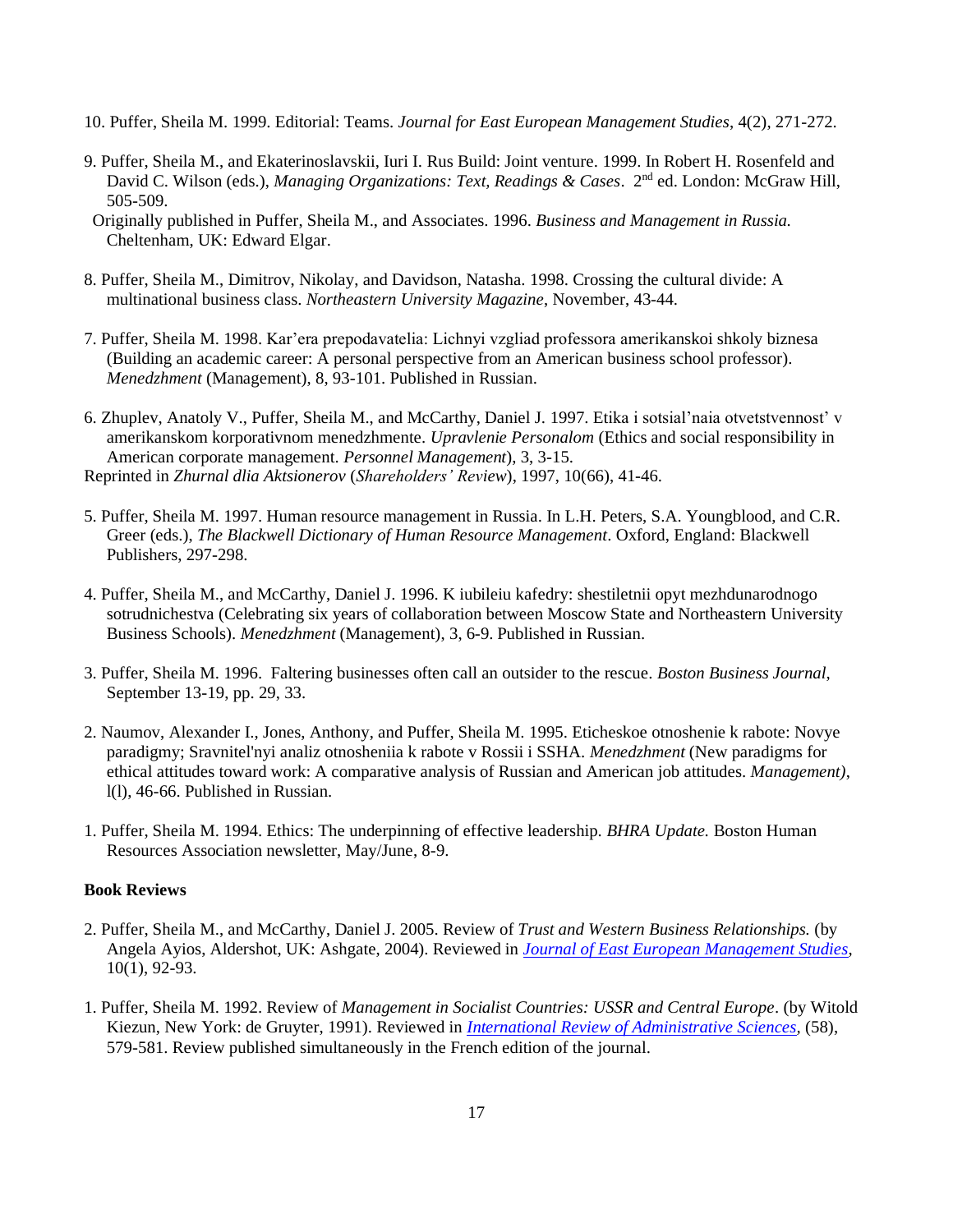#### **Videos**

- 2. Puffer, Sheila M. 1992. *Venturing Inside Russia: Four Executives Discuss Their Joint Ventures*. 108 minutes. Northeastern University. Videotape to accompany the book, *[The Russian Management Revolution](https://www.amazon.com/Russian-Management-Revolution-Preparing-Managers/dp/1563240432)*.
- 1. Harvard Business School. 1990. *[Behind the Factory Walls](https://www.amazon.com/Behind-Factory-Walls-Decision-Enterprises/dp/0071032479)*. 28 minutes. I researched and wrote the 34-page document used in making the videotape supplement to the book by the same name.

## **ACADEMIC PAPERS AND PRESENTATIONS**

*235.* Health care management. European Conference on Management, Leadership and Governance, University of Valletta, Malta, November 2021. Session moderator.

*234.*MNE strategic responses to global governance: International construction industry trends. European Conference on Management, Leadership and Governance, University of Valletta, Malta, November 2021 (with D. Wesley, A. Roth, and J. Cordero)

*233*.A cross-national study of international students' experiences. Academy of Management International Meetings, virtual conference, August 2021. (with J. Du, R. Wang, M. Wilczewski, T. Mughan, and M. Vigier) *232.* Language and communication challenges and coping responses in international student

pre- and post-pandemic experience. A qualitative cross-national study, European Academy of Management (EURAM) virtual conference, June 2021. (with M. Wilczewski, M. Vigier, H. Langelois, W. Lu, and T. Mughan) *231.* The 4 Cs of MNE strategic responses to global governance. University of Texas, Dallas, Ann & Jack Graves Foundation Conference on Sustainability as a Solution to Global Business Challenges, online, April 15-16, 2021. (With D. Wesley, L. Dau, and E. Moore)

*230.* International Organization Network (ION) virtual conference, February 18-20, 2021.

*229.* Globalizing actors and norm-making in multinational companies. All Academy Theme Panel. Academy of Management International Meetings, virtual conference (Originally scheduled for Vancouver, Canada), August 7- 11, 2020. Discussant.

*228. Facilitators and obstacles to green cement.* 4th International SCORAI conference on Sustainable Consumption and Social Justice in an Urbanizing World, Northeastern University virtual conference, June 10-12, 2020. (with A. Zadeh and Y. Peng)

227. *Research on skilled migrants.* ION conference, The Burn, Scotland, February 2020.

*226*. *Hammer and Silicon* book presentation, "Generation R" program at the Marlene Meyerson Jewish Community Center Manhattan, New York, September 24, 2019. (Presented by coauthor Daniel Satinsky) *225. Hammer and Silicon* book presentation, Center for Russian, East European and Eurasian Studies of the University of Texas at Austin, September 12, 2019. (Presented by coauthor Daniel Satinsky) Podcast available at <https://www.slavxradio.com/satinsky>

*224. Hammer and Silicon* book presentation as recipients of the Distinguished Book Award from the Responsible Research in Business and Management Association at the Academy of Management International Meetings, Boston, MA, August 11, 2019.

*223. Inequalities and the fight for inclusiveness: Unpacking the varied experiences of migrant workers.* Academy of Management International Meetings, Boston, MA, August 11, 2019. Chair and discussant of the panel. *222. Antecedents of IPO Survival: A global configurational perspective.* Academy of International Business, Copenhagen, Denmark, June 25, 2019. (with A. Zattoni, W. Judge, et al.)

*221.Seminar for doctoral students.* Higher School of Economics, St. Petersburg, Russia, June 22, 2019. *220.Research on business and management in Russia.* Higher School of Economics, St. Petersburg, Russia, June 21, 2019.

*219.*Keynote speech. *Russia and the global economy*. Higher School of Economics, Miasnitskaya campus, Moscow, June 19, 2019.

*218. Current developments in international business.* Higher School of Economics, Kirpichnaya campus, Moscow, Russia, June 18, 2019.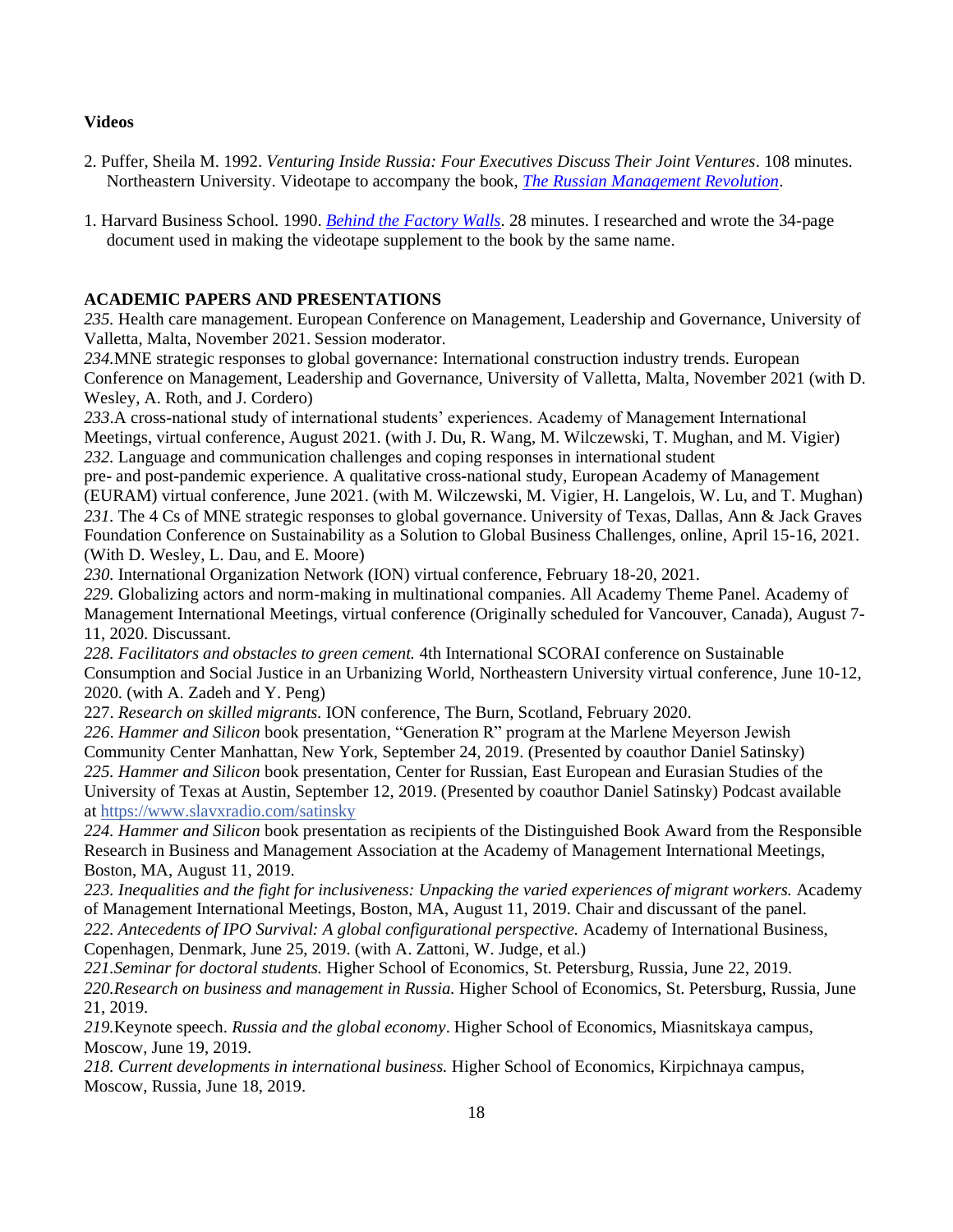*217.* Keynote speech. *Will Russia have a role in the changing global economy?: Contrasting perspectives through Western and Russian cultural lenses.* Fourth Annual Global Strategy and Emerging Markets (GSEM) Conference: Institutional Complexities and Strategic Responses in the New Global Economy, The University of Texas at Dallas, Jindal School of Management, May 9, 2019.

*216. Hammer and Silicon* book presentation, Jordan Center for the Advanced Study of Russia, New York University, May 6, 2019.

*215. Hammer and Silicon* book presentation, Elliot School of International Affairs, George Washington University, March 19, 2019.

*214. Hammer and Silicon* book presentation, Unitarian Universalist Fellowship of Redwood City, CA, March 9, 2019.

*213. Hammer and Silicon* book presentation, Jenks Community Center, Winchester, MA, February 26, 2019.

*212. Immigrant Women Who Empower.* Northeastern University, Toronto, Canada, February 22, 2019. Initiated this breakfast symposium event and served as moderator.

*211. Hammer and Silicon* book presentation, Mensa Society of Toronto, Canada, February 21, 2019.

*210. Hammer and Silicon* book presentation, Harvard Club, Commonwealth Avenue, Boston, February 12, 2019.

*209. Hammer and Silicon* book presentation, Winchester Unitarian Society, Winchester, MA, January 13, 2019.

*208. Hammer and Silicon* book presentation and panel, Epiphan Video, Palo Alto, CA, December 13, 2018.

*207.* STEAM and the Soviet diaspora in US science and entrepreneurship. *Hammer and Silicon* book presentation*,* Cambridge Innovation Center, Boston, MA, November 28, 2018 (with D.J. McCarthy and D.M. Satinsky).

*206. Hammer and Silicon* book presentation, Museum of Russian Icons, Clinton, MA, November 17, 2018 (with D.J. McCarthy and D.M. Satinsky).

205. *Hammer and Silicon* book presentation, Pacific Forum, Simon Fraser University, Vancouver, Canada, November 15, 2018 (presented by D.M. Satinsky).

*204*. *Immigrants driving innovation: Their contributions and challenges*, Northeastern University San Francisco Campus, November 13, 2018. Initiated this inaugural event for the campus and served as a panelist.

*203.The changing faces of entrepreneurship,* Global Technology Symposium, Menlo Park, CA, October 23, 2018. Organizer and panel moderator.

*202.Hammer and Silicon* book presentation, Cambridge Innovation Center, Cambridge, MA, October 9, 2018 (with D.J. McCarthy).

*201.Hammer and Silicon* book presentation, Davis Center for Russian and Eurasian Studies, Harvard University, September 26, 2018 (with D.J. McCarthy and D.M. Satinsky).

*200. Hammer and Silicon* book presentation, Fletcher School of Law and Diplomacy, Tufts University, September 25, 2018 (with D.J. McCarthy and D.M. Satinsky).

199. *Women in entrepreneurship*, Northeastern University Toronto campus, September 21, 2018 (with M.K. Puffer). Initiated the event and was keynote speaker along with my sister.

*198. Hammer and Silicon* book presentation, Home of Annina and Kilmer McCully, Winchester, MA, September 13, 2018 (with D.J. McCarthy and D.M. Satinsky).

*197. Hammer and Silicon* book presentation, Global Resilience Institute, Northeastern University, Boston, September 11, 2018 (with D.J. McCarthy and D.M. Satinsky).

*196. Hammer and Silicon* book launch, Global Resilience Institute, Northeastern University, Boston, September 10, 2018 (with D.M. Satinsky).

*195. The end of sand: Confronting one of the greatest environmental challenges of the new millennium,*  Business, Economics, Finance, Banking International Conference on Information and Social Science, Sapporo, Japan, August 2018 (with D. Wesley)

*194.*Professional Development Workshop organizer, moderator, and presenter. *Adapting to the US tech workplace: The Soviet diaspora in the US innovation economy.* Presented at the workshop Integrating skilled migrants into new workplaces: Challenges and support mechanisms. Academy of Management International Meetings, Chicago, August 2018.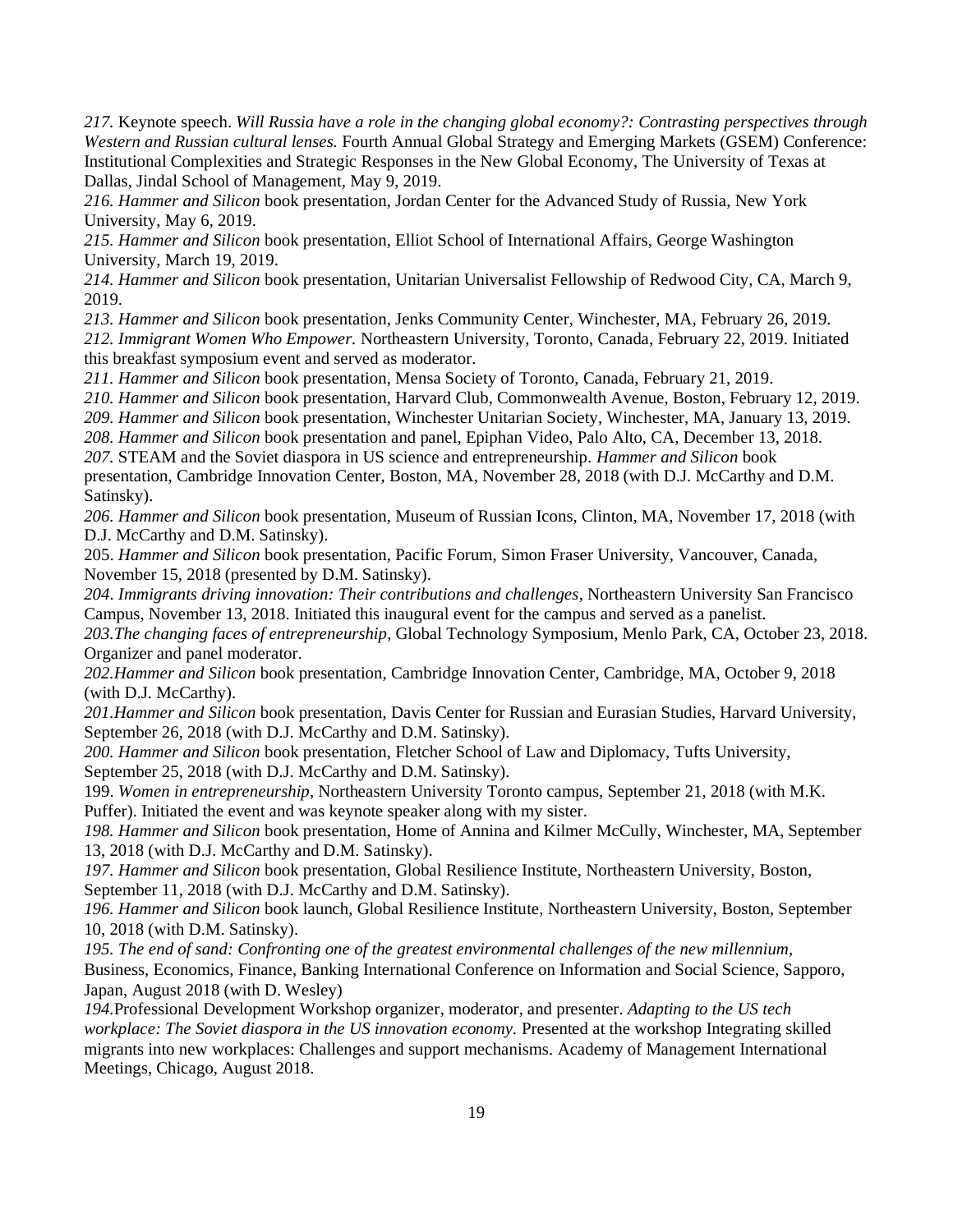*193. Deinstitutionalization in Russia: Is Putin rewriting our paradigms?*, Academy of International Business, Minneapolis, MN, June 2018 (with R.C. May and W.H. Stewart).

*192.* Keynote speaker, *Language challenges in the workplace: The Soviet diaspora in the US innovation economy*, Language at Work Conference: Research Advances in Social Sciences, Universitat Rovira i Virgili, Tarragona, Spain, June 2018.

*191.*Keynote speaker, *Soviet immigrants to the US as examples of workplace integration*. Workshop on Integrating Migration Studies into Business Courses, George Washington University CIBER, Atlanta, GA, May 2018.

- 190. *Hammer and Silicon* book presentation, Aarhus University, Aarhus, Denmark, February 2018.
- 189. *Hammer and Silicon* book presentation, Aalto Business School, Helsinki, Finland, February 2018.
- *188. Hammer and Silicon* book presentation, ESCP Business School, Paris, February 2018.
- *187.* Keynote speaker, *Cultural aspects of doing business in Central and Eastern Europe,* Governors State University, Chicago, February 2018.
- *186. How does board independence affect IPO performance? The role of the national business system.* Academy of Management International Meetings, Atlanta, GA, August 2017 (with A. Zattoni, L. Carli, M. Witt, W. Q. Judge, T. Talaulicar, D.J. McCarthy, et al.)
- *185. Doing business in the Arab world: The role of wasta and networking in relationship satisfaction and performance.* Academy of International Business, Dubai, UAE, July 2017 (with D.J. McCarthy, R. Berger, R. Herstein, and A. Silbiger).
- *184.* Chair, panel on *Contextual insights on internationalization*. Northeastern University Center for Emerging Markets and University of Miami Global Strategy Conference, Northeastern University, June 2017.
- *183. Contributions to the US innovation economy by the diaspora from the Former Soviet Union*. Davis Center for Russian and Eurasian Studies, Harvard University, November 2016 (with D.J. McCarthy and D.M. Satinsky).
- *182. Institutional voids in an emerging economy: From problem to opportunity.* Global Business Research Symposium, St. John's University, Rome, Italy, June 2016 (with D.J. McCarthy).
- *181.* Discussant. Global Business Research Symposium, St. John's University, Rome, Italy, June 2016. Recipient of the conference's Best Discussant Award.
- *180. Communism and entrepreneurship.* Academy of Management International Meetings, Anaheim, CA, August 2016 (with E. Banalieva and D.J. McCarthy).
- *179. Macro-institutional change and corporate governance in emerging economies.* All-Academy Theme symposium. Academy of Management international meetings, Vancouver, Canada, August 2015 (with L. Dau, A. Seth, and T. Chi).
- *178. Entrepreneurial orientation in different environmental settings: A comparative cross-country study.* Academy of Management international meetings, Vancouver, Canada, August 2015 (with G. Shirokova, K. Bogatyreva, and T. Beliaeva).
- *177. Varieties of communism and risk-taking propensity of Russian entrepreneurs*. Academy of Management international meetings, Vancouver, Canada, August 2015 (with E. Banalieva and D.J. McCarthy).
- *176*. *Building a career: Opportunities and obstacles.* International Management Division Doctoral Consortium. Academy of Management international meetings, Vancouver, Canada, August 2015.
- *175.* Discussant. HBS/JIBS International Paper Development Workshop: International Business Responses to Institutional Voids, Harvard Business School, Boston, May 2015.
- *174. Entrepreneurship in post-communist transition economies*. CYRUS Institute of Knowledge conference, Harvard University, April 2015 (with D.J. McCarthy and E. Banalieva).
- 173. The evolution of Russian business education: Developing a cross-cultural perspective. 15<sup>th</sup> International Conference on Knowledge, Culture, and Change in Organizations and the Organization Knowledge Community, Berkeley, CA, February, 2015 (with D.J. McCarthy, A. Gryaznova, and V. Boltrukevich).
- *172*. *Emerging market growth, 1990-2014: Can Brazil and Russia learn from Poland's experience?* The Sixth International Conference on Strategic Management in Latin America, San José, Costa Rica, January 2015 (with D.J. McCarthy and A.M. Jaeger).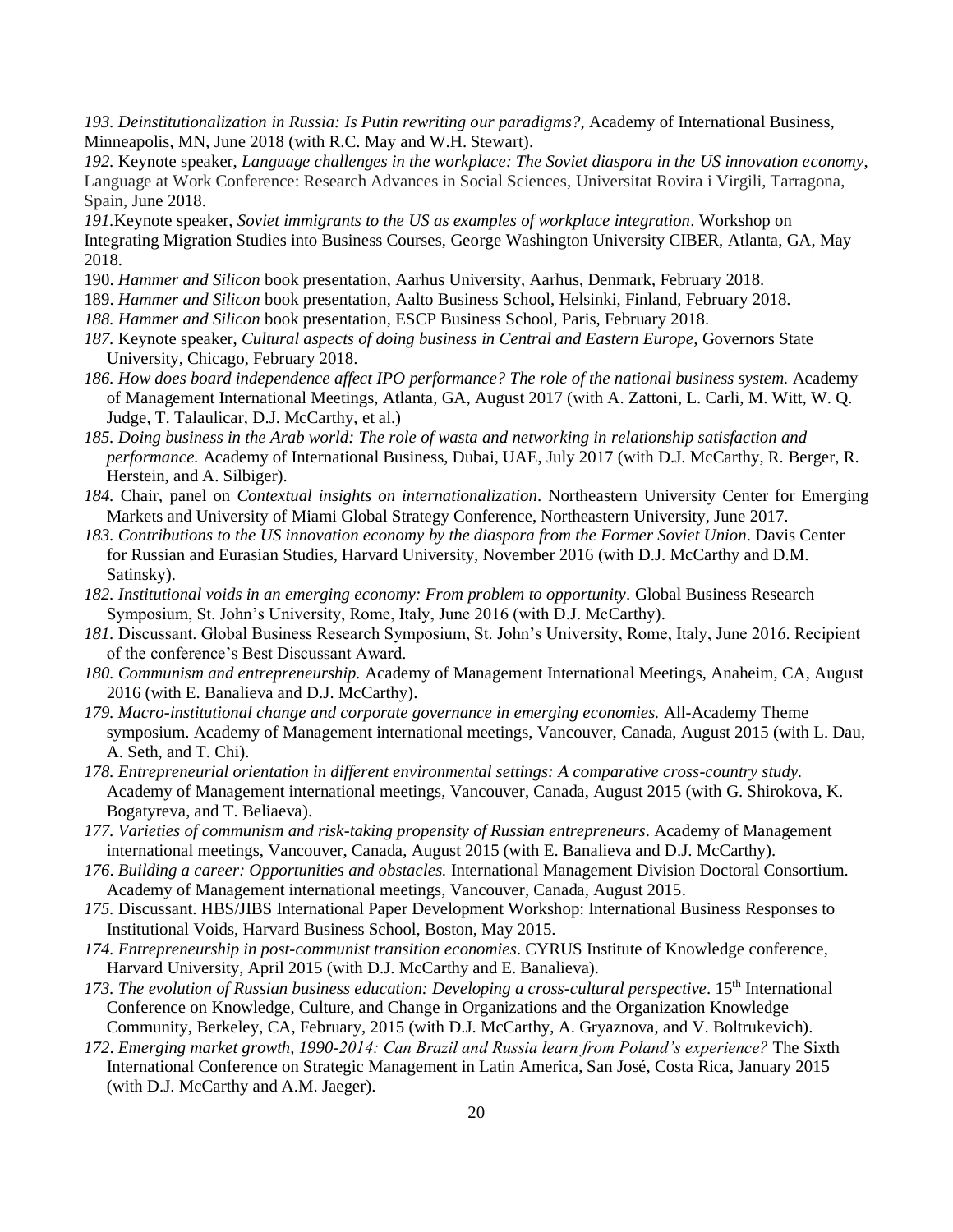- *171*. *Social entrepreneurship at the BoP: Institutional influence*. 11th Annual Conference on Social Entrepreneurship. NYU Stern School of Business and DMSB Northeastern University, Boston, November 2014. Session chair.
- *170.* Keynote speech: *Understanding the importance of favors in international business*. Graduate School of Management international conference, St. Petersburg, Russia, October 2014.
- 169. Network reciprocity and corruption: The role of trust in China and Russia. Advances in International Management conference, Northeastern University, September 2014 (with D.J. McCarthy).
- 168. Russian leadership: Is it evolving toward more international styles? International Management Division Symposium*,* Academy of Management international meetings, Philadelphia, August 2014. (with D.J. McCarthy, R. Litrell, P. Dorfman, et al.)
- *167.* Session chair and discussant. *Innovation in emerging economies, and state ownership*. Academy of International Business, Vancouver, Canada, June 2014.
- *166.* Session chair and discussant. *Cultural influences on CSR practices and expectations*. Academy of International Business, Vancouver, Canada, June 2014.
- *165.* Track chair. *Stakeholders, responsible leadership and governance*. Academy of International Business, Vancouver, Canada, June 2014.
- *164*. Keynote speech: *The use of favors in Russian and US business: Implications for theory and practice.*  Moscow State University Graduate School of Business Alumni Association, Moscow, Russia, May 2014.
- *163*. Keynote speech: *The use of favors in international business.* Institute for Strategic and International Studies, Paris, May 2014.
- *162*. *The influence of imprinting on personal dispositions toward entrepreneurship: Coming of age in Soviet and post-Soviet eras*. Institute for Strategic and International Studies, Paris, May 2014. (With D.J. McCarthy).
- *161. Russian entrepreneurship, leadership, and innovation.* MIT Center for International Studies, MISTI MIT- Russia Program, April 2014. (With D.J. McCarthy).
- *160. Innovation in Russia.* DMSB Research Showcase, Northeastern University, October 2013. (With D.J. McCarthy).
- *159. Global responsible leaders.* Discussant, Global Leadership Symposium, Orlando, Florida, August 2013.
- *158. From favors to corruption.* Panel moderator, 2nd Global Leadership Summit, Northeastern University, August 2013. Also member of the organizing committee.
- *157. Emerging innovation in emerging economies: Can institutional reforms help Russia break through its historical barriers?* Academy of International Business, Moscow, Russia, September 2013 (with D.J. McCarthy, L.R. Graham, and D.M. Satinsky).
- *156. Diversification strategies of transition economy entrepreneurs: Qualitative research as a bridge to quantitative analysis.* Academy of International Business, Istanbul, Turkey, July 2013 (with D.J. McCarthy and A. Lamin).
- *155. Corporate governance, leadership, and entrepreneurship.* Presentation as candidate for Philip R. McDonald Chair, D'Amore-McKim School of Business, Northeastern University, April 2013.
- *154. Mobility, migration and new forms of innovation in Russia.* International Organizational Network (ION) meetings, Victoria, Canada, February 2013.
- *153. Innovation and high-tech entrepreneurship in Russia*. The Working Group for Social Sciences under the Finnish-Russian Scientific and Technological Commission, Helsinki, Finland, December 2012. (with D.J. McCarthy, L.R. Graham, and D.M. Satinsky).
- *152. Creativity and innovation.* Festschrift in honor of Professor Barry Staw, University of California, Berkeley, Sausalito, CA, November 2012.
- *151. Responsible global leadership in emerging markets.* Responsible global leadership symposium. Academy of Management international meetings, Boston, August 2012 (with A. Bird, S. Beechler, C. Miska and M. Mendenhall).
- *150. Favors in the informal economy in emerging and developed markets*. All Academy Professional Development Workshop, Academy of Management international meetings, Boston, August 2012 (cochair with D.J. McCarthy, and paper with D.J. McCarthy, A.M. Jaeger, and D. Dunlap).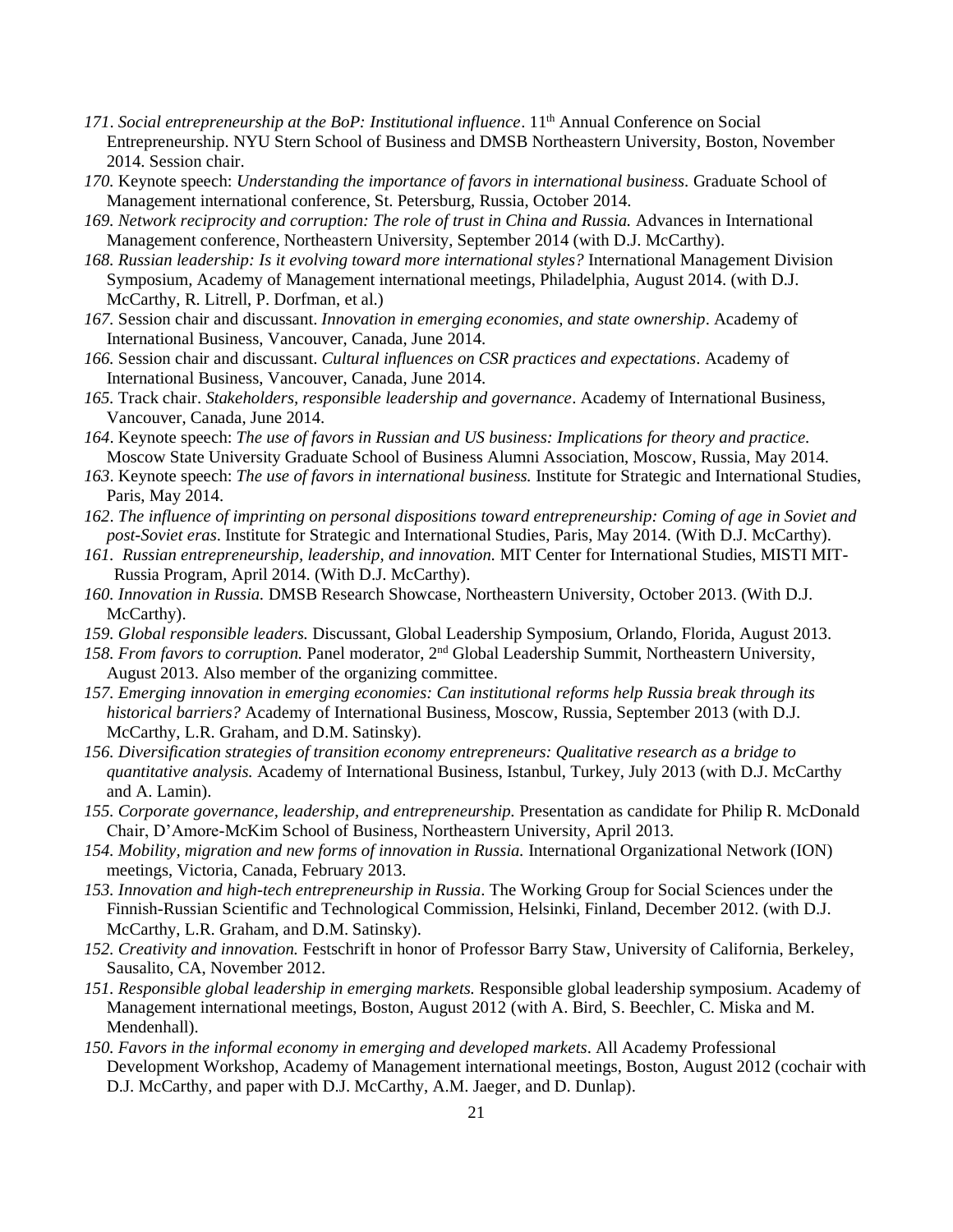- *149. Favors as a bridge between the formal and informal economies*. All Academy symposium, Academy of Management international meetings, Boston, August 2012 (cochair with D.J. McCarthy, and paper with D.J. McCarthy, D. Dunlap, and A.M. Jaeger).
- *148. Deans on business schools and informal economies*. All Academy symposium, Academy of Management international meetings, Boston, August 2012 (cochair with D.J. McCarthy).
- *147. The study of EMNEs and theory development*. Third Conference on Emerging Market Multinationals: Looking Back, Looking Ahead. Center for Emerging Markets, Northeastern University, Boston, August 2012 (session chair).
- 146. The use of favors in developed and transition economies: A comparison of the US and Russia. Fifth ISBEE World Congress, Warsaw, Poland, July 2012 (with D.J. McCarthy).
- *145. Emerging innovation in emerging economies: Can institutional reforms help Russia break through its historical barriers?* Academy of International Business annual international meeting, Washington, DC, June 2012 (with D.J. McCarthy, L.R. Graham, and D.M. Satinsky).
- *144. Responsible global leadership in emerging markets.* Responsible global leadership symposium. Academy of International Business international meetings, Washington, DC, June 2012 (with A. Bird, S. Beechler, C. Miska and M. Mendenhall).
- *143. Emerging innovation in emerging economies: Can institutional changes help Russia overcome its historical barriers to innovation?* ION (International Organization Network) Webinar series, June 2012 (with D.J. McCarthy, L.R. Graham, and D.M. Satinsky).
- *142. Exploring responsible global leadership.* Academy of International Business annual international meeting, Washington, DC, June 2012 (with A. Bird, S. Beechler, C. Miska, and M. Mendenhall).
- *141. Russia's innovation policies.* Chinese University of Hong Kong, and University of Nottingham Business School, Ningbo, China, April 2012.
- *140. Short stories as insights into international business.* University of Nottingham Business School, Ningbo, China, April 2012.
- *139. Emerging innovation in Russia: Then and now*. Davis Center for Russian and Eurasian Studies, Harvard University, March 2012 (with D.J. McCarthy, L. Graham, and D. Satinsky).
- *138. Emerging innovation in emerging economies: Can Russia break through its historical barriers?* Keynote speech, Ramón Areces Foundation and IE Business School, Madrid, Spain, January 2012 (based on article coauthored with D.J. McCarthy, L. Graham, and D. Satinsky).
- *137. Emerging innovation in emerging economies: Can Russia break through its historical barriers?* Innovation, international, institutions conference, Temple University, Philadelphia, November 2011 (with D.J. McCarthy, L. Graham, and D. Satinsky).
- *136. Entrepreneurship and innovation in Russia: Some good news*. Local-global consortium, Concordia University, Montreal, Canada, August 2011.
- *135. Current issues in Russian business.* Russian Caucus, Academy of Management international meetings, San Antonio, TX, August 2011.
- *134. How do boards of directors contribute to IPO returns?: An empirical study of a multinational sample.*  Academy of Management international meetings, San Antonio, TX, August 2011 (with W.Q. Judge, A. Zattoni, G. Bell, et al.).
- *133. Toward a definition of favors: Concepts and survey results from Russia and the US*. 7th International Critical Management Conference, University of Naples, Italy, July 2011 (with D.J. McCarthy).
- *132. Corporate governance and IPO underpricing throughout the world: Agency and institutional perspectives*. Academy of International Business, Nagoya, Japan, June 2011 (with W.Q. Judge, G. Bell, T. Talaulicar, et al.).
- *131. The use of favors by BRIC managers to accomplish business goals: Ethical or not?* Northeastern University symposium, Managing Favors in a Global Economy, October 2010 (with D.J. McCarthy, A.M. Jaeger, and D. Dunlap-Hinkler).
- *130. A Russian revolution in entrepreneurial leadership: Russian Entrepreneurs of the Year Finalists 2003-2007.*  Davis Center for Russian Studies, Harvard University, September 2010 (with D.J. McCarthy).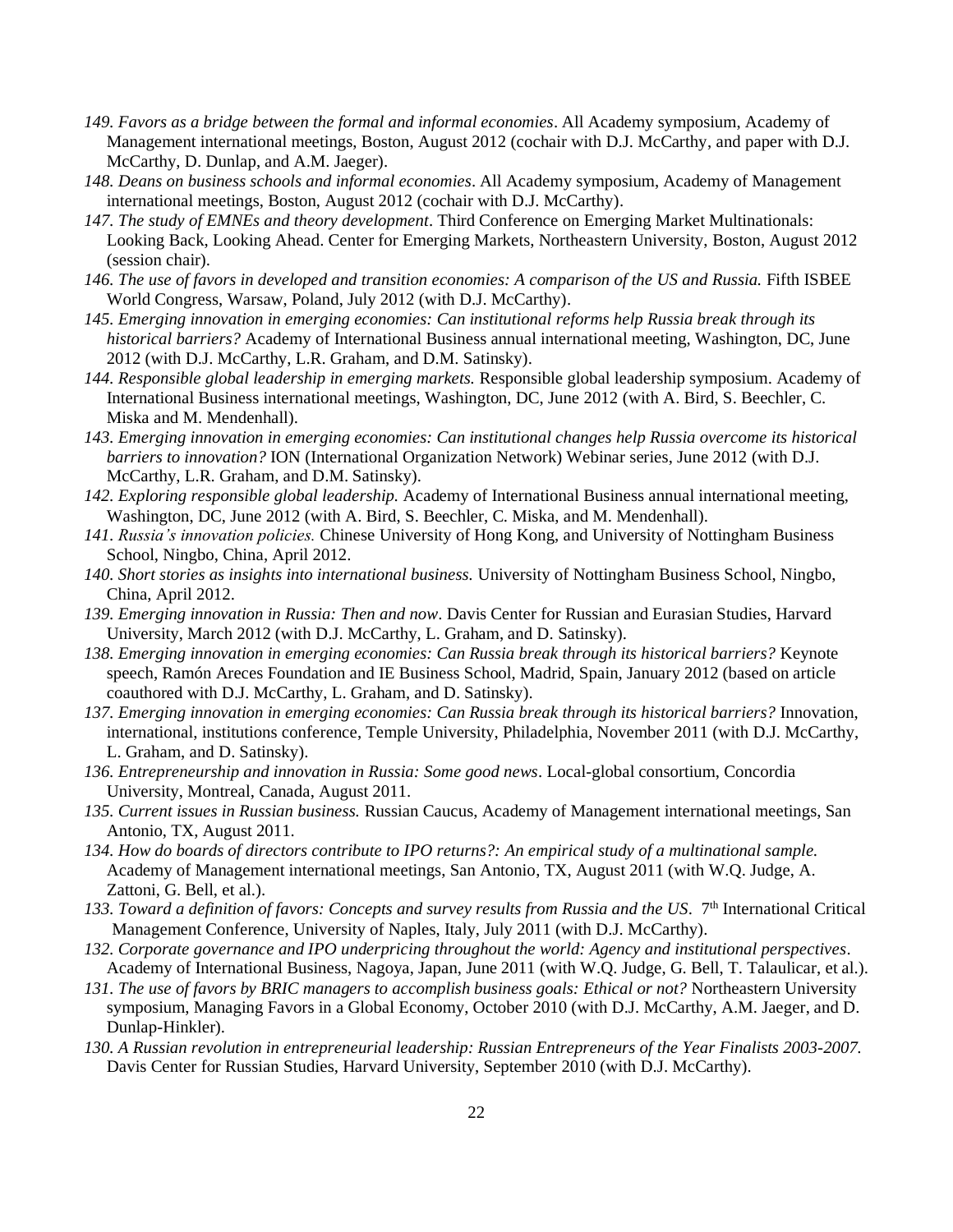- *129. Predictors of individual knowledge acquisition commitment in a Post-Soviet setting*. Academy of Management international meetings, Montréal, Canada, August 2010 (with R. May, D.J. McCarthy, and W. Stewart).
- *128. Challenges of doing business in Russia*. Northeastern University Center for Emerging Markets symposium, Emerging markets: opportunities and challenges. Boston, August 2010 (with D.J. McCarthy and D. Satinsky).
- *127. A stakeholder approach to the ethicality of BRIC-firm managers' use of favors*. 3rd Bergamo-Wharton Joint Conference on Business Ethics on Stakeholder Theory(ies): Ethical bases, managerial applications,conceptual limits. Bergamo, Italy, July 2010 (with D.J. McCarthy, A.M. Jaeger, and D. Dunlap-Hinkler).
- *126. Managerial responses to achieving competitiveness in local vs. global contexts: An institutional perspective on the role that favors and bribery play in emerging markets.*Academy of International Business, Rio de Janeiro, June 2010 (with D.J. McCarthy, D. Dunlap-Hinkler, and A. Jaeger).
- *125. Russian multinationals*. Webinar presentation, Northeastern University Center for Emerging Markets and the India-China Association, June 2010 (with D.J. McCarthy).
- *124. Methodological issues in conducting research in emerging economies; Doing business in Russia: Institutions, entrepreneurial action, and bribes*. Distinguished scholar series, Haskayne School of Business, University of Calgary, September 2009.
- *123. Russian leadership and mythology.* Windows on the world: Cultural perspectives of leadership, past-presentfuture. All Academy Symposium, Academy of Management international meetings, Chicago, August 2009 (with D.J. McCarthy and S.V. Shekshnia). Finalist award for All Academy Symposium.
- *122. Conducting research in international business.* Academy of Management international meetings, IMD Junior Faculty Consortium, Chicago, August 2009.
- *121. MNEs from emerging markets: A comparison of the BRIC experience*. Academy of International Business, San Diego, June 2009 (with D.J. McCarthy and O.S. Vikhanskiy).
- *120. The evolution of Russian firms during institutional upheaval: The role of institutions in organizational transformation.* International Organization Network (ION) conference, Istanbul, Turkey, May 2009.
- *119. Entrepreneurship in Russia and China: The impact of formal institutional voids.* Stockholm School of Economics, April 2009.
- *118. Entrepreneurship in Russia and China*. Reading Henley conference, Do new and emerging trends in IB require new theoretical and conceptual approaches? University of Reading Henley Business School, March 2009 (with D.J. McCarthy).
- *117. Entrepreneurship in Russia and China.* Davis Center for Russian Studies, Harvard University, February 2009 (with D.J. McCarthy).
- *116. Formal institutional voids in Russia and China***.** McGill University Faculty of Management seminar series, Montreal, October 2008.
- *115. Entrepreneurship in Russia and China: The impact of formal institutional voids*. Northeastern University conference, International Entrepreneurship: Do Institutions Matter? Boston, October 2008 (with D.J. McCarthy and M. Boisot).
- *114. The fast track of Russian corporations: The research agenda.* European School of Management and Technology Annual Forum: Corporate Russia on the rise. Berlin, June 2008.
- *113. Overcoming resistance to change in Russian organizations: The legacy of transactional leadership.*  European School of Management and Technology Annual Forum: Corporate Russia on the rise. Berlin, June 2008 (with D.J. McCarthy and W.H. Stewart).
- *112. Russian multinationals: Natural resource champions*. Davis Center for Russian Studies, Harvard University, October 2007 (with D.J. McCarthy).
- *111. A test of the cross-cultural equivalency of the resistance to change scale in Russia and Ukraine*. Academy of Management international meetings, Philadelphia, August 2007 (with R.C. May, W.H. Stewart, Jr., D.J. McCarthy, and D.E. Ledgerwood). Published in Best Paper Proceedings.
- *110. Individual antecedents of absorptive capacity in emerging economies: Evidence from Russia and Ukraine*. Academy of Management international meetings, Philadelphia, August 2007 (with R.C. May, W.H. Stewart, Jr., D.J. McCarthy, and D.E. Ledgerwood).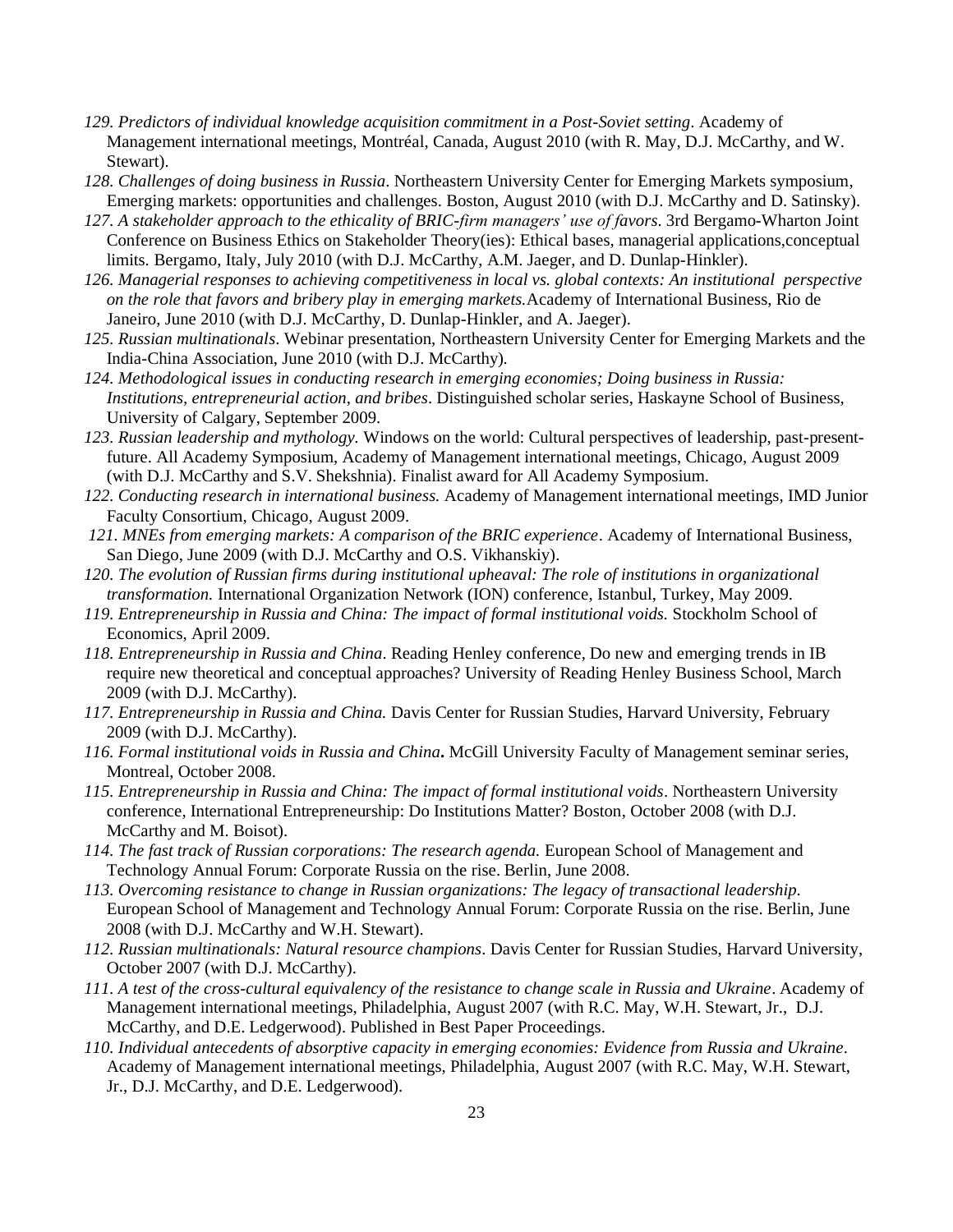- *109. Women leaders in business, government, and academia*: *Doing well by doing good*. All-Academy Symposium, Academy of Management international meetings, Philadelphia, August. 2007.
- *108. Career and publishing success*. Senior faculty leader at the International Management Division junior faculty consortium, Academy of Management interntional meetings, Philadelphia, August 2007.
- *107. Can Russia's state-managed, network capitalism be competitive?: Institutional pull versus institutional push*. European Group of Organizational Studies international conference, Vienna, July 2007 (with D. McCarthy).
- *106. Russian multinationals: Natural resource giants*. Northeastern University-Wharton School conference on emerging markets multinationals, Boston, June 2007 (with D.J. McCarthy and O.S. Vikhanski).
- *105. Interpreting the ethicality of corporate governance decisions in Russia: Utilizing Integrative Social Contracts Theory to evaluate the relevancy of agency-theory norms*. International Center for Corporate Accountability conference, Baruch CUNY, New York, June 2007 (with D.J. McCarthy).
- *104. Emerging capitalism in Russia and China*. Davis Center for Russian Studies, Harvard University, December 2006 (with D.J. McCarthy and J.L. Wilson).
- *103. Bringing transition economies into the global arena through corporate governance.* All Academy Symposium on new perspectives on cross-cultural knowledge: In search of action plans to service the global economy. Academy of Management international meetings, Atlanta, August 2006.
- *102. Getting published and dealing with multiple rejections.* Senior faculty leader at the International Management Division junior faculty consortium, Academy of Management meetings, Atlanta, August 2006.
- *101. Russia's transition to state-managed, network capitalism*. International Conference on Advances in Management, Lisbon, Portugal, July 2006 (with D.J. McCarthy).
- *100. Free enterprise: Values in action conference*. Invited participant. Harvard Business School. Gruter Institute for Law and Behavioral Research, John Templeton Foundation/UCLA-Sloan Research Program working conference, June 2006.
- *99. HRM in a knowledge-based global economy*. Texas A&M European Union Center of Excellence, Houston, April 2006.
- *98. The Yukos effect: Can Russia's state-managed, network capitalism be competitive?* Davis Center for Russian Studies, Harvard University, February 2006 (with D.J. McCarthy).
- *97. Corporate entrepreneurship conference*. Invited participant. Harvard Business School, December 2005.
- *96. Global mindset*. Invited scholar to participate in an international think tank workshop on global mindset research, Thunderbird Graduate School of International Management, Phoenix, AZ, November 2005.
- *95. Getting published after a string of rejections.* Senior faculty leader at the International Management Division junior faculty consortium, Academy of Management meetings, Honolulu, Hawaii, August 2005.
- *94. Lessons for Russian management from the Chinese experience: Applying Boisot and Child's "From fiefs to clans and network capitalism: Explaining China's emerging economic order."* Invited presentation at the All Academy Symposium, Academy of Management International Meetings, Honolulu, Hawaii, August 2005 (with D.J. McCarthy).
- *93. Russian managers in the new Europe: Need for a new management style*. Academy of International Business, Quebec City, July 2005 (with D.J. McCarthy). Also served as co-organizer and panel co-chair.
- *92. Research directions for entrepreneurship in Russia*. Invited presentation in the Showcase Symposium on Entrepreneurship in Emerging Economies, Babson College 25<sup>th</sup> Anniversary Entrepreneurship Conference, Babson College, Wellesley, MA, June 2005 (with D.J. McCarthy).
- *91. The tortuous trail toward corporate governance in Russia*. CIBER conference on BRIC economies, University of Connecticut, April 2005 (with D.J. McCarthy).
- *90. Corporate governance battles in Russia: The case of Ilim Pulp*. Davis Center for Russian Studies, Harvard University, February 2005 (with D.J. McCarthy).
- *89. Entrepreneurship and innovation research conference*. Invited participant. Harvard Business School, December 2004.
- *88. Corporate governance in Russia: Insights from integrative social contracts theory*. Invited paper presented at the Wharton School of Business, University of Pennsylvania, Conference on Contractarian Approaches to Business Ethics: The Evolution of Integrative Social Contracts Theory, November 2004 (with D.J. McCarthy).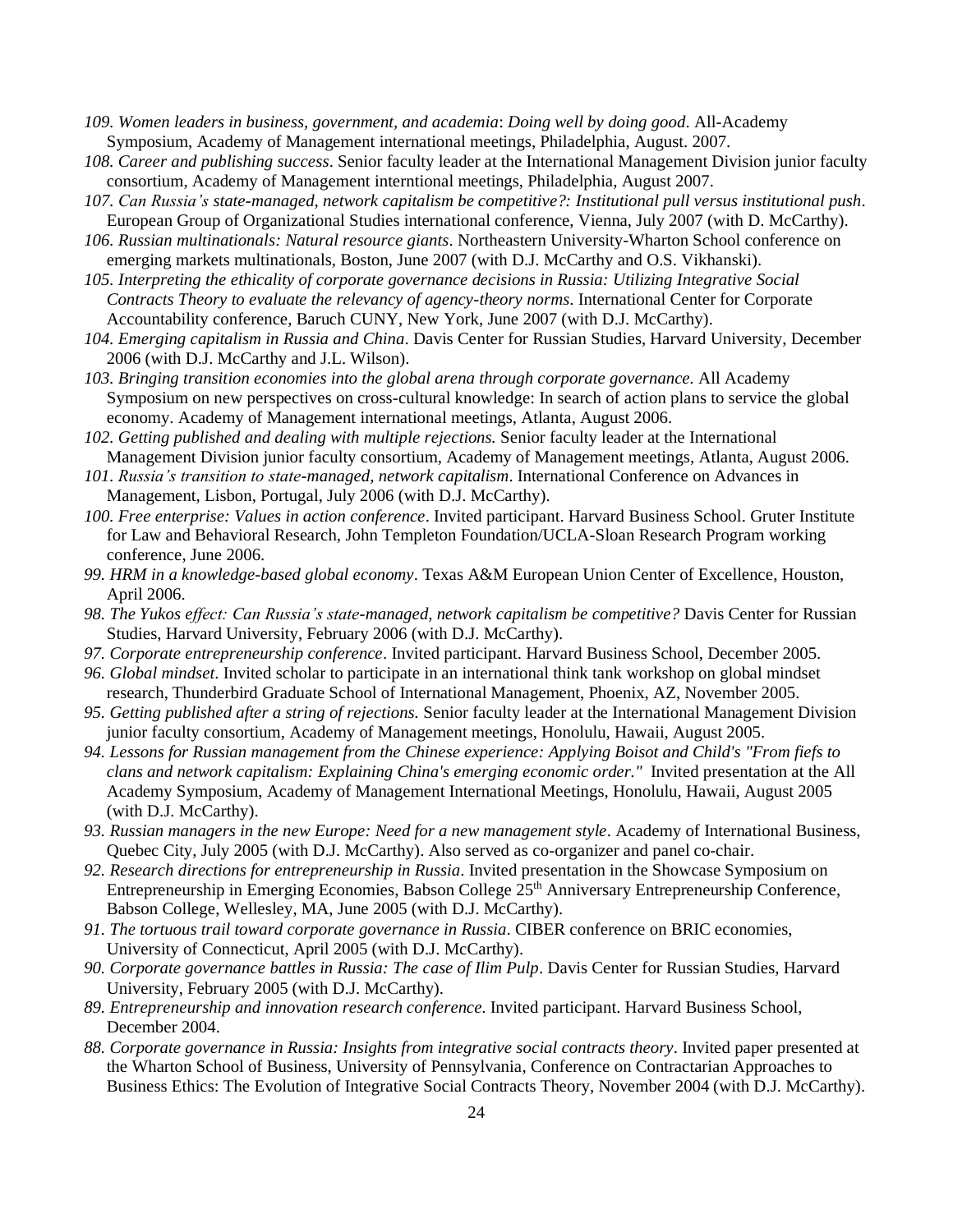- *87. Barriers and Solutions to Knowledge Transfer in Russian Companies*. Academy of Management international meeting, New Orleans, August 2004 (with R.C. May and D.J. McCarthy). Also organized and chaired the panel, Challenges and Solutions to Facilitating Transfer of Actionable Knowledge in Transition Economies.
- *86. The transition in Russian business and management.* National Resource Center for Russian, East European, and Central Asian Studies, Harvard University teachers' workshop, Putin's Russia: Current Issues and Concerns, June 2004 (with D.J. McCarthy)
- *85. Linkages between corporate governance and corporate social responsibility in Russia*. Voluntary Codes of Conduct for Multinational Corporations: Promises and Challenges. Wharton-World Bank, ICCA international conference, New York, May 2004 (with D.J. McCarthy).
- *84. Corporate governance in transitioning economies.* Academy of Management international meeting, Seattle, August 2003.
- *83. The emergence of corporate governance in Russia.* Global Business and Technology Association International Conference, Budapest, Hungary, July 2003 (with D.J. McCarthy).
- *82. Corporate governance in Russia: A framework for analysis*. Gorbachev Foundation of North America Conference on Corporate Governance and Investment in Transitioning Economies, Northeastern University, Boston, April 2003 (with D.J. McCarthy).
- *81. Business ethics and corporate governance*. Panel presentation at Paideia and Religion: Educating for Democracy?, Boston University School of Management, March 2003.
- 80. Moderator of the videoconference on *Corporate responsibility and sustainable competitiveness in Russia.*  Zicklin Center for Business Ethics Research, The Wharton School, University of Pennsylvania, the World Bank Institute, Washington, D.C., and the Higher School of Economics, Moscow, December 2002 (comoderator with D.J. McCarthy and R. Hisrich).
- *79. A framework for Russian entrepreneurship.* Workshop on Entrepreneurship in Transitioning Economies chaired by Klaus Uhlenbruck, Academy of Management international meetings, Denver, August 2002.
- *78. Russia's corporate governance scorecard in the Enron era.* International Partnership of Business Schools conference, Sitges, Spain, June 2002 (with D.J. McCarthy).
- *77. Strategic decisions in a Russian entrepreneurship: Flexibility in a turbulent information-technology industry*. Strategic Management Society annual international meeting, San Francisco, October 2001 (with D.J. McCarthy and A.I. Naumov).
- *76. Meet the editors*. Academy of Management international meetings in Chicago, Toronto, and Washington, 1999-2001.
- 75. Writers' Workshop for *The Academy of Management Executive*. Created and organized workshops at the Academy of Management international meetings in Toronto in 2000 and in Washington in 2001.
- *74. The role of knowledge creation and transfer in America's #1 High-Technology MBA Program*. EDINEB international conference, Nice, France, June 2001 (with D.J. McCarthy).
- *73. Meet the editors*. Eastern Academy of Management, New York, May 2001. Organized and chaired session of editors of four Academy of Management journals, *Administrative Science Quarterly*, and *Case Research Journal*.
- *72. Making strategic entrepreneurial decisions in a volatile transitional environment: The case of Russia.* Strategic Management Society international meetings, Vancouver, Canada, October 2000 (with D.J. McCarthy and A.I. Naumov).
- *71. Beyond contingency planning in the highly volatile Russian environment*. Strategic Management Society international meetings, Berlin, Germany, October 1999 (with D.J. McCarthy and A.I. Naumov).
- *70. Russia's managerial corps*: *Skills and attitudes*. Trends in Russia's Intellectual Capital, sponsored by the National Intelligence Council and the Bureau of Intelligence and Research, U.S. Department of State, Washington, DC, September 1999.
- *69. Making the Academy more relevant to practitioners.* Academic-Pracititoner Professional Development Workshop, Academy of Management national meetings, Chicago, August 1999 (panelist with M. Beer, J. Sonnenfeld, and D.T. Hall).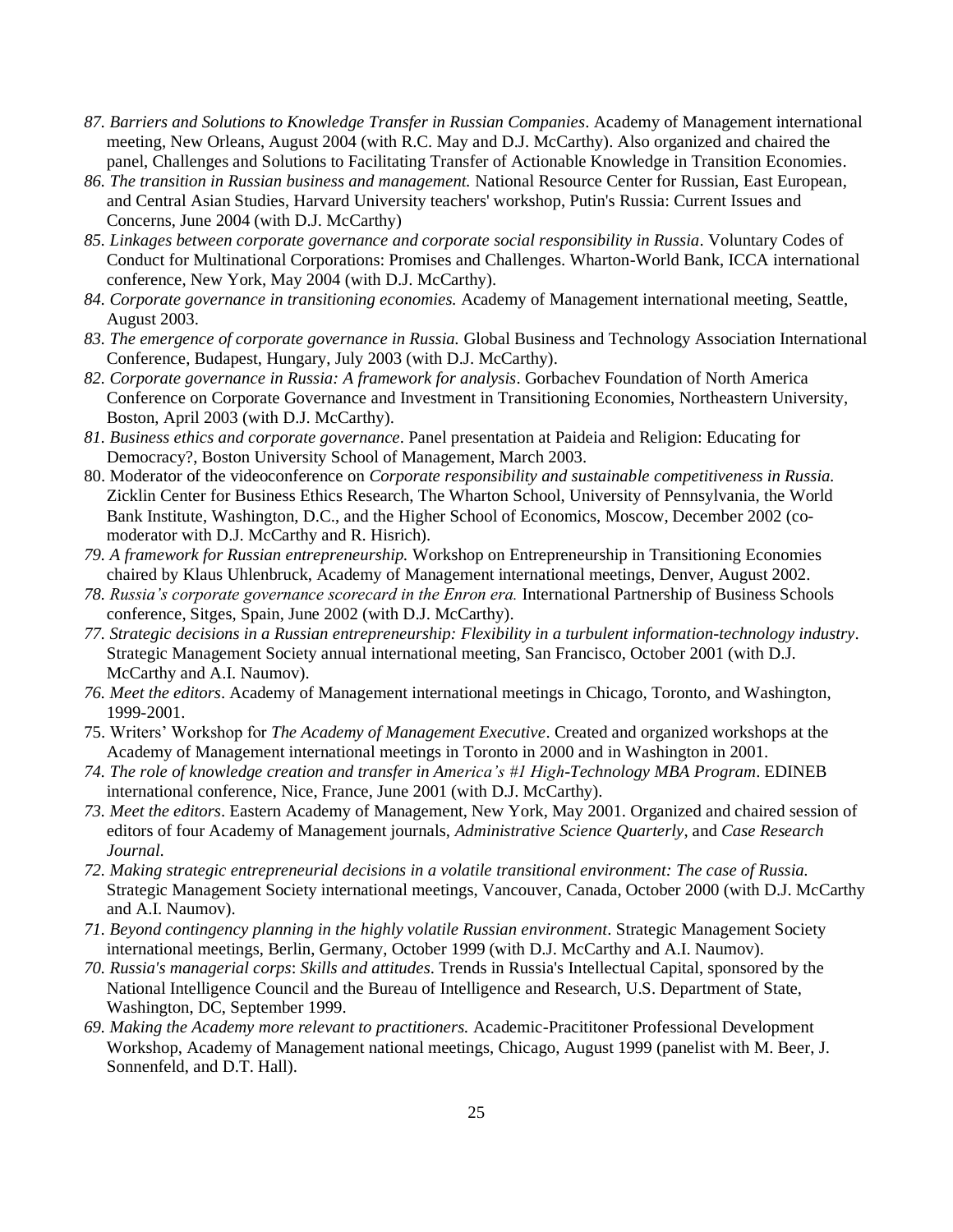- *68. The hardest part of publishing: A workshop in working with reviewers*. Eastern Academy of Management, Danvers, MA, May 1999 (panelist with A. Huff and A. Konrad).
- *67. Finding common ethical ground in Western countries and Eastern Europe: The case of Russian business*. Keynote speech. Chemnitz IV East Forum on business ethics in Central and Eastern Europe. Chemnitz, Germany, March 1999. Published in the *Proceedings*.
- *66. From central planning to contingency planning in Russian management.* Strategic Management Society international meetings, Orlando, November 1998 (with D.J. McCarthy).
- *65. The global economy: Prospects and policies for the next century.* Assisted in preparing the briefing paper for the second Gorbachev Foundation of North America Conference, Northeastern University, Boston, October 1998.
- *64. Russian managers' beliefs about work: Beyond the stereotypes.* Association on Employment Principles and Practices national conference, San Francisco, October 1998. Published in the *Proceedings* (with D.J. McCarthy and A.I. Naumov).
- *63. Conceptualizing and measuring culture.* Session discussant, Academy of Management national meetings, San Diego, August 1998.
- *62. Strategic flexibility for MNE success in Russia: Evolving beyond entry modes*. International Federation of Scholarly Associations of Management 4th World Congress, Madrid, July 1998 (with D.J. McCarthy).
- *61. Market entry strategies of American MNEs in Russia*. New England Slavic Association annual meeting, Tufts University, Medford, MA, March 1998 (with D.J. McCarthy).
- *60. The global economy: A challenge to national economies.* Assisted in preparing the briefing paper for the first Gorbachev Foundation of North America Conference, Northeastern University, Boston, December 1997.
- *59. Olga Kirova: A Russian entrepreneur's quality leadership*. Association on Employment Principles and Practices national conference, Miami, Florida, October 1997. Published in the *Proceedings* (with D.J. McCarthy and A.I. Naumov).
- *58. Doing business in Russia: Lessons from early entrants*. British Academy of Management international meeting, London, September 1997. Selected as one of 20 papers published in the *Proceedings* out of 425 accepted papers (with D.J. McCarthy and A.V. Zhuplev).
- *57. Research and teaching in international management*. International Management Division Junior Faculty Workshop invited presentation, Academy of Management national meetings, Boston, August 1997.
- *56. Business ethics in a transforming economy: Applying the integrative social contracts theory to Russia*. Conference on Innovation, Systems of SMEs and Local Development, Universita Cattolica del Sacro Cuore, Cremona, Italy, June 1997. Published in the *Proceedings* (with D.J. McCarthy).
- *55. Business ethics in Russia*. Wharton Impact Conference: The Legal and Ethical Foundations of Emerging Economies, University of Pennsylvania, May 1997 (with D.J. McCarthy).
- *54. Business ethics in a transforming economy*. New England Slavic Association annual meeting, Wellesley, MA, April 1997 (with D.J. McCarthy).
- *53. Sterling Software of Russia: Profile of the CEO through others' eyes*. Association of Private Enterprise Education national meeting, Arlington, VA, April 1997 (with D.J. McCarthy and A.I. Naumov).
- *52. Contributions to management practice by European and North American management education programs*. Association for Educational Development and Innovation in Economics and Business international conference, Orlando, FL, December 1996 (with D.J. McCarthy and H. Weihrich).
- *51. Partnering with Russia's new entrepreneurs: Sterling Software U.S. and Olga Johnson, Founder and CEO, Sterling Russia*. Association on Employment Principles and Practices national conference, San Diego, CA, October 1996. Published in the *Proceedings* (with D.J. McCarthy and A.I. Naumov).
- *50. Western investment from a Russian perspective: The case of Mikromashina of Moscow*. Academy of International Business national meeting, Banff, Canada, September 1996 (with D.J. McCarthy).
- *49. Total quality management at Business Link of St. Petersburg*. International Conference on Management Thought, Moscow State University, Moscow, Russia, September 1996.
- *48. Research and teaching in international management*. International Management Division Junior Faculty Workshop invited presentation, Academy of Management national meetings, Cincinnati, Ohio, August 1996.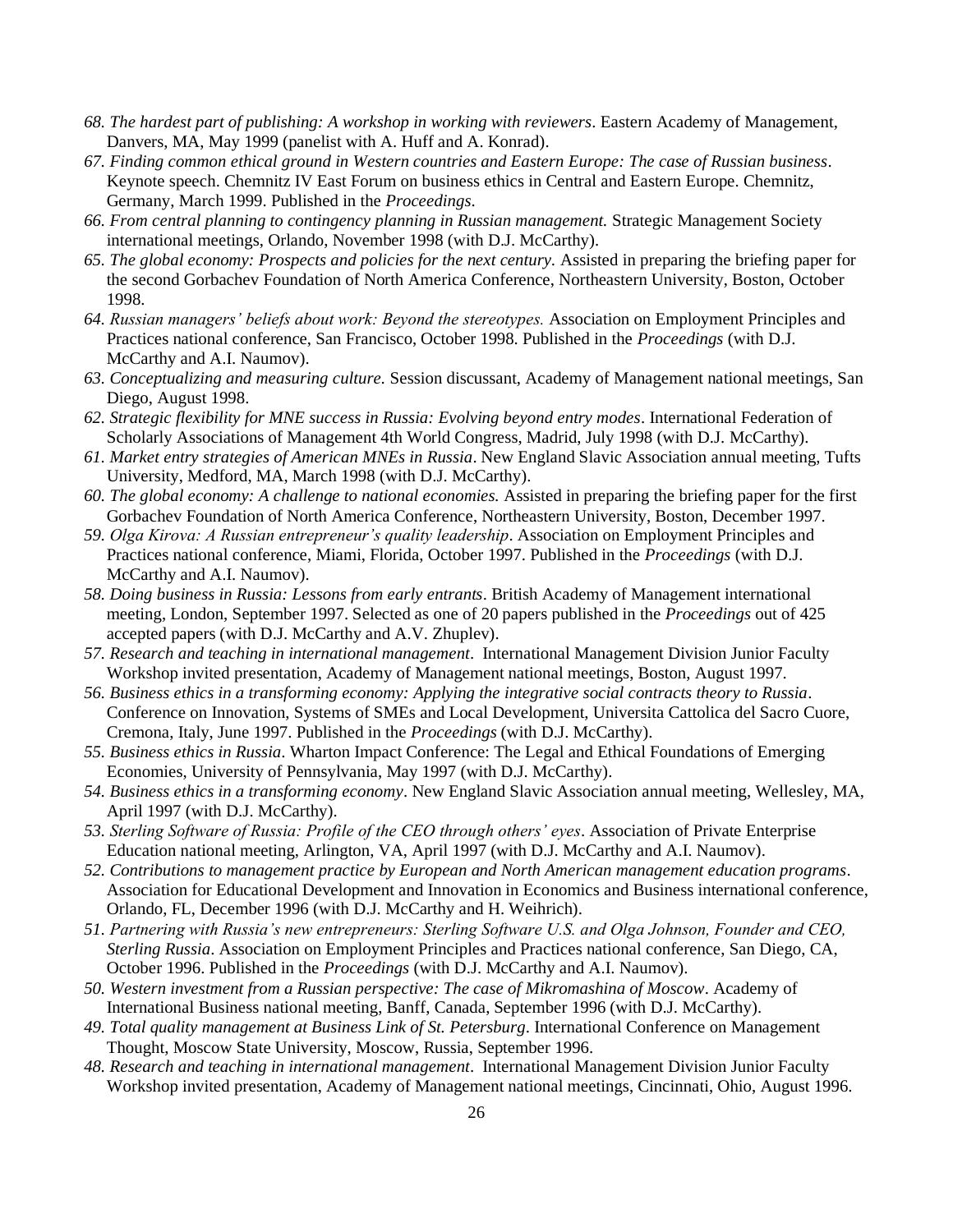- *47. Russian management education*. New England Slavic Association annual meeting, Worcester, MA, April 1996.
- *46. Mikromashina of Moscow: Problems and opportunities of privatization*. American Association for the Advancement of Slavic Studies national conference, Washington, DC, October 1995 (with D.J. McCarthy).
- *45. "Diamonds and rust" on Russia's road to privatization*. International conference on the implications of privatization in Eastern Europe, the European Union, the Balkans and Beyond. Komotini, Greece, June 1995 (with D.J. McCarthy).
- *44. The relevance of U.S. education and training for entering the private sector in Russia*. Invited presentation at the national conference, Investing in Russia's future: Linking U.S.-trained Russian students and American business. NAFSA: Association of International Educators, Des Moines, Iowa, June 1995. Published in the *Proceedings*.
- *43. Quality management, organizational change, and reward systems.* Invited paper at the International High Technology Management Conference sponsored by the U.S. National Science Foundation Research Council and the Russian Academy of Engineering, Moscow, June 1995. Published in the *Proceedings*.
- *42. Have European or American academics done more to advance management practice?* Western Academy of Management annual meeting, San Diego, CA, April 1995 (with D.J. McCarthy and H. Weihrich).
- *41. Russian managers' perspectives on privatization*. New England Slavic Association annual meeting, Russian Research Center, Harvard University, March 1995 (with D.J. McCarthy).
- *40. Russian managerial values*. American Association for the Advancement of Slavic Studies national conference, Philadelphia, PA, November 1994 (with A. Jones).
- *39. Compensating nationals in post-communist Russia: The fit between culture and compensation systems.* Association of International Business national conference, Boston, MA, November 1994 (with S.V. Shekshnia).
- *38. Compensating local employees in post-communist Russia: In search of talent or just looking for a bargain?* Association on Employment Principles and Practices national conference, Wakefield, MA, October 1994. Published in the *Proceedings* (with S.V. Shekshnia).
- *37. Developments in Russian management education*. New England Slavic Association annual conference, Russian Research Center, Harvard University, Cambridge, April 1994 (with T.V. Kozlova).
- *36. Privatization in Russia*. Association for Private Enterprise Education national conference, San Antonio, TX, April 1994 (with D.J. McCarthy).
- *35. Understanding the bear: A portrait of Russian business leaders*. Association on Employment Practices and Principles national conference, San Diego, CA, October 1993. Published in the *Proceedings* and nominated for best paper.
- *34. Women managers in the former USSR: A Case of "Too much equality"?* All-Academy Showcase Symposium, Competitive Frontiers: Women Managers in a Global Economy. Academy of Management national meetings, Atlanta, August 1993.
- *33. Effects of task and subordinate characteristics on Soviet and American managers' reward allocations: A dependency approach*. Academy of Management national meetings, Atlanta, August 1993.
- *32. Nypro, Inc.'s Russian joint venture: A videotaped interview with the CEO*. World Association for Case Method Research Conference, Bratislava, Slovakia, July, 1993.
- *31. Characteristics of the business and ethical environment of state enterprises and new private businesses in Russia*. International Conference on Business Ethics in the New Russia, Moscow, June, 1993 (with D.J. McCarthy).
- *30. Ethical issues in small business start-ups in Russia: The case of Lekonmar*. International Council for Small Business. Las Vegas, June 1993 (with A.V. Zhuplev).
- *29. Women's career changes in Russia: Pressures and prospects*. Presented at the symposium, Managing to Make a Difference in Russia, at the Eastern Academy of Management annual meeting, Providence, RI, May 1993 (with A.V. Zhuplev).
- *28. Women managers in the former USSR*. New England Slavic Association Conference, Providence, RI, April 1993.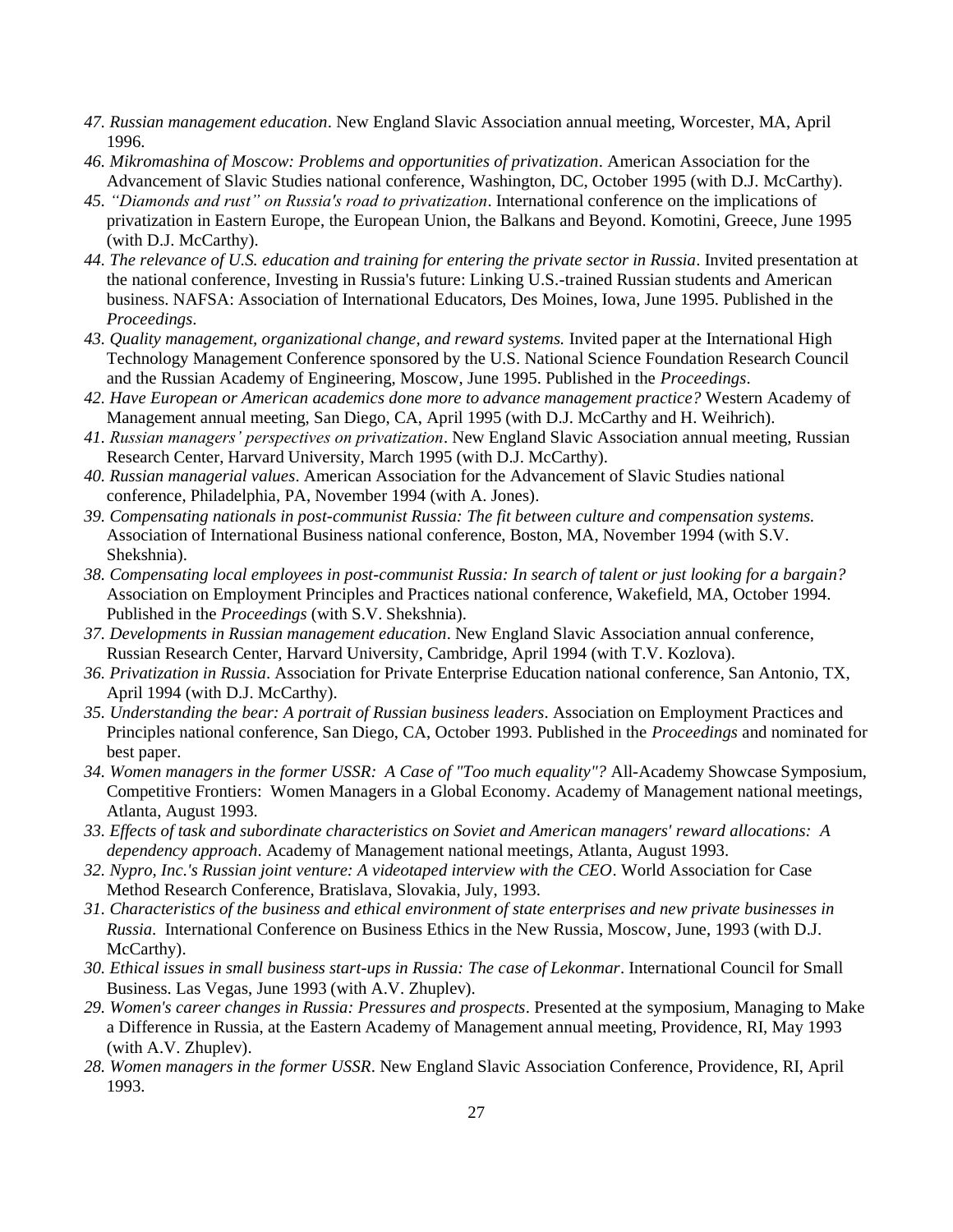- *27. Management education and training in the former Soviet Union*. Presented at the symposium, The Challenges of Management Education and Training in Eastern Europe and the Former Soviet Union, Western Academy of Management annual meeting, San Jose, CA, March 1993.
- *26. The significance of rewards perceived by American and Soviet managers*. Decision Sciences Institute 23rd annual national meeting, San Francisco, November 1992.
- *25. Training programs in the United States for Soviet managers*. Presented at the symposium, Soviet Management and Training, Association for Global Business annual meeting, New Orleans, November 1992. Also moderated the symposium.
- *24. Managers' roles in the strategic transformation of state-owned enterprises in the former USSR*. The 12th annual international conference of the Strategic Management Society, London, October 1992 (with D.J. McCarthy).
- *23. Recruiting, training, and rewarding employees in the new USSR: The experience of Moscow McDonald's and Polaroid Corporation*. Presented at the symposium, Managing Work in Post-Socialist Economies: Looking Toward Models of Organizational Adaptation, Academy of Management national meetings, Las Vegas, August 1992 (with O.S. Vikhanski).
- *22. Three factors affecting Soviet managers' use of rewards: An empirical study*. The third conference on International Personnel/Human Resource Management Conference, Berkhamsted, England, July 1992. Published in *Proceedings*.
- *21. The emergence of an entrepreneurial class in the former USSR*. The 12th Annual Babson Entrepreneurship Research Conference, INSEAD, Fontainebleau, France, June 1992. Published in *Proceedings*, *Frontiers of Entrepreneurship Research* (with D.J. McCarthy and S.V. Shekshnia).
- *20. Integrating managerial decision-making authority within and between organizations: A Soviet-American comparison*. Western Academy of Management international meetings, Leuven, Belgium, June 1992 (with D.J. McCarthy).
- *19. Innovations in Soviet management education*. Roundtable discussion at the Society of Industrial and Organizational Psychology meetings, Montreal, Canada, May 1992 (with I.V. Zhezhko).
- *18. Across organizational boundaries: The relationship between perceptions of work organization culture and serving in a voluntary organization.* Eastern Academy of Management, Baltimore, May 1992. Published in *Proceedings*.
- *17. Making it in a man's world in Moscow: Soviet women managers' experiences with power and politics*. Presented in the symposium, Power and Politics in Interpersonal Relationships, at the Eastern Academy of Management, Baltimore, May 1992.
- *16. Management education and employee training at Moscow McDonald's*. The European Research Conference, Europe in Transition, Baltimore, March 1992 (with O.S. Vikhanski).
- *15. US-Russia construction management joint venture: A case in "feeling one's way" towards the market economy*. The European Research Conference, Europe in Transition, Baltimore, March 1992 (with Iu. Iu. Ekaterinoslavskii).
- *14. Doing research in the USSR*. Presented at the symposium, Systematic Empirical Research on the Transformation of Communist Enterprises. Academy of Management national meeting, Miami, August 1991.
- *13. The changing perceptions of Soviet managers' decision-making authority*. International Meetings of the Eastern Academy of Management, Nice, France, June 1991. Published in *Proceedings* (with D.J. McCarthy).
- *12. Perestroika at the plant level: The Soviet manager's view*. Presented at the conference, From Socialism to Capitalism: The Role of Human Resource Management in Large Systems Change, sponsored by the Friedrich Naumann Foundation and the Paul Lobe Institute, Gummersbach, Germany, June 1991 (with D.J. McCarthy).
- *11. Internationalizing the organizational behavior curriculum*. Developed and led a one-day faculty workshop, Eastern Academy of Management, Hartford, CT, May 1991.
- *10. Corporate performance and chief executive turnover: A new measure of performance expectations*. Association of Human Resources Management and Organizational Behavior annual conference, Boston, November 1989. Published in *Proceedings* (with J.B. Weintrop).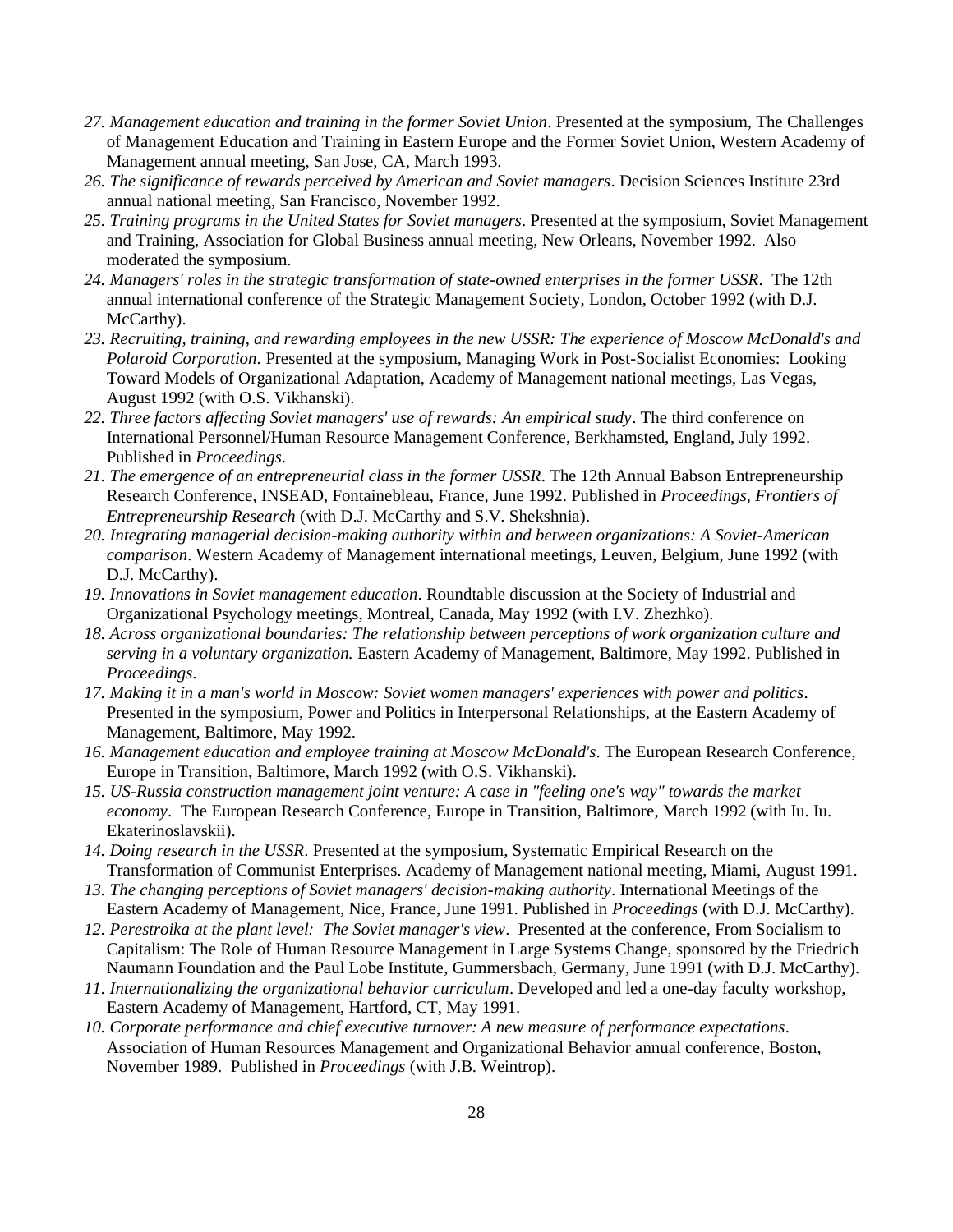- *9. The impact of individual differences and task characteristics on task sequencing and scheduling*. Eastern Academy of Management annual meeting, Arlington, VA, May 1988. Published in *Proceedings*.
- *8. The suddenness of CEO succession following poor corporate performance*. Decision Sciences Institute annual national meeting, Boston, November 1987. Published in *Proceedings*, pp. 616-618 (with J.B. Weintrop).
- *7. Individual reactions and effects.* Session discussant, Decision Sciences Institute annual national meeting, Boston, November 1987.
- *6. Altruism and self-interest in a voluntary organization: The interactive effect of motives and incentives on volunteers' attitudes and performance*. Academy of Management national meeting, New Orleans, August 1987. Published in *Proceedings*, pp. 215-219 (with J.R. Meindl).
- *5. Corporate performance and executive succession: Exploring the relationship using analysts' forecasts*. Eastern Academy of Management annual meeting, Boston, May 1987. Published in *Proceedings*, pp. 196-199 (with J.B. Weintrop).
- *4. Teaching management through the humanities*. Workshop presented at the Organizational Behavior Teaching Conference, Bentley College, Waltham, MA, May 1987.
- *3. Correlates of extra-role behavior and work performance among commission sales people*. Presented at the symposium, Prosocial behavior and organizational citizenship: Historical and contemporary perspectives, Academy of Management national meeting, Chicago, August 1986. Also served as symposium co-chair.
- *2. Coping with time management problems: Dispositional and situational aspects of procrastination*. Presented at the symposium, Time and organizations: The mysterious frontier, at the national meetings of the Academy of Management, Chicago, August 1986 (with J.T. Brakefield).
- *1. Positive effects from negative sanctions: The impact of rewards and punishments in a social context*. Academy of Management national meetings, San Diego, August 1985 (with C.A. O'Reilly).

# **ACADEMIC CONFERENCES ORGANIZED AT NORTHEASTERN**

*4. The International Student Experience*, Northeastern University, Boston and global campus network, October 22, 2021. Sponsored by a \$12,000 grant I was awarded from the Northeastern Office of Institutional Diversity and Inclusion. The conference involved faculty, staff, and students from the entire NU global campus network in a hybrid format. Participants also included individuals from outside Northeastern, around the globe. Videos of keynote speeches and panel discussion are available here:

<https://www.youtube.com/playlist?list=PLMomnP8g6kQSEnmeF7DK9mngHMmA0Ynom>

- *3. Managing Favors in a Global Economy*, Northeastern University, Boston, October 2010 (with D.J. McCarthy).
- *2. International Entrepreneurship: Do Institutions Matter?*, Northeastern University, Boston, October 2008 (with D.J. McCarthy).
- *1. Corporate Governance and Investment in Transitioning Economies*, Northeastern University, Boston, April 2003 (with D.J. McCarthy). Sponsored by the Gorbachev Foundation of North America.

# **OTHER PRESENTATIONS**

*78. Sustainability in the International Construction Industry*. MFS Investment Management, June 2021 (with D. Wesley, A. Roth, and J. Cordero)

*77. Sea, Sand, and Sustainability – Global Perspectives on Climate Change.* Young Global Leaders Program, Northeastern University, September 2020 (with B. Helmuth and A. Zadeh). [https://news.northeastern.edu/2020/09/29/the-world-is-running-out-of-sand-the-second-most-exploited-resource](https://news.northeastern.edu/2020/09/29/the-world-is-running-out-of-sand-the-second-most-exploited-resource-after-water/)[after-water/](https://news.northeastern.edu/2020/09/29/the-world-is-running-out-of-sand-the-second-most-exploited-resource-after-water/)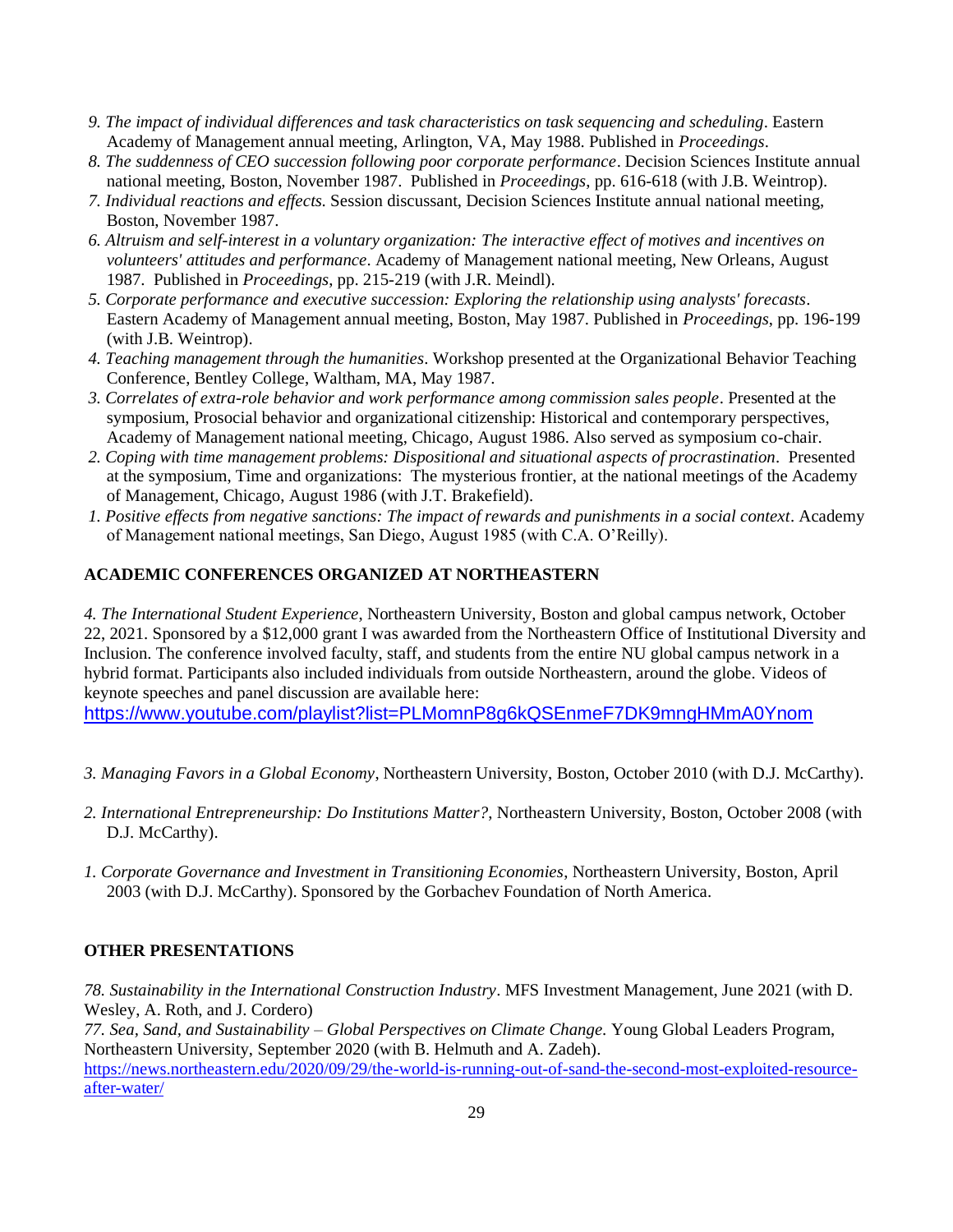- *76. Sustainable business practices in Australia.* DMSB New World Scholars Program, Northeastern University, November 2016.
- *75. Entrepreneurship in the US*. Guest speaker, Executive workshop on global entrepreneurship, hosted by Vlad Pavlov, Kyiv-Mohyla Business School (KMBS), Kiev, Ukraine, via Skype, November 2016.
- *74. Russia expertise in American foreign policy: The role of Russian studies*. Panelist, US-Russia Chamber of Commerce of New England, Boston, May 2016.
- *73. Young Alumnae Panel*. Moderator, Women's Leadership Network Inaugural Conference, Northeastern University, Boston, April 2016.
- *72. Challenges and strategies for entrepreneurs from former Soviet countries in the US*. Guest speaker, Executive workshop on global entrepreneurship, hosted by Vlad Pavlov, Kyiv-Mohyla Business School (KMBS), Kiev, Ukraine, via Skype, March 2016.
- *71*. *Innovative sustainable business practices in Australia*. Northeastern Univeristy Alumni Speaker Series at Brown Brothers Harriman, March 2016.
- *70. Innovative sustainable business practices in Australia.* Northeastern University, DMSB Sustainability luncheon seminar, March 2016.
- *69. Sustainable Australian business practices.* Guest lecture in Professor Ron Whitfield's undergraduate sustainability course, DMSB, Northeastern University, March 2016.
- *68. Leveraging Unrecognized Skills in a Multicultural Workplace.* Softskills II Workshop Series. Northeastern University Silicon Valley campus, February 2016 (with S. Fitzsimmons).
- *67. Innovations in sustainable business practices in Australia.* Issues in Sustainability lecture series. Winchester Unitarian Society, Winchester, MA, February 2016.
- *66. Managing favors in international business*. Northeastern University World Scholars program, November 2015.
- *65.The diaspora from the former USSR and their contributions to the US innovation economy.* US Department of State visiting delegation from 13 emerging markets. Northeastern University, June 2015.
- *64. Russia right now: Today's business realities*. Boston Bar Association and World Boston, February 2015.
- *63. Russia and Poland: A complex history, A dynamic future*. Northeastern University Alumni Speaker Series at Brown Brothers Harriman, Boston, December 2013.
- *62. The use of favors in business relationships.* Northeastern University World Scholars program, November 2013.
- *61. The Russian business environment.* Northeastern University World Scholars program, November 2012.
- *60. Current issues in corporate governance.* Panelist at the symposium to commemorate the inauguration of the D'Amore-McKim School of Business, September 2012.
- *59. The use of favors by BRIC country managers.* BCA Research, Inc., Montreal, Canada, November 2010.
- *58. The future of global business.* Panelist at the First Annual CUIBE International Business Case Competition, Northeastern University, November 2010.
- *57. Doing business in Russia*. Moderator of a panel sponsored by the Massachusetts Alliance of International Business. Clinton, MA, November 2008.
- *56. Corporate social responsibility and transformational leadership in Russia.* Strategy and International Business Seminar Series, College of Business Administration, Northeastern University, March 2008 (with D.J. McCarthy).
- *55. Is Russia open for business?* Presentation to Northeastern University alumni, Burlington, MA, May 2007.
- *54. Doing business in Russia*. Presentation to Citigroup's Private Banking Group, New York, July 2005.
- *53. Business and corporate governance in Russia.* Graduate seminar in Professor Richard Daynard's Law, Policy, and Society course, Northeastern University Law School, October 2003 (with D.J. McCarthy).
- *52. Corporate governance in Russia.* Canada-Russia Institute for Corporate Governance, Schulich School of Business, York University, Toronto, Canada, July 2003.
- *51. Update on corporate governance in Russia.* Canada-Russia Institute for Corporate Governance Advisory Council meeting, Paris, May 2003.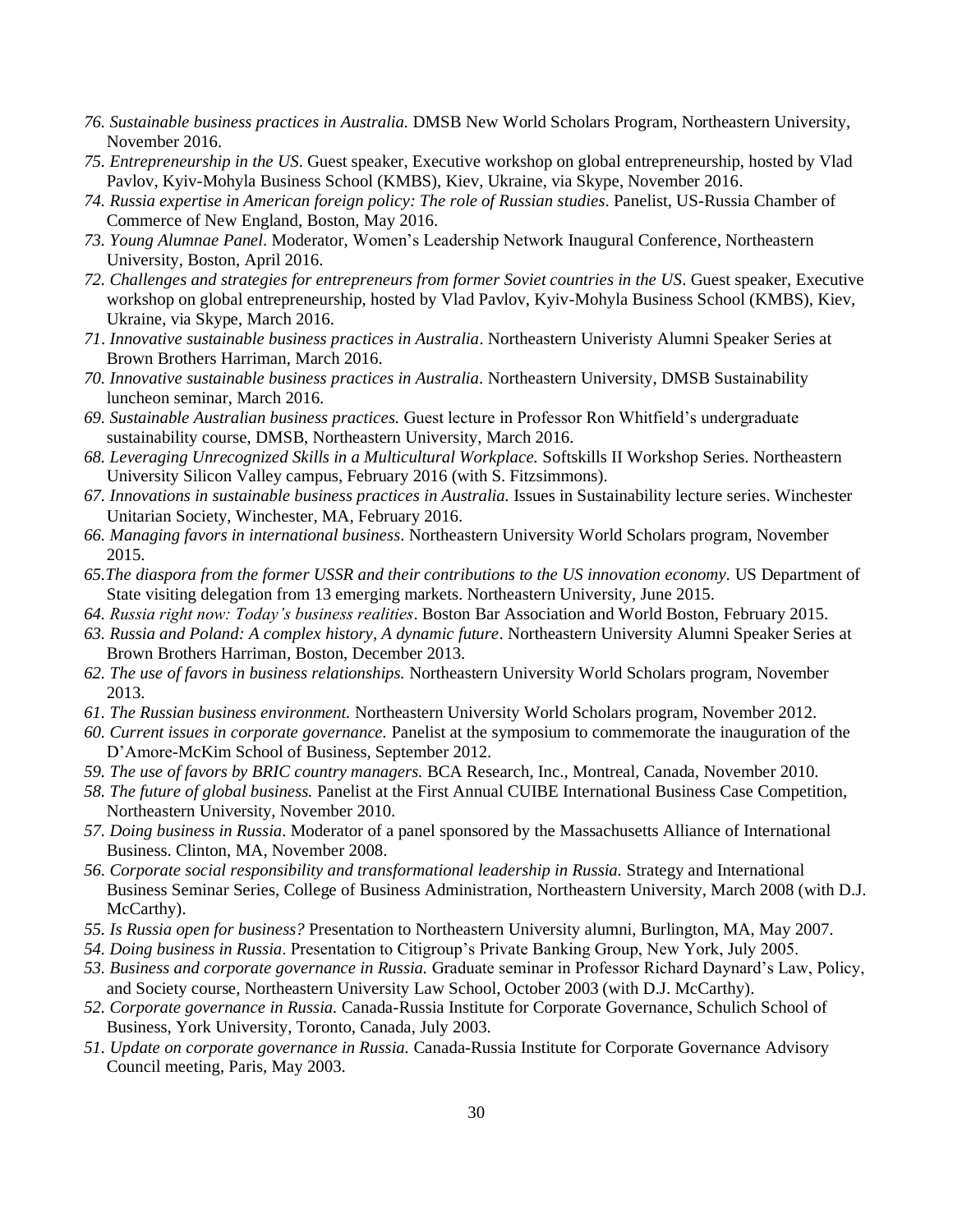- *50. Current issues in Russian corporate governance*. Canada-Russia Institute for Corporate Governance, Schulich School of Business, York University, Toronto, Canada, December 2002.
- *49. Corporate governance in Russia.* Graduate seminar in Professor Richard Daynard's Law, Policy, and Society course, Northeastern University Law School, November 2002 (with D.J. McCarthy).
- *48. Russia's corporate governance scorecard in the Enron era*. Davis Center for Russian Studies economics seminar, Harvard University, October 2002 (with D.J. McCarthy).
- *47. Entrepreneurship in Russia.* Invited faculty seminar. School of Management, University of Connecticut, Storrs. April 2002.
- *46. Navigating the hostile maze: A framework for Russian entrepreneurship.* Davis Center for Russian Studies economics seminar, Harvard University, December 2001 (with D.J. McCarthy).
- *45. Labor relations and McDonald's in Russia*. Davis Center for Russian Studies economics seminar, Harvard University, January 2001 (with D.J. McCarthy).
- *44. The Russian capitalist experiment*. Davis Center for Russian Studies economics seminar, Harvard University, December 1999 (with D.J. McCarthy).
- *43. Getting published in* The Executive. Northeastern University CBA faculty seminar, May 1999 (with D.J. McCarthy and M.H. Meyer).
- *42. Human resource management issues in Russia.* U.S.-Russian Business Council, Washington, DC, October 1998.
- *41. Introduction of Dr. Raisa Gorbacheva*. Gorbachev Foundation of North America luncheon, Ritz Carlton Hotel, Boston. Also served as faculty escort of Mikhail Gorbachev and Raisa Gorbacheva, honorary degree recipients, Northeastern University commencement ceremonies, June 1998.
- *40. Is the Russian roller coaster ride worth the risk?* Keynote address at the Executive Round Table, University of Missouri, Kansas City, February 1998.
- *39. Doing research in Russian management*. Distinguished Scholar Research Seminar, University of Massachusetts, Amherst, February 1998.
- *38. Conducting research using secondary sources*. Faculty research seminar, Northeastern CBA, February 1998 (with D.J. McCarthy).
- *37. Strategic investment flexibility for MNE success in Russia: Evolving beyond entry modes*. Davis Center for Russian Studies economics seminar, Harvard University, November 1997 (with D.J. McCarthy).
- *36. Meeting of the mindsets in a changing Russia*. Davis Center for Russian Studies economics seminar, Harvard University, April 1997 (with D.J. McCarthy).
- *35. Current issues in Russian management*. Faculty research seminar, Thunderbird Graduate School of International Management, Glendale, AZ, January 1997.
- *34. U.S. companies' operations in the CIS - Challenges and opportunities*. The CIS Forum on Municipal and Economic Cooperation, Sister Cities International annual worldwide conference, Boston, July 1996.
- *33. A framework for leadership in a TQM context*. Graduate School of Business Administration, Zurich, Switzerland, March 1996 (with D.J. McCarthy).
- *32. The fit between Russian culture and compensation: What Western firms pay their Russian employees*. Russian Research Center, Harvard University, February 1996.
- *31. Russian and American business ethics*. Presented as the first speaker at Northeastern University's chapter of Phi Beta Delta Honor Society for International Scholars, February 1996.
- *30. Privatization and partnerships in Russia: The case of Mikromashina of Moscow.* Research seminar, Atkinson Graduate School of Management, Willamette University, Salem, Oregon, April 1995.
- *29. Finding the common ground in Russian and American business ethics*. Russian Research Center, Harvard University, February 1995 (with D.J. McCarthy).
- *28. The Russian mindset.* Presented at the conference, Developing Small, High Tech Businesses on the Russian Frontier, sponsored by the MIT Enterprise Forum, Inc., Massachusetts Institute of Technology, June 1994 (with D.J. McCarthy).
- *27. Recent developments in Russian management*. Research seminar, University of Washington, Seattle, May 1994.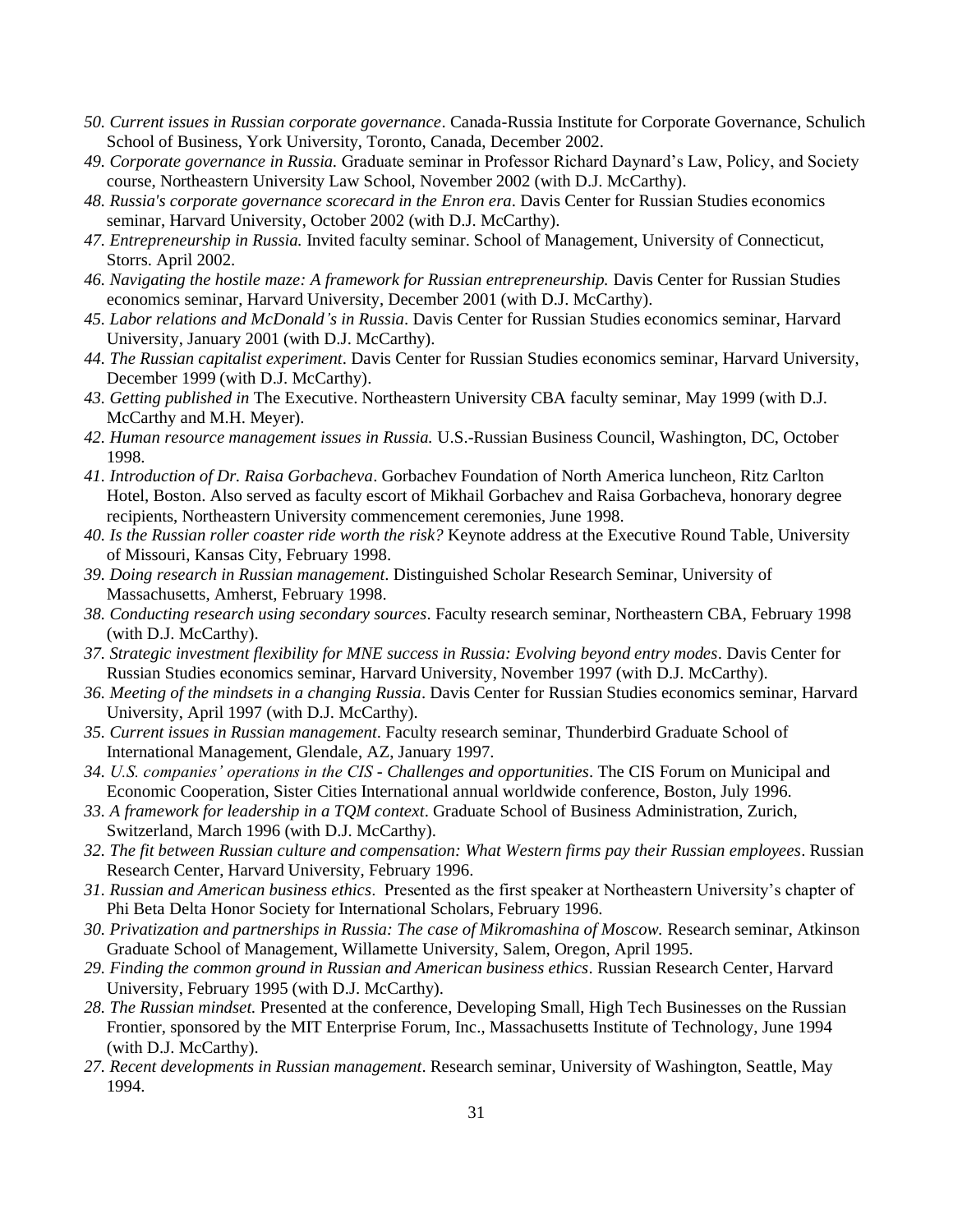- *26. Writing cases and getting them published*. CBA faculty research seminar, Northeastern University, May 1994.
- *25. Leadership*. Seminar presented at Andersen Consulting, Logistics Strategy Practice, Boston, November 1993.
- *24. Women managers in the Former USSR*. School of Management, Simmons College, May 1993.
- *23. Do Russian managers possess the leadership traits for a market economy?* Russian Research Center, Harvard University, March 1993.
- *22. Beneficiaries and victims of economic transition*. Response to presentation by Anatolii Miliukov, head of the council of advisors to the speaker of the Russian parliament, at the conference*, The Challenges Facing Democracy in Russia and Its Implications for the United States*, Northeastern University, March 1993.
- *21. Russian and American managers learning to work together.* Presentation in Russian to 40 Russian managers attending the Russian Trade Summit organized by American Russian Enterprise, Inc., Boston, September 1992.
- *20. How to keep Russians from seeing red in business.* Boston Rotary Club, August 1992.
- *19. Women managers in the USSR: Stereotypes and reality*. Russian Research Center, Harvard University, November 1991.
- *14-18. Carrots and sticks, whips and gingerbreadmen: How Soviet and American managers reward and punish*. Presented in Spring 1991 at Northeastern University, University of California, Irvine, Loyola Marymount University, San Diego State University, and Russian Research Center, Harvard University.
- *13. The four Cs of the Soviet manager*. Presented to Northeastern freshman and parents during parents' weekend, November 1990.
- *12. Russian management program at Northeastern University.* Interviewed on the program*, In Our Time*, Channel 7 television, Boston, March 1990.
- *11. Business life in the USSR.* Public Policy Breakfast Series, Goodwin, Procter & Hoar law firm, Boston, January 1990.
- *10. Management in the USSR.* Presentation to NU CBA Board of Visitors, November 1989.
- *9. Managerial practices and cultural characteristics of the USSR.* Orientation for Northeastern CBA faculty teaching in the executive development program for the USSR Ministry of the Aviation Industry, October 1989.
- *8. Motivational practices in the United States*. Presented at a management development program of the USSR Ministry of the Construction Industry, Moscow, June 1989.
- *7. Corporate performance, board composition, and CEO succession*. Northeastern University Accounting Group Seminar, December 1988.
- *6. Social, political, and economic changes in the USSR from 1980 to 1988.* Winchester, MA Chamber of Commerce, October 1988.
- *5. Volunteering at the United Way of Buffalo and Erie County: Report of Research Findings.* Presentation of report to United Way personnel, November 1986.
- *4. Managing priorities*. National convention of the Museum Store Association, Buffalo, NY, May 1985.
- *3. Inside a Soviet management institute*. Executive Management Program, University of California, Berkeley, October 1980 and October 1981; and to the Executive Committee, Kaiser Aluminum and Chemical, Oakland, CA, November 1980.
- *2. Soviet management practices*. Rotary Club, St. Helena, CA, September 1980.
- *1. Business practices in North America*. Several presentations in Russian to Soviet executives attending the Plekhanov Institute of the National Economy, Moscow, USSR, 1979-80.

# **PROFESSIONAL DEVELOPMENT (Selected)**

- CIBER Faculty Development Program, Sustainable Business in Australia, Sydney and Brisbane, January 2016.
- Academy of Management South Africa Faculty Development Program and Conference, Johannesburg, January 2013.
- CIBER Faculty Development Program, Delhi, India, January 2010.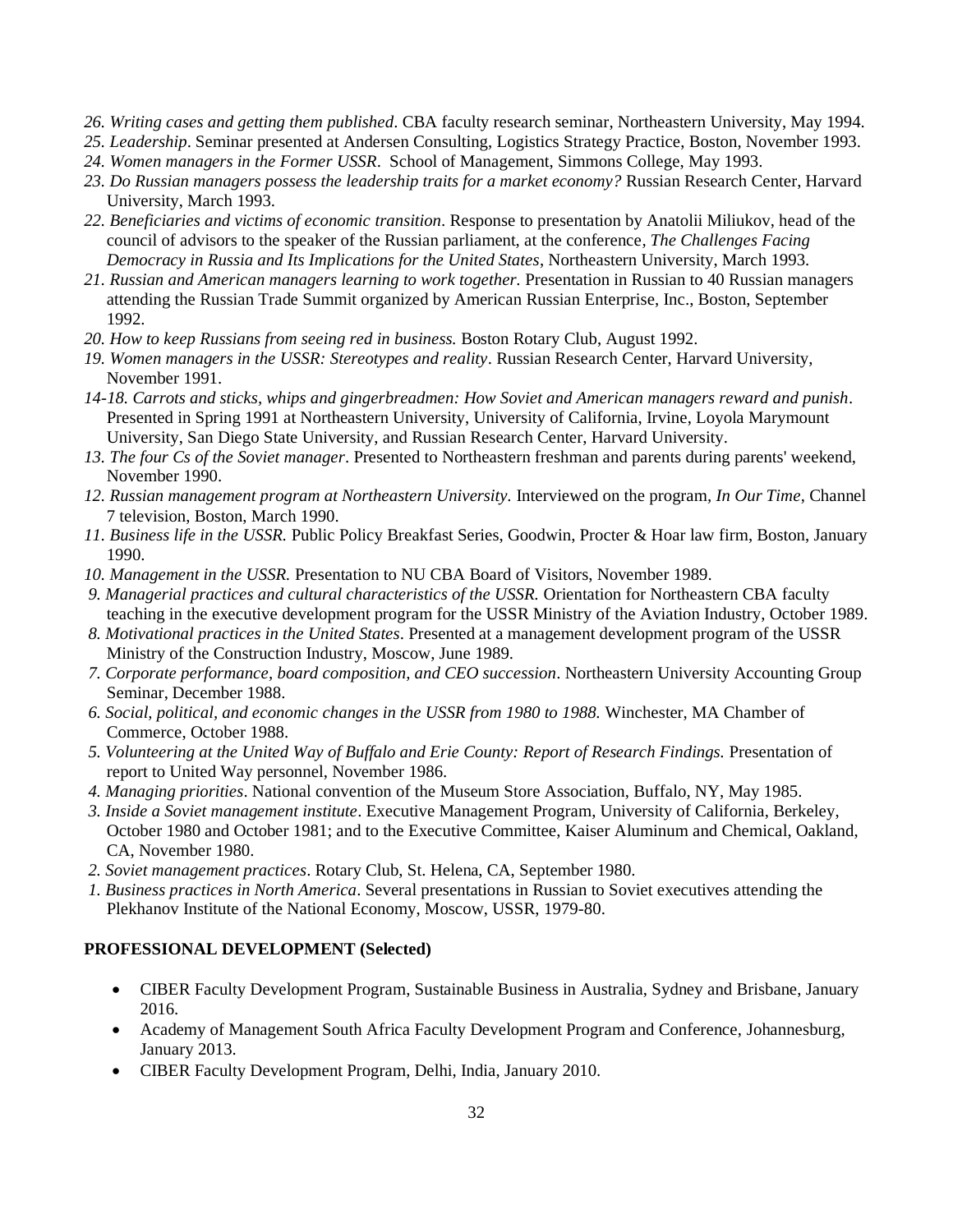# **HONORS AND AWARDS**

- University Distinguished Professor, Northeastern University, 2011 present (highest honor awarded to faculty at the university)
- Cherry Family Senior Fellow of International Business, Northeastern University, 2007-2012
- •Patrick F. and Helen C. Walsh Research Professor, College of Business, Northeastern University, 2008-2010
- •Recognized as the #1 scholar internationally in academic publications on business and management in Russia, the former Soviet Union, and Central and Eastern Europe, in an 18-year study of 13 leading journals. (K.E. Meyer and M.W. Peng, Probing Theoretically into Central and Eastern Europe: Transactions, Resources, and Institutions. *Journal of International Business Studies*, 2005)
- Ranked in the top 3 percent of all authors worldwide who published in "the leading international business" journals: 1996-2005," according to a 2005 Michigan State University study (Cavusgil & Griffith, 2005).
- Ranked as a leading international business scholar (Xu et al. study, *Asia Pacific Journal of Management*, 2007)
- Ranked #1, as the most published author (tied with my coauthor), in *Journal of World Business* from 1993- 2003. Also as the second most published author (tied with my co-author) in *Journal of World Business* from 1993-2002. (as ranked by B. Schlegelmilch, The Anatomy of an International Marketing Journal, *Journal of International Marketing*, 2003)
- Recognized as one of the 100 most published authors in *Administrative Science Quarterly*, 1981-2001.
- Distinguished Scholar 2004, College of Business Administration, University of Texas at Arlington, April 2004. Delivered several seminars on the Russian business environment to trustees, donors, and the Arlington business community; faculty; and doctoral students
- Robert D. Klein 2003 University Lecturer, Northeastern University. Selected by a University-wide committee to present the 39th annual lecture to the University community in recognition of scholarly achievement.
- •Excellence in Marketing Education Award, New England Direct Marketing Association, 2000
- United States Information Agency Review Panelist, US-NIS College and University Partnership Program, 1992, 1994, 1998
- Member, National Science Foundation Research Council Committee on Technology Management, 1995
- Member, NSF Committee on Technology Management team selected to travel to Russia to advise Russian Academy of Engineering scientists on the commercialization of technology, 1995
- Phi Beta Delta honors society for international scholars, 1995-present, Keynote Speaker 2008
- Riesman Research Professor, College of Business Administration, 1991-93
- Beta Gamma Sigma honors society best teacher award finalist, nominated as one of the top ten teachers in the CBA, 1992 and 1993
- Best Paper of the Year Award, *Women in Management Review*, 1993
- Lilly Endowment Teaching Fellowship, Lilly Foundation, awarded \$8,000 to develop teaching materials, 1987
- Showcase Study Award, Organizational Behavior Division of the Academy of Management. Second place award, 1984
- Doctoral fellowship, Social Sciences and Humanities Research Council of Canada, \$10,000 annual award for four years to pursue doctoral education, 1980-84
- Canada-USSR Academic Exchange Fellowship, Association of Universities and Colleges of Canada, 9-month fellowship to study in Moscow at the Plekhanov Institute of the National Economy, 1979-80

# **NORTHEASTERN UNIVERSITY CEREMONIAL HONORS**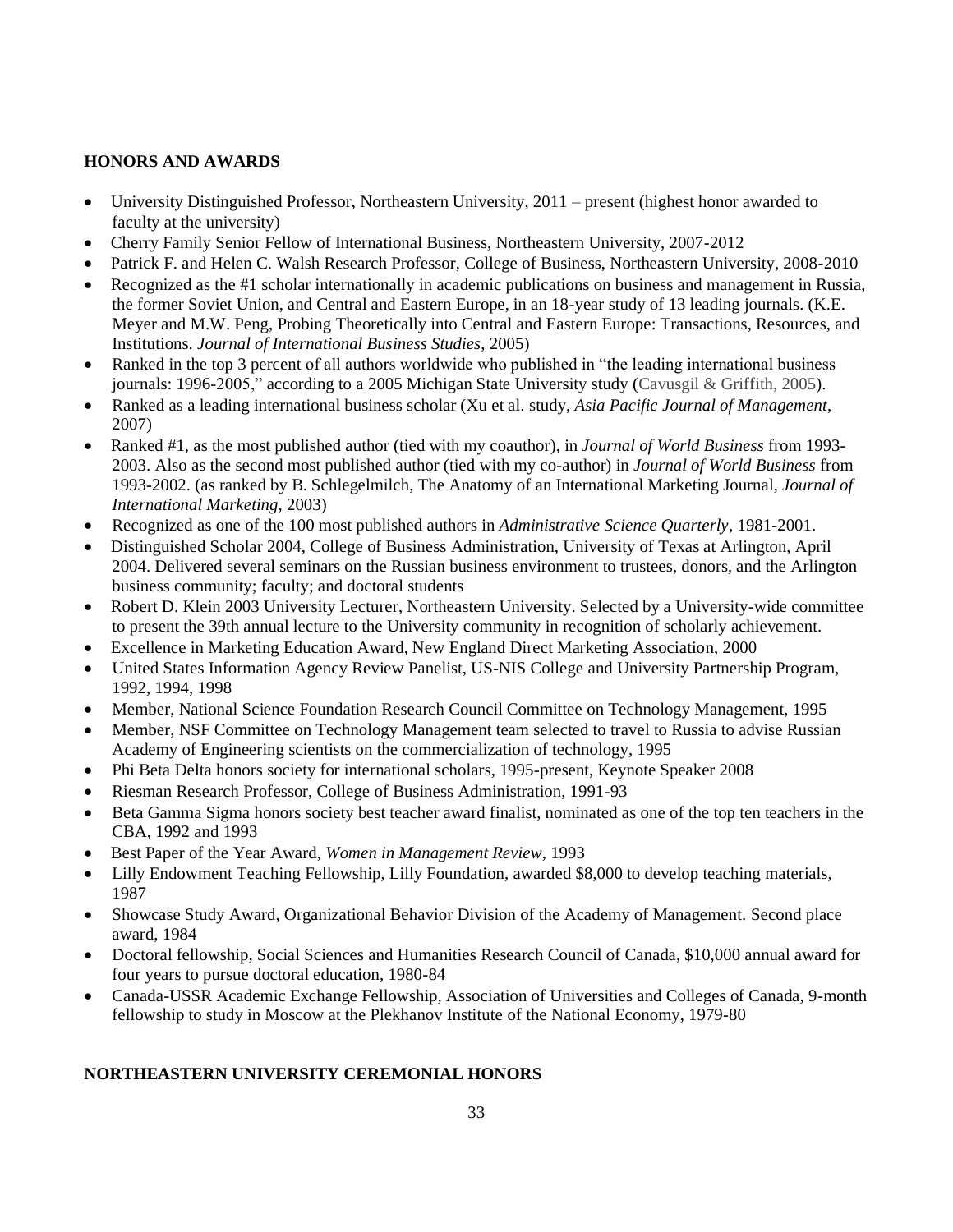- Keynote speaker at the first annual faculty, student, and staff awards ceremony, Northeastern University, 2011
- Introduced commencement speaker, Christopher Cox, chairman of the Securities and Exchange Commission at the commencement ceremony, Boston Garden, 2008
- Faculty escort of commencement speaker, Professor Rosabeth Moss Kanter, Harvard Business School, 2003
- Faculty escort of commencement speakers, Russian President Mikhail Gorbachev and Raisa Gorbacheva, 1998

# **SPONSORED RESEARCH AND CONFERENCES**

- The International Student Experience conference, Northeastern University, October 2021, sponsored by a grant from the Office of Institutional Diversity and Inclusion and the International Business and Strategy Group, D'Amore-McKim School of Business
- Northeastern University Tier 1 Research Award, 2021-22, Organizational Innovation for Climate Justice and Sustainability, interdisciplinary research with Northeastern faculty Jennie Stephens and Diana Bozhilova
- Cherry Family Senior Fellow of International Business, Northeastern University, 2007-2012
- BFET Fellow, Russian and East European Studies Program, University of Pittsburgh, 1996
- BURK Fellow, Russian and East European Studies Program, University of Pittsburgh, 1995
- International Research and Exchanges Board (IREX) short-term travel grant, 1994
- CBA McNeice Applied Research Award, 1991
- Northeastern University Research Scholarship Development Fund Award, 1990
- Travel awards, 1980s-90s (2 NU, 1 German government, 1 SUNY)
- 3 State University of New York research grants, 1984-88

# **UNIVERSITY AND DMSB SERVICE (Selected)**

- Member, NU Our Communities Strategic Planning Committee, 2021-
- Member, NU Climate Justice Action Planning Faculty Committee, 2021
- Chair, International Business and Strategy Non-tenure Track Recruiting Committee, 2020
- Founder and Co-chair, DMSB Sustainability Steering Committee, 2019-
- Member, University Research Oversight Committee, 2016-17, 2017-18, 2018-19
- Chair, University Distinguished Professor Selection Committee, 2015-16, 2016-17, 2017-18
- Chair, DMSB PhD Program Task Force, 2013-2014
- Faculty Director, CUIBE annual international business undergraduate case competition, 2013-2014
- Chair, DMSB Research Committee, 2011-2014, elected by faculty
- Faculty Advisor, NU Russian-speaking Club, 2012-present
- Faculty Welcoming Committee, University Scholars Program, 2013-2014
- Chair, University Distinguished Professor Selection Committee, 2011-12, 2012-13, appointed by Provost
- Chair, Committee to Evaluate the Dean of Arts, Media, and Design, 2012-13, appointed by Provost
- CBA Dean's Search Committee, 2011-12, elected by faculty
- Chair, CBA Full Professor Subcommittee, 2007-09, 2010-12, elected by faculty
- Chair, Committee to Evaluate the Director of the Theater Department, 2008-2009
- CBA Research Committee, 2007-09
- Committee to Evaluate the Dean of Arts and Sciences, 2007-08
- Chair, Green Paper Committee for CBA Tenure of Professor James Dana, 2007
- Chair, Finance Group Co-ordinator Evaluation Committee, 2006
- Co-developer and co-director of CBA program for Moscow State University students, 2006
- Matthews Distinguished Professorship Selection Committee 2004-05
- Klein Lecturer Selection Committee 2004-05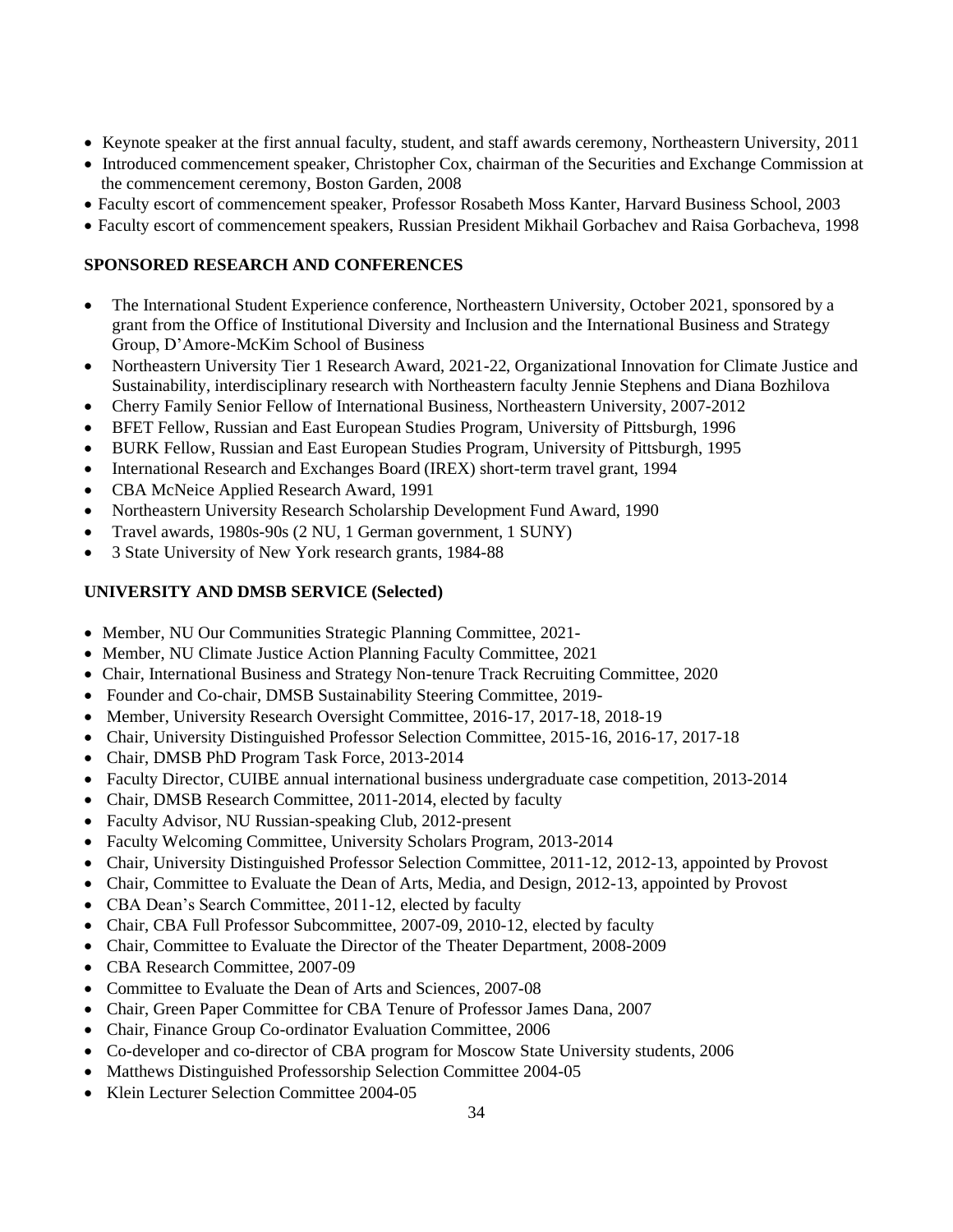- •CBA Faculty Policy Committee, 2002-05, Secretary, 2003-04
- CBA Dean's Search Committee, 2003-04, appointed by Provost
- CBA General Management Group Research Committee, 2003-05
- **CBA Full Professor Promotion Subcommittee, 2001-02**
- Search Committees, Director of Journalism, 2000-01 and 2001-02
- Chair, CBA Research and Teaching Committee, 1998-99, member 1999-2000
- Search Committee, Trustee Professorship in International Business, 1998-99
- Provost's Committee on Teaching and Learning, 1996-97
- Dean's Search Committee, Division of Cooperative Education, 1996
- CBA Tenure and Promotion Subcommittee, 1995-97
- University Faculty Grievance Committee, 1994
- Undergraduate Academic Standing Committee, 1993-94

# **PROFESSIONAL SERVICE (Selected)**

- Member, Organizing Committee, European Conference on Management Leadership and Governance, 2021 present
- Advisory board member, Center for the Study of Emerging Market and Russian Multinationals, Graduate School of Management, St. Petersburg State University, Russia, 2015-present
- Senior Editor, *Management and Organization Review*, 2019-present
- Editorial board, *Cross Cultural and Strategic Management*, 2015-present
- Editorial advisory board, *International Journal of Emerging Markets*, 2014-present
- Editorial board, *Thunderbird International Business Review*, 2013-present
- Editorial board, *Journal of International Business Studies*, 2007-2010
- Editorial board, *Management Online Review* (European School of Management, Palgrave, morexpertise.com) 2007- present
- Editorial board, *European Journal of International Management*, 2006-present
- Editorial board, *Organizational Dynamics*, 2002-present
- Editorial board, *Revista de Empresa*, 2001-2008
- Editorial board, *Journal for East European Management Studies*, 1998-present
- Editorial board, *Journal of World Business*, 1996-present
- Track chair, Stakeholders, responsible leadership and governance. Academy of International Business meeting, Vancouver, Canada, June 2014
- Co-developed and co-hosted the symposium, Managing Favors in a Global Economy, held at Northeastern and involving a dozen leading international business scholars, October 14-15, 2010 (with D.J. McCarthy)
- Co-developer and co-organizer of the conference, International Entrepreneurship: Do Institutions Matter?, hosted at Northeastern University, Boston, October 2008 (with D.J. McCarthy), with selected articles published in a special issue of *Entrepreneurship: Theory and Practice*, 2010
- Academy of International Business Best Paper and Haynes Prize Committee, 2004, 2005, 2006, 2007, chair in 2008
- Academy of Management Long-Term/Career All-Academy Awards Committee, 2004
- Initiated, organized, and managed the Gorbachev Foundation of North America Conference on Corporate Governance and Investment in Transitioning Economies, Northeastern University, Boston, April 2003
- Program Director, Gorbachev Foundation of North America at Northeastern University, 2001-2003
- •Advisory Committee, Canada-Russia Institute of Corporate Governance, York University, 2002-2004
- Editor, *Academy of Management Executive*, 1999-2002, Associate Editor, 1995-1999, editorial board member, 1992-1995
- Board of Governors, Academy of Management, 1999-2002